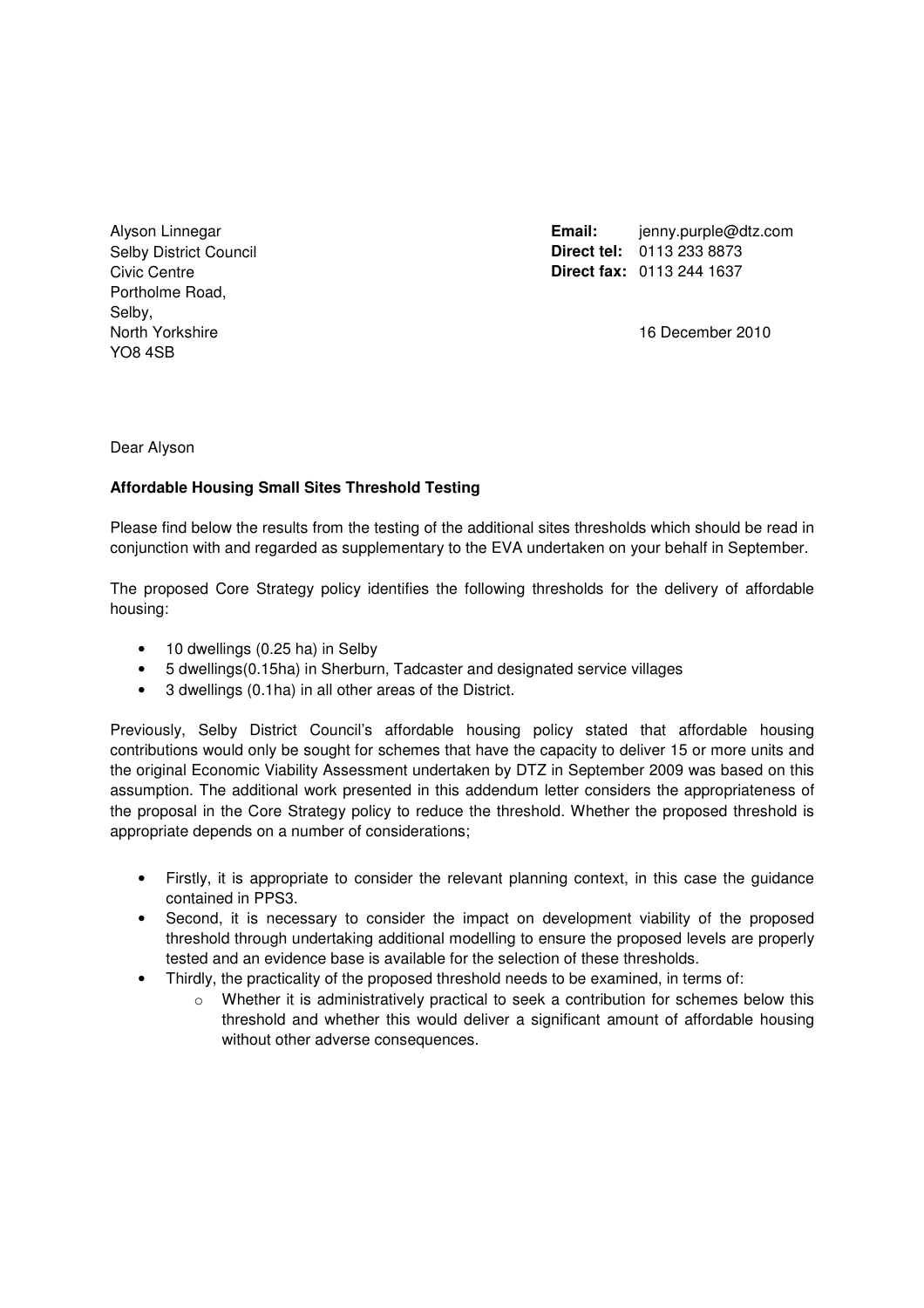# **Planning Policy Context**

PPS 3 provides national guidance on the appropriate threshold at which affordable housing policies should apply. The current guidance indicates that the norm, in terms of affordable housing thresholds, should be set at schemes with at least 15 dwellings. However, PPS3 also states that 'Local Planning Authorities can set lower minimum targets, where viable and practical'.

PPS 3 makes it clear that while authorities have discretion to reduce the threshold from the national indicative figure of 15 units, it is important to demonstrate that this is 'viable and practical.

# **Viability of the Proposed Thresholds**

Our original Economic Viability Assessment (EVA), completed in September 2009, assumed a threshold of 15 units and 0.5 ha. The results presented found this to be a viable threshold. However, no further analysis was undertaken of smaller site size thresholds and therefore this addendum letter has been produced to provide this additional piece of information for the evidence base.

In order to undertake this additional analysis and test the thresholds of 10 dwellings in Selby, 5 dwellings (0.15ha) in Sherburn, Tadcaster and designated service villages and 3 dwellings (0.1ha) in all other areas of the District, the original models used for the EVA have been adapted. All of the assumptions within the models have remained the same as for the scenarios tested in the original study, and smaller sites have been added to the models to enable this additional analysis. The assumptions used can be seen in Appendix One.

The changes in the thresholds are applicable to all market areas originally tested for this EVA, and the results have been presented by market area below. Affordable housing percentages of 0% to 50% have been tested in 10% increments at tenure splits of 70% Social Rented 30% Intermediate, 50% Social Rented 50% Intermediate and 30% Social Rented 70% Intermediate.

The individual results for each of the scenarios tested can be seen in Appendix Two. Presented below is the summary position for each market area. The summary position has been reached by selecting the highest possible affordable housing percentage deliverable with the bias set in favour of social rented. So for example, if we consider the results below (figure 1) for the Northern market area when testing a threshold of 3 units, we can see that the level of viability (green and amber lights) varies considerably dependent upon the affordable housing percentage and the tenure split selected. In all of the summary results tables presented below, we have reported the most viable position which prioritises percentage affordable first and then tenure second. Where a higher proportion of affordable housing is marginally viable (amber light), this has been prioritised over a lower percentage of affordable housing which is totally viable (green light). The tipping point for each of the scenarios can be seen in the results tables in Appendix Two.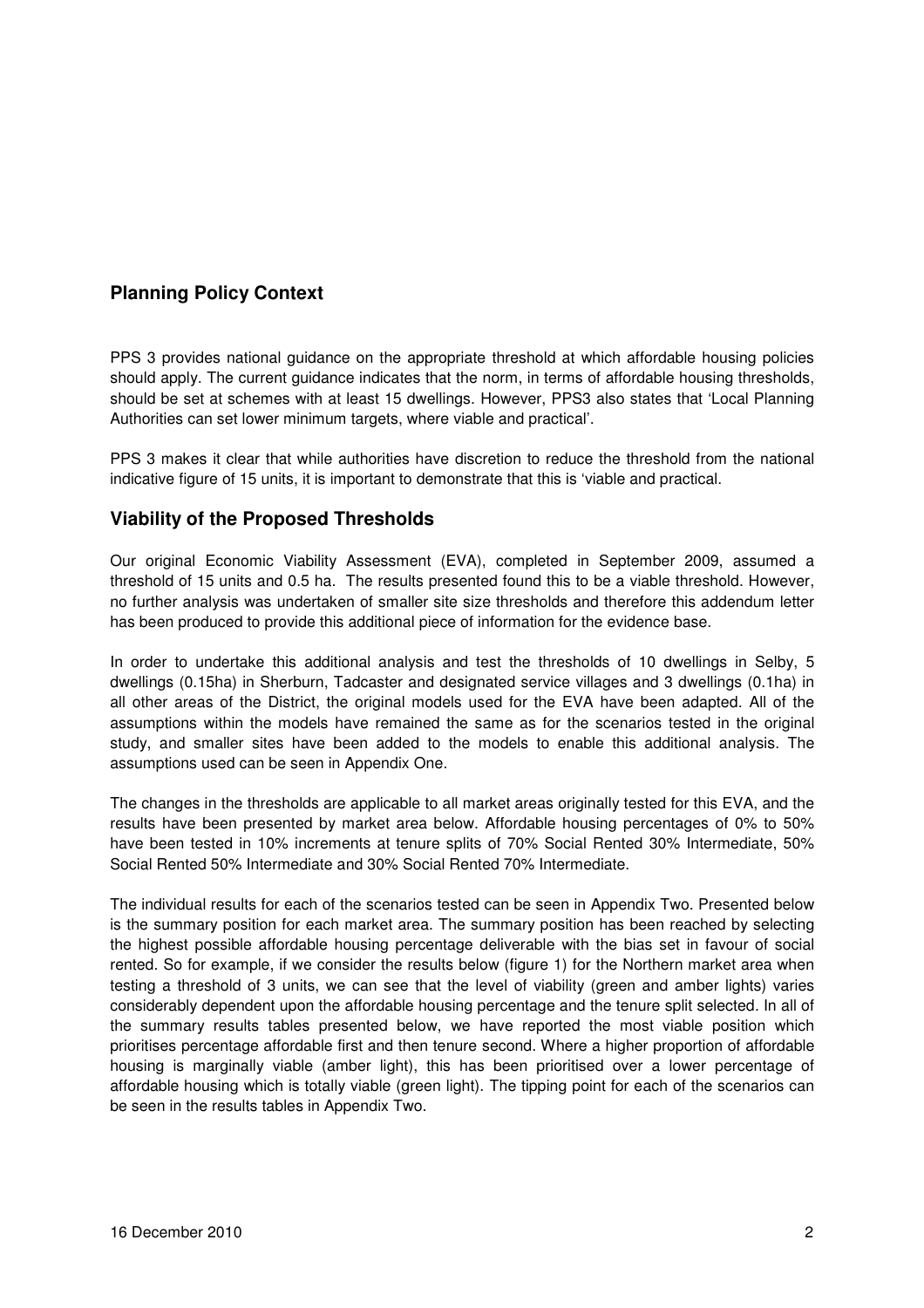|            |                     |                           | High  |     |       | Medium             |     |       | Low   |              |
|------------|---------------------|---------------------------|-------|-----|-------|--------------------|-----|-------|-------|--------------|
| Percentage | <b>Tenure Split</b> | Green                     | Amber | Red | Green | Amber              | Red | Green | Amber | Red          |
| 0%         | N/A                 | $\boldsymbol{\mathsf{x}}$ |       |     | x     |                    |     |       |       | x            |
| 10%        | 70SR30INT           | $\mathsf{x}$              |       |     | x     |                    |     |       |       | x            |
| 10%        | 50SR50INT           | $\mathsf{x}$              |       |     | x     |                    |     |       |       | X            |
| 10%        | 30SR70INT           | $\mathsf{x}$              |       |     | x     |                    |     |       |       | x            |
| 20%        | 70SR30INT           | $\mathsf{x}$              |       |     | x     |                    |     |       |       | x            |
| 20%        | 50SR50INT           | $\mathsf{x}$              |       |     | x     |                    |     |       |       | $\mathsf{x}$ |
| 20%        | 30SR70INT           | X                         |       |     | x     |                    |     |       |       | $\mathsf{x}$ |
| 30%        | 70SR30INT           |                           | x     |     |       |                    | X   |       |       | x            |
| 30%        | 50SR50INT           | X                         |       |     | x     |                    |     |       |       | x            |
| 30%        | 30SR70INT           | $\boldsymbol{\mathsf{x}}$ |       |     | x     |                    |     |       |       | x            |
| 40%        | 70SR30INT           |                           | x     |     |       |                    | x   |       |       | $\mathsf{x}$ |
| 40%        | 50SR50INT           |                           | x     |     |       |                    | x   |       |       | $\mathsf{x}$ |
| 40%        | 30SR70INT           | X                         |       |     |       | X                  |     |       |       | x            |
| 50%        | 70SR30INT           |                           | x     |     |       |                    | x   |       |       | x            |
| 50%        | 50SR50INT           |                           | x     |     |       |                    | x   |       |       | x            |
| 50%        | 30SR70INT           | $\mathsf{x}$              |       |     |       | $\pmb{\mathsf{x}}$ |     |       |       | X            |

#### **Figure 1 (results for all scenarios can be seen in Appendix Two)**  Northern Height of Market - 3 Units

# **Selby**

As the threshold in the proposed Core Strategy policy for Selby is 10 dwellings (0.25ha), the viability of sites of 10 units have been considered in the model. The results of the modelling show that, using the assumptions for the baseline scenario, no development is viable even with 0% affordable housing. This is due mainly to the market conditions prevalent at the time the assessment was originally undertaken and uncertainty in the market place. This is in line with the results for the higher threshold initially tested.

If we look at the results for the height of the market, we can see that 10% affordable housing is marginally viable for all of the tenure splits tests in the high value areas of Selby; elsewhere no affordable housing is viable.

# **Figure 2 Summary Results for 10 unit threshold in Selby**

| <b>Market</b><br>Area |                                        | <b>Number of Units</b> |              |                         |                     |              |  |  |  |  |
|-----------------------|----------------------------------------|------------------------|--------------|-------------------------|---------------------|--------------|--|--|--|--|
|                       | 10 units                               |                        |              |                         |                     |              |  |  |  |  |
|                       |                                        | <b>Baseline</b>        |              | <b>Height of Market</b> |                     |              |  |  |  |  |
|                       | <b>High</b><br>Value                   | <b>Medium Value</b>    | Low<br>Value | <b>High Value</b>       | <b>Medium Value</b> | Low<br>Value |  |  |  |  |
| Selby                 | 10% 70SR/30INT<br>0%<br>0%<br>0%<br>0% |                        |              |                         |                     |              |  |  |  |  |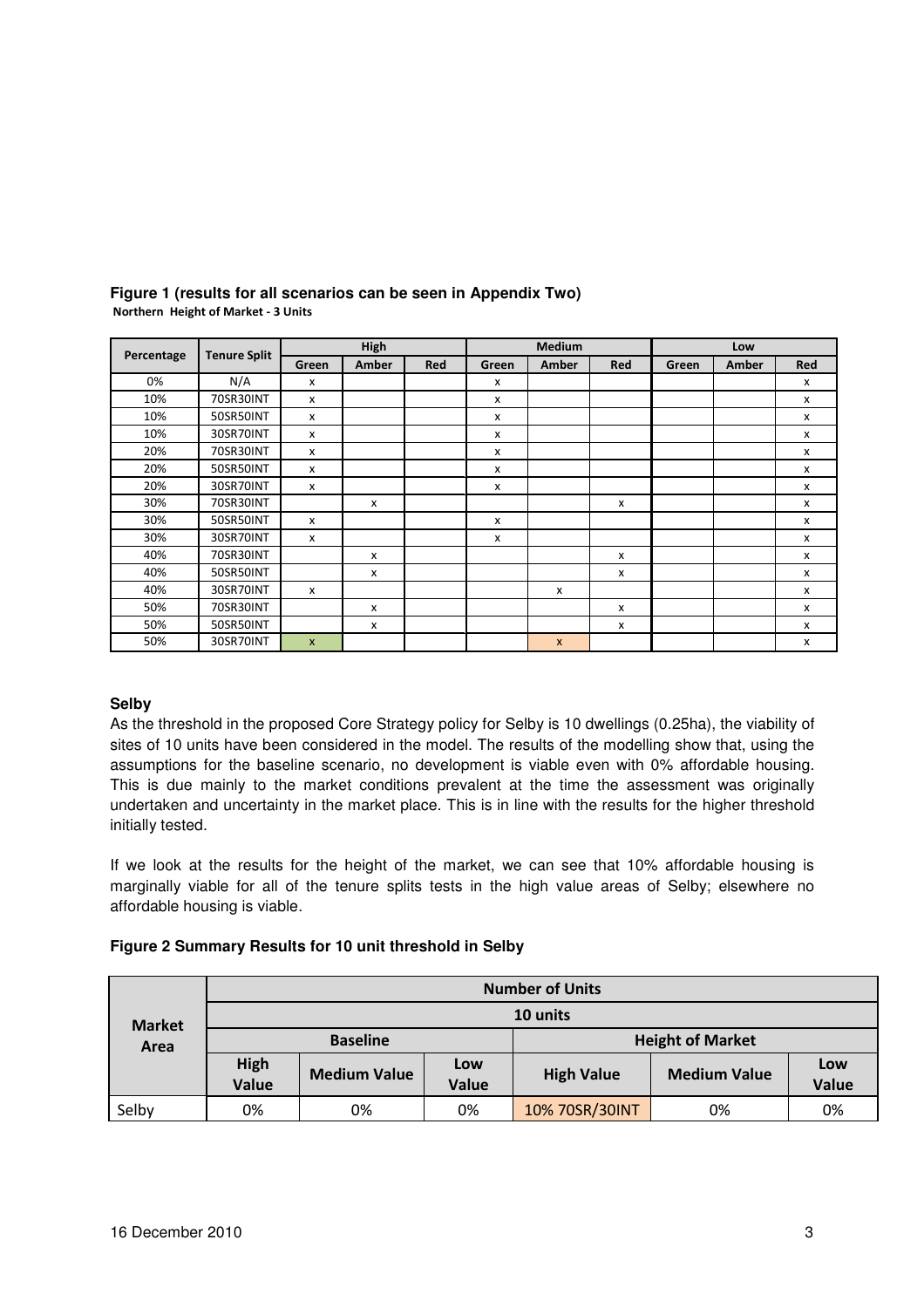# **Sherburn and Tadcaster**

As the threshold in the proposed Core Strategy policy for Sherburn and Tadcaster is 5 dwellings (0.15ha), the viability of sites of 5 units have been considered in the model. The results of the modelling show that, using the assumptions from the baseline scenario, no development is viable even with 0% affordable housing. This is due mainly to the market conditions prevalent at the time the assessment was being undertaken and the uncertainty in the market place. This is in line with the results for the higher threshold initially tested.

|                       |                      | <b>Number of Units</b> |                     |                         |                     |              |  |  |  |  |  |
|-----------------------|----------------------|------------------------|---------------------|-------------------------|---------------------|--------------|--|--|--|--|--|
| <b>Market</b><br>Area |                      | 5 units                |                     |                         |                     |              |  |  |  |  |  |
|                       |                      | <b>Baseline</b>        |                     | <b>Height of Market</b> |                     |              |  |  |  |  |  |
|                       | <b>High</b><br>Value | <b>Medium Value</b>    | Low<br><b>Value</b> | <b>High Value</b>       | <b>Medium Value</b> | Low<br>Value |  |  |  |  |  |
| Sherburn              | 0%                   | 0%                     | 0%                  | 10% 70SR/30INT          | 10% 70SR/30INT      | 0%           |  |  |  |  |  |
| Tadcaster             | 0%                   | 0%                     | 0%                  | 10% 70SR/30INT          | 10% 70SR/30INT      | 0%           |  |  |  |  |  |

## **Figure 3. Summary Results for 5 units threshold in Sherburn and Tadcaster.**

The results presented above demonstrate the delivery achievable in the market areas tested. The colour of the cells indicates where a green (totally viable) or amber (marginally viable) result was achievable and the highest viable level of affordable housing has been recorded.

When looking at the height of the market scenario, at a threshold of 5 units (0.15ha) shows that an affordable housing percentage of 10% is deliverable. This is lower than the viable level seen when the threshold tested was 15 units (0.5 ha), where a figure of 20-25% affordable housing was seen to be viably deliverable.

The impact of lowering the threshold to 5 units is therefore significant and indicates that a number of sites which would have previously been viable, as affordable housing was not required, are now becoming marginal. Consideration of the lowering of this threshold should therefore be carefully considered. It may be that a figure between 5 and 15 units would be more viable. From our experience of EVA's undertaken for other Local Authorities, a fall below 10 units can have a significant impact on scheme viability as cash flows struggle to absorb the impact of loss of revenue from delivering affordable units.

| Figure 4. For comparable purposes summary Results for 10 units threshold in Sherburn and |  |  |  |  |
|------------------------------------------------------------------------------------------|--|--|--|--|
| Tadcaster.                                                                               |  |  |  |  |

| <b>Market</b> |                   | <b>Number of Units</b> |           |                         |                     |                  |  |  |  |  |  |
|---------------|-------------------|------------------------|-----------|-------------------------|---------------------|------------------|--|--|--|--|--|
|               | 10 units          |                        |           |                         |                     |                  |  |  |  |  |  |
| Area          |                   | <b>Baseline</b>        |           | <b>Height of Market</b> |                     |                  |  |  |  |  |  |
|               | <b>High Value</b> | <b>Medium Value</b>    | Low Value | <b>High Value</b>       | <b>Medium Value</b> | <b>Low Value</b> |  |  |  |  |  |
| Sherburn      | 0%                | 0%                     | 0%        | 10% 70SR/30INT          | 0%                  | 0%               |  |  |  |  |  |
| Tadcaster     | 0%                | 0%                     | 0%        | 10% 70SR/30INT          | 0%                  | 0%               |  |  |  |  |  |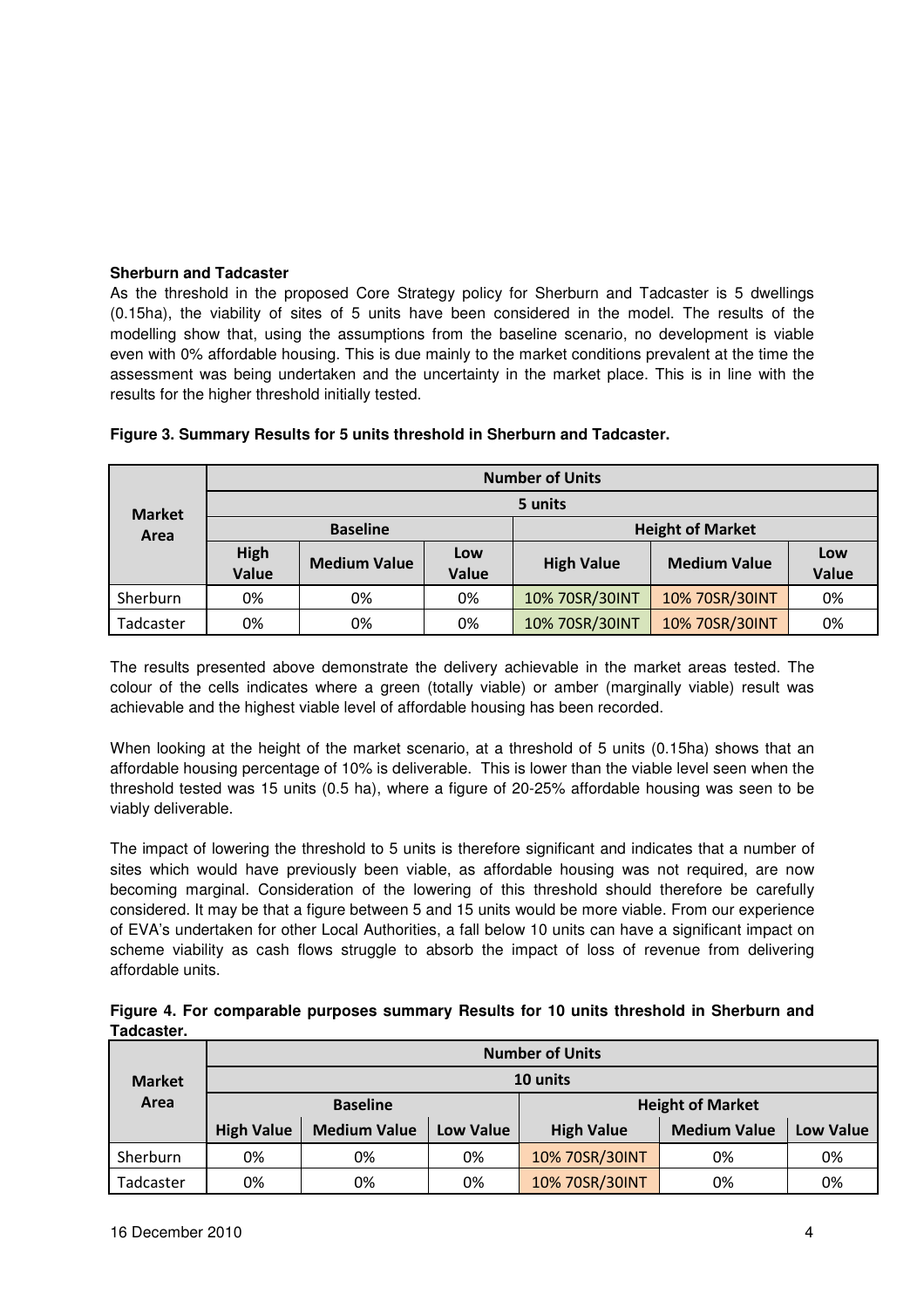# **Other Market Areas**

As the proposed Core Strategy policy for designated service villages is 5 dwellings (0.15ha) sites and the proposed threshold for all other areas of the District is 3 dwellings (0.1ha), sites of both 5 and 3 dwellings have been tested in the following market areas:

- Northern
- North East
- Eastern
- South East
- Western
- Central; and
- Southern.

Again, sites have been tested at both the Baseline Position and the Height of the Market Position and the following results can be seen together with the highest level of affordable housing which is deliverable and what level of viability (traffic light) is achievable. 10 units have also been tested in these areas for information only.

|                    | <b>Number of Units</b> |                     |                  |                   |                         |           |  |  |  |  |  |
|--------------------|------------------------|---------------------|------------------|-------------------|-------------------------|-----------|--|--|--|--|--|
| <b>Market Area</b> | 3 units                |                     |                  |                   |                         |           |  |  |  |  |  |
|                    |                        | <b>Baseline</b>     |                  |                   | <b>Height of Market</b> |           |  |  |  |  |  |
|                    | <b>High Value</b>      | <b>Medium Value</b> | <b>Low Value</b> | <b>High Value</b> | <b>Medium Value</b>     | Low Value |  |  |  |  |  |
| Northern           | 30% 50SR/50INT         | 0%                  | 0%               | 50% 30SR/70INT    | 50% 30SR/70INT          | 0%        |  |  |  |  |  |
| North East         | 30% 50SR/50INT         | 0%                  | 0%               | 50% 30SR/70INT    | 30% 70SR/30INT          | 0%        |  |  |  |  |  |
| Eastern            | 0%                     | 0%                  | 0%               | 0%                | 0%                      | 0%        |  |  |  |  |  |
| South East         | 0%                     | 0%                  | 0%               | 0%                | 0%                      | 0%        |  |  |  |  |  |
| Central            | 0%                     | 0%                  | 0%               | 0%                | 0%                      | 0%        |  |  |  |  |  |
| Western            | 30% 70SR/30INT         | 30% 70SR/30INT      | 0%               | 40% 70SR/30INT    | 40%50SR/50INT           | 0%        |  |  |  |  |  |
| Southern           | 30% 70SR/30INT         | 30% 70SR/30INT      | 0%               | 40% 50SR/50INT    | 40%50SR/50INT           | 0%        |  |  |  |  |  |

## **Figure 5. Summary Results for 3 units threshold in Other Market Area**

# **Figure 6. Summary Results for 5 units threshold in Other Market Area**

|                    | <b>Number of Units</b> |                     |                  |                   |                         |                  |  |  |  |  |
|--------------------|------------------------|---------------------|------------------|-------------------|-------------------------|------------------|--|--|--|--|
| <b>Market Area</b> | 5 units                |                     |                  |                   |                         |                  |  |  |  |  |
|                    |                        | <b>Baseline</b>     |                  |                   | <b>Height of Market</b> |                  |  |  |  |  |
|                    | <b>High Value</b>      | <b>Medium Value</b> | <b>Low Value</b> | <b>High Value</b> | <b>Medium Value</b>     | <b>Low Value</b> |  |  |  |  |
| <b>Northern</b>    | 10% 70SR/30INT         | 0%                  | 0%               | 50% 50SR/50INT    | 30% 70SR/30INT          | 0%               |  |  |  |  |
| <b>North East</b>  | 10% 70SR/30INT         | 0%                  | 0%               | 50% 50SR/50INT    | 30% 70SR/30INT          | 0%               |  |  |  |  |
| Eastern            | 0%                     | 0%                  | 0%               | 0%                | 0%                      | 0%               |  |  |  |  |
| South East         | 0%                     | 0%                  | 0%               | 0%                | 0%                      | 0%               |  |  |  |  |
| Central            | 0%                     | 0%                  | 0%               | 0%                | 0%                      | 0%               |  |  |  |  |
| Western            | 10% 70SR/30INT         | 10% 70SR/30INT      | 0%               | 20% 70SR/30INT    | 20% 70SR/30INT          | 0%               |  |  |  |  |
| Southern           | 10% 70SR/30INT         | 10% 70SR/30INT      | 0%               | 20% 70SR/30INT    | 20% 70SR/30INT          | 0%               |  |  |  |  |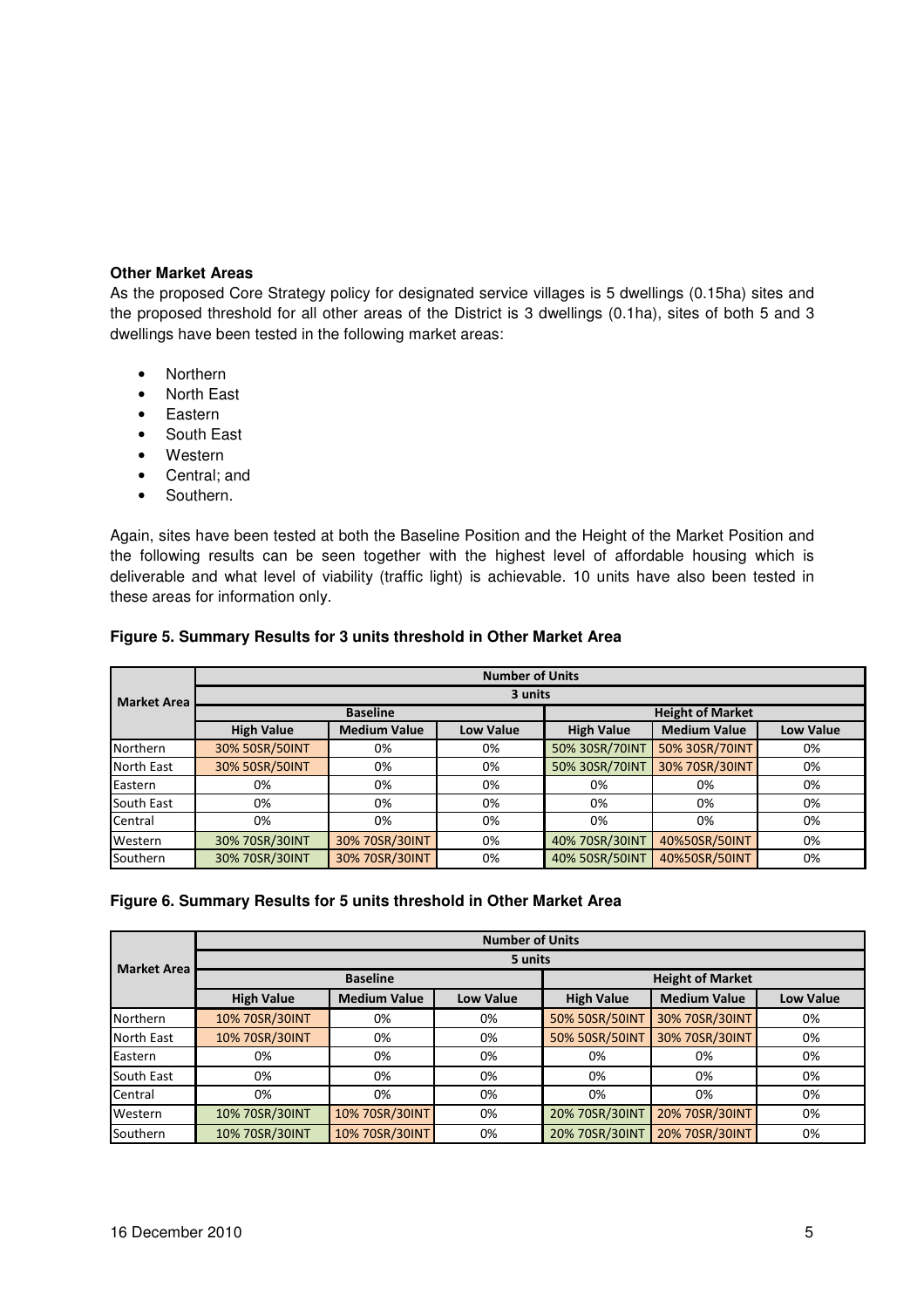|                    | <b>Number of Units</b> |                     |                  |                   |                         |                  |  |  |  |  |
|--------------------|------------------------|---------------------|------------------|-------------------|-------------------------|------------------|--|--|--|--|
| <b>Market Area</b> |                        |                     | 10 units         |                   |                         |                  |  |  |  |  |
|                    |                        | <b>Baseline</b>     |                  |                   | <b>Height of Market</b> |                  |  |  |  |  |
|                    | <b>High Value</b>      | <b>Medium Value</b> | <b>Low Value</b> | <b>High Value</b> | <b>Medium Value</b>     | <b>Low Value</b> |  |  |  |  |
| Northern           | 10% 70SR/30INT         | 0%                  | 0%               | 50% 30SR/70INT    | 30% 70SR/30INT          | 0%               |  |  |  |  |
| North East         | 30% 30SR/70INT         | 10% 70SR/30INT      | 0%               | 50% 70SR/30INT    | 50% 30SR/70INT          | 10% 30SR/70INT   |  |  |  |  |
| Eastern            | 0%                     | 0%                  | 0%               | 0%                | 0%                      | 0%               |  |  |  |  |
| South East         | 0%                     | 0%                  | 0%               | 0%                | 0%                      | 0%               |  |  |  |  |
| Central            | 10% 70SR/30INT         | 0%                  | 0%               | 20% 70SR/30INT    | 10% 70SR/30INT          | 0%               |  |  |  |  |
| Western            | 10% 70SR/30INT         | 0%                  | 0%               | 20% 70SR/30INT    | 20% 70SR/30INT          | 0%               |  |  |  |  |
| Southern           | 0%                     | 0%                  | 0%               | 0%                | 0%                      | 0%               |  |  |  |  |

# **Figure 7. Summary Results for 10 units threshold in Other Market Area**

# **Figure 8. Summary Results for 15 units threshold in Other Market Area**

Figures Taken From Original EVA

|                    |                   | <b>Number of Units</b> |                |                   |                         |                  |  |  |  |  |  |
|--------------------|-------------------|------------------------|----------------|-------------------|-------------------------|------------------|--|--|--|--|--|
| <b>Market Area</b> | 15 units          |                        |                |                   |                         |                  |  |  |  |  |  |
|                    |                   | <b>Baseline</b>        |                |                   | <b>Height of Market</b> |                  |  |  |  |  |  |
|                    | <b>High Value</b> | <b>Medium Value</b>    | Low Value      | <b>High Value</b> | <b>Medium Value</b>     | <b>Low Value</b> |  |  |  |  |  |
| Northern           | 10% 70SR/30INT    | 10% 70SR/30INT         | 10% 70SR/30INT | 40% 30SR/70INT    | 40% 30SR/70INT          | 40% 30SR/70INT   |  |  |  |  |  |
| North East         | 15% 30SR/70INT    | 15% 30SR/70INT         | 0%             | 50% 50SR/50INT    | 50% 50SR/50INT          | 50% 50SR/50INT   |  |  |  |  |  |
| Eastern            | 5% 70SR/30INT     | 5% 70SR/30INT          | 0%             | 40% 50SR/50INT    | 40% 50SR/50INT          | 40% 50SR/50INT   |  |  |  |  |  |
| South East         | 0%                | 0%                     | 0%             | 40% 30SR/70INT    | 40% 30SR/70INT          | 40% 30SR/70INT   |  |  |  |  |  |
| Central            | 25% 50SR/50INT    | 20% 50SR/50INT         | 15% 50SR/50INT | 50% 70SR/30INT    | 50% 70SR/30INT          | 50% 70SR/30INT   |  |  |  |  |  |
| Western            | 25% 50SR/50INT    | 20% 50SR/50INT         | 10% 50SR/50INT | 50% 70SR/30INT    | 50% 70SR/30INT          | 50% 70SR/30INT   |  |  |  |  |  |
| Southern           | 0%                | 0%                     | 0%             | 40% 30SR/70INT    | 40% 30SR/70INT          | 40% 30SR/70INT   |  |  |  |  |  |

It is clear therefore, that particularly in the height of the market scenario, viability is significantly affected by a change in threshold. The evidence provided above would not support lowering the thresholds significantly below 10 units in most market areas. It should also be considered that in the case of 3 units, sites that shifting the percentage by 10% on some occasions will not affect the overall number of units delivered, as illustrated below:

|     | <b>Number of Units</b> |                  | <b>Number of Units</b> |     |                    |     | <b>Number of Units</b> |                    | 10  |                 | <b>Number of Units</b> | 15 |
|-----|------------------------|------------------|------------------------|-----|--------------------|-----|------------------------|--------------------|-----|-----------------|------------------------|----|
| AH  |                        | Number Number of | AH                     |     | Number   Number of | AH  |                        | Number   Number of | AH  | Number   Number |                        |    |
| 0%  |                        |                  | 0%                     |     |                    | 0%  |                        |                    | 0%  | 0               |                        |    |
| 10% | 0.3                    |                  | 10%                    | 0.5 |                    | 10% |                        |                    | 10% | 1.5             |                        |    |
| 20% | 0.6                    |                  | 20%                    |     |                    | 20% |                        |                    | 20% | З               |                        |    |
| 30% | 0.9                    |                  | 30%                    | 1.5 |                    | 30% |                        |                    | 30% | 4.5             |                        |    |
| 40% | 1.2                    |                  | 40%                    |     |                    | 40% | 4                      |                    | 40% | 6               | 6                      |    |
| 50% | 1.5                    |                  | 50%                    | 2.5 |                    | 50% |                        |                    | 50% | 7.5             | 8                      |    |

This may mean that is some scenarios above, sites of 3 units appear more viable than sites of 5 units, this is due to the fact that whether 20% or 40% affordable housing is selected on a 3 unit scheme this still equates to 1 unit delivered on site.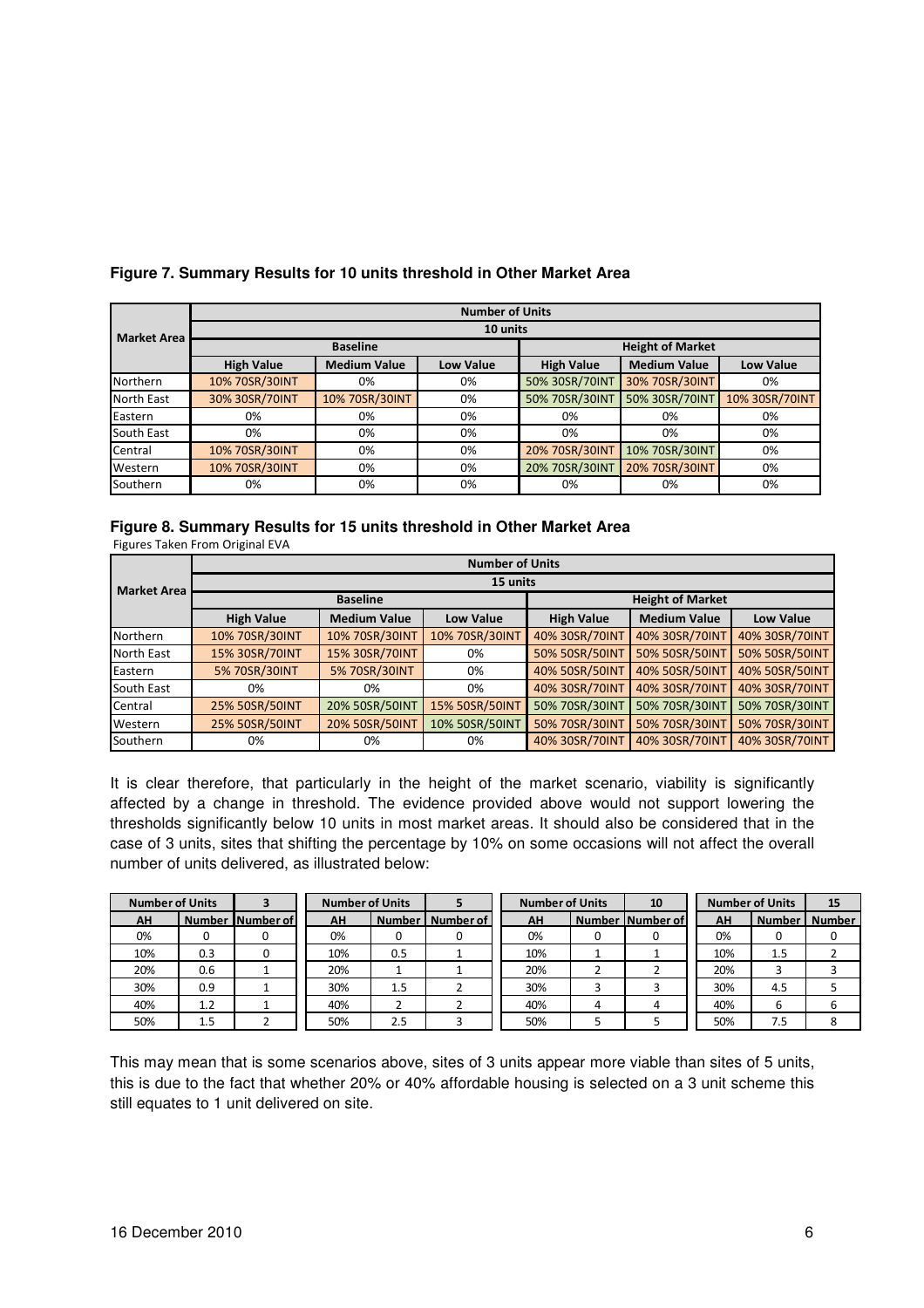# **Change in Market Circumstances.**

It is important to consider that, since the original EVA was completed in September 2009 (based on assumptions from Summer 2009), the residential market has stabilised and a degree of confidence has returned.

At the time of undertaking the EVA the market was extremely fragile, on a downward trend and experiencing unprecedented suppression following one of the largest falls in values seen since the previous recession in the early 90's. At the peak of the market in early 2007, the viability of residential development was rarely questioned and the delivery of the affordable housing through the Section 106 model regularly adhered to. The six months prior to the original EVA being undertaken saw unprecedented falls in the residential market and caused a number of schemes to stall, be mothballed or at best slowed to march the rate of sale whilst house builders readjusted to the market circumstances.

This readjustment has now started to take place, a number of housebuilders have rationalised and been forced to refinance and their focus is now very much on driving forward viable and deliverable schemes in traditionally popular residential areas where family housing is deliverable. Whilst still cautious, the market is moving forward and sales rates and property prices are more stable.

It is possible that, had SDC commissioned DTZ to undertake the EVA in the current market, with a September 2010 completion date, the results of the baseline position in the EVA may show a greater level of viability as development appraisal assumptions would be more positive.

There is still some caution in the market at present, particularly in relation to the imminent Comprehensive Spending Review and the potential impact on public sector jobs and spending. Anecdotal evidence from most of the national housebuilders suggests a period of stability at current levels for the next 2 to 3 years with the anticipated growth to follow due to latent demand. The key drivers for this will be the availability of mortgage finance and the relaxation of lending criteria to enable first time buyers to re-enter the market.

For comparison purposes, I have undertaken the threshold analysis for Sherburn and Tadcaster again using current market assumptions<sup>1</sup> and this improves the viability as follows:

| <b>Market Area</b> |                   | <b>Number of Units</b> |                  |                         |                     |                  |  |  |  |  |  |
|--------------------|-------------------|------------------------|------------------|-------------------------|---------------------|------------------|--|--|--|--|--|
|                    | 5 units           |                        |                  |                         |                     |                  |  |  |  |  |  |
|                    |                   | <b>Baseline</b>        |                  | <b>Height of Market</b> |                     |                  |  |  |  |  |  |
|                    | <b>High Value</b> | <b>Medium Value</b>    | <b>Low Value</b> | <b>High Value</b>       | <b>Medium Value</b> | <b>Low Value</b> |  |  |  |  |  |
| <b>Sherburn</b>    | 5% 70SR/30INT     | 5% 70SR/30INT          | 0%               | 15% 50SR/50INT          | 10% 70SR/30INT      | 0%               |  |  |  |  |  |
| Tadcaster          | 5% 70SR/30INT     | 5% 70SR/30INT          | 0%               | 15% 50SR/50INT          | 10% 70SR/30INT      | 0%               |  |  |  |  |  |

Current Market

l

<sup>1</sup> **Update Assumptions.** Revenues increased by 2.5% since Baseline Position, sales rate of 1 unit per month assumed, IRR of 18% assumed to be viable.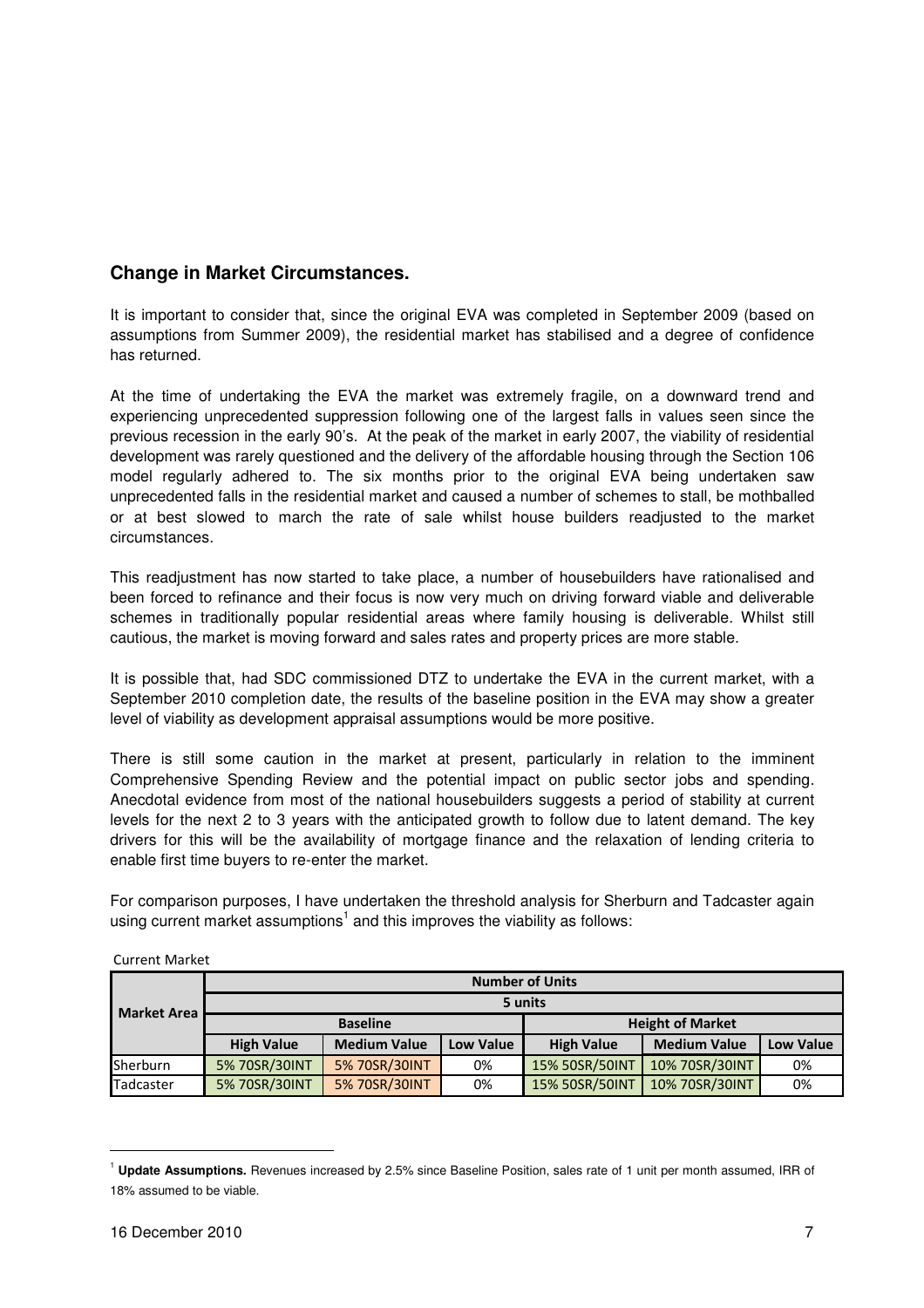Should you wish to expand this assessment to include all market areas based on current day development appraisal assumptions, please let me know. Prior to the adoption of your Core Strategy it may be worth considering updating the Baseline Scenario of the current EVA to reflect present day market conditions and determine the level of affordable housing which may currently be deliverable in the market.

I trust the contents of this addendum letter is self explanatory, however should you have any queries, please do not hesitate to contact me.

Yours sincerely

**Jenny Purple MRICS**  Associate Director – Residential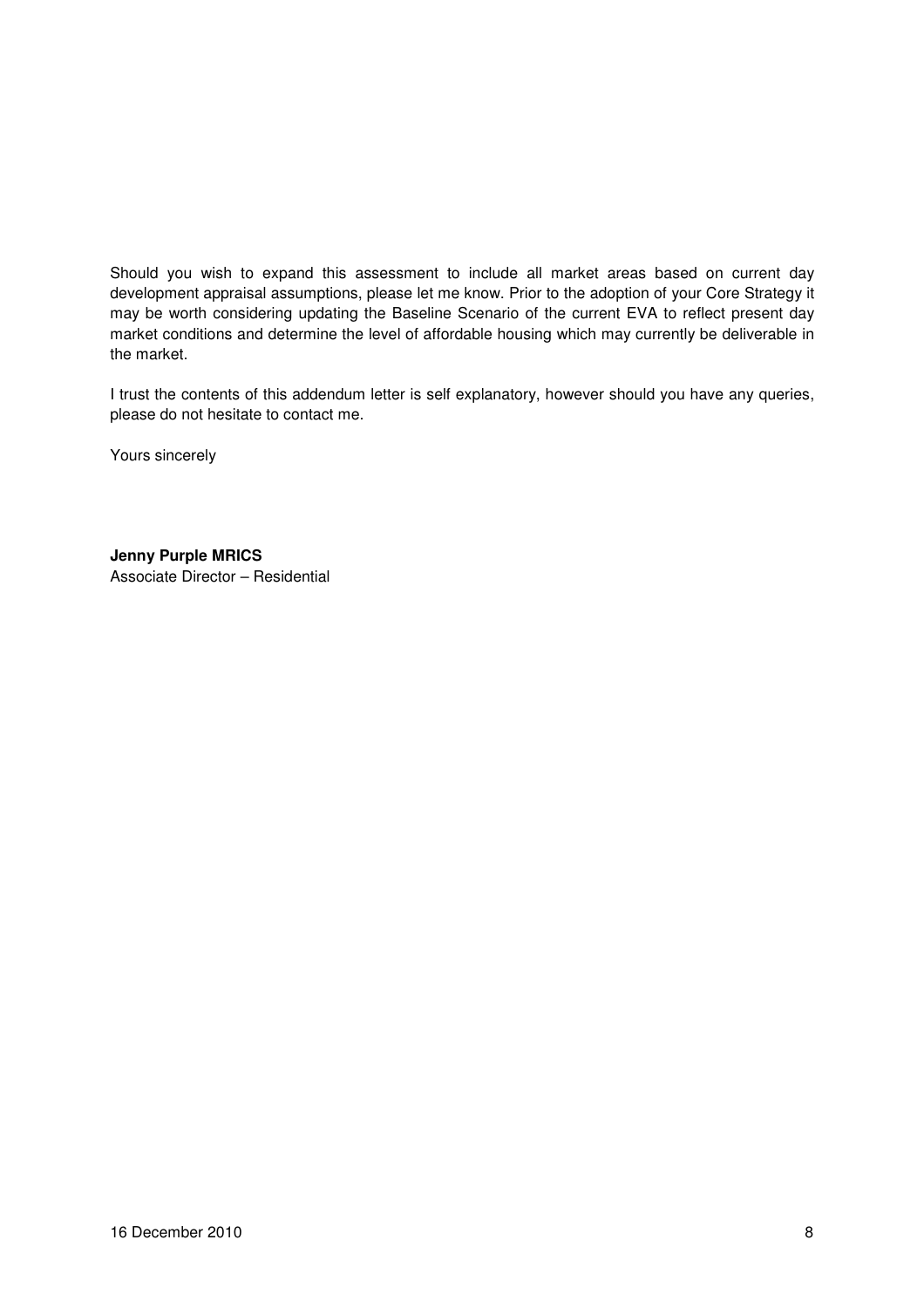# **Appendix One**

# **Assumptions**

(Taken from Original EVA Appendices)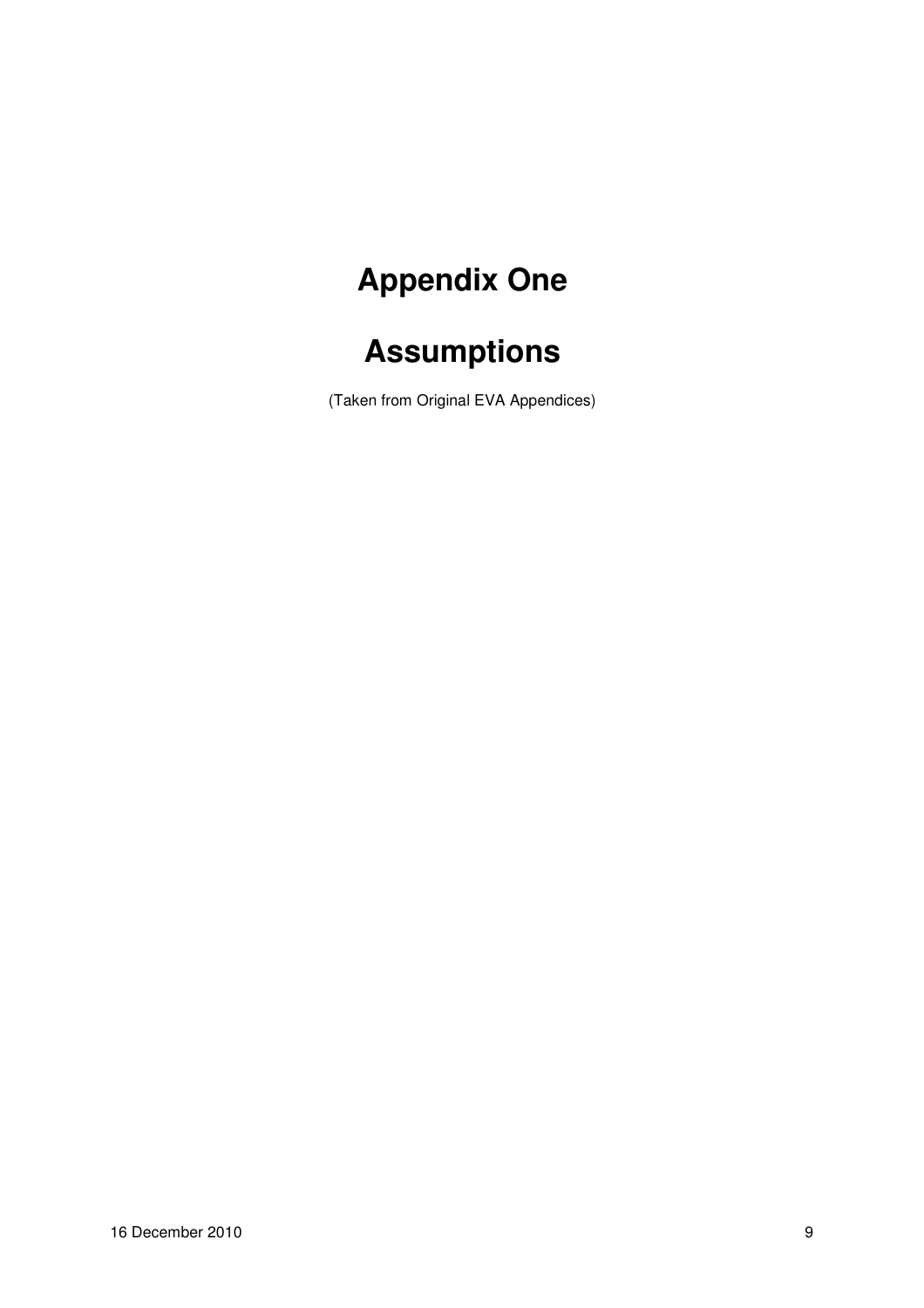

# Selby EVA Site Identification.

|                   |                     | <b>Small</b>          |                    |                     | <b>Medium</b>         |                    | Large               |                       |                    |  |
|-------------------|---------------------|-----------------------|--------------------|---------------------|-----------------------|--------------------|---------------------|-----------------------|--------------------|--|
|                   | <b>High Density</b> | <b>Medium Density</b> | <b>Low Density</b> | <b>High Density</b> | <b>Medium Density</b> | <b>Low Density</b> | <b>High Density</b> | <b>Medium Density</b> | <b>Low Density</b> |  |
| Selby             | <b>SSHD</b>         | SSMD                  | <b>SSLD</b>        | <b>SMHD</b>         | <b>SMMD</b>           | <b>SMLD</b>        | <b>SLHD</b>         | <b>SLMD</b>           | <b>SLLD</b>        |  |
| <b>Sherburn</b>   | <b>SHSHM</b>        | <b>SHSMD</b>          | <b>SHSLD</b>       | <b>SHMHD</b>        | <b>SHMMD</b>          | <b>SHMLD</b>       | <b>SHLHD</b>        | <b>SHLMD</b>          | <b>SHLLD</b>       |  |
| <b>Tadcaster</b>  | <b>TSHD</b>         | <b>TSMD</b>           | <b>TSLD</b>        | <b>TMHD</b>         | <b>TMMD</b>           | TMLD               | <b>TLHD</b>         | TLMD                  | <b>TLLD</b>        |  |
| <b>Northern</b>   | <b>NSHD</b>         | <b>NSMD</b>           | <b>NSLD</b>        | <b>NMHD</b>         | <b>NMMD</b>           | <b>NMLD</b>        | <b>NLHD</b>         | <b>NLMD</b>           | <b>NLLD</b>        |  |
| <b>North East</b> | <b>NESHD</b>        | <b>NESMD</b>          | <b>NESLD</b>       | <b>NEMHD</b>        | <b>NEMMD</b>          | <b>NEMLD</b>       | NELHD               | <b>NELMD</b>          | <b>NELLD</b>       |  |
| East              | <b>ESHD</b>         | ESMD                  | <b>ESLD</b>        | <b>EMHD</b>         | <b>EMMD</b>           | <b>EMLD</b>        | <b>ELHD</b>         | <b>ELMD</b>           | <b>ELLD</b>        |  |
| <b>South East</b> | <b>SESHD</b>        | <b>SESMD</b>          | <b>SESLD</b>       | <b>SEMHD</b>        | <b>SEMMD</b>          | <b>SEMLD</b>       | <b>SELHD</b>        | <b>SELMD</b>          | <b>SELLD</b>       |  |
| <b>Central</b>    | <b>CSHD</b>         | <b>CSMD</b>           | <b>CSLD</b>        | <b>CMHD</b>         | <b>CMMD</b>           | <b>CMLD</b>        | <b>CLHD</b>         | <b>CLMD</b>           | <b>CLLD</b>        |  |
| Southern          | <b>StSHD</b>        | StSMD                 | <b>StSLD</b>       | <b>StMHD</b>        | <b>StMMD</b>          | StMLD              | <b>StLHD</b>        | <b>StLMD</b>          | <b>StLLD</b>       |  |
| Western           | <b>WSHD</b>         | <b>WSMD</b>           | <b>WSLD</b>        | <b>WMHD</b>         | <b>WMMD</b>           | <b>WMLD</b>        | <b>WLHD</b>         | <b>WLMD</b>           | <b>WLLD</b>        |  |

#### Total 90 sites

## No ammendments required following consultation

| Selby             | <b>High Density</b> | 60 dph | East              | <b>High Density</b> | 40 dph | <b>Small</b>                          | $0.25$ ha         |
|-------------------|---------------------|--------|-------------------|---------------------|--------|---------------------------------------|-------------------|
|                   | Medium Density      | 50 dph |                   | Medium Density      | 35 dph | <b>Medium</b>                         | 2ha               |
|                   | Low Density         | 40 dph |                   | Low Density         | 30 dph | Large                                 | 3.5 <sub>ha</sub> |
| <b>Sherburn</b>   | <b>High Density</b> | 55 dph | <b>South East</b> | <b>High Density</b> | 40 dph |                                       |                   |
|                   | Medium Density      | 45 dph |                   | Medium Density      | 35 dph | <b>Sizes altered following consul</b> |                   |
|                   | Low Density         | 35 dph |                   | Low Density         | 30 dph | size reduced                          |                   |
| <b>Tadcaster</b>  | <b>High Density</b> | 55 dph | <b>Central</b>    | <b>High Density</b> | 40 dph |                                       |                   |
|                   | Medium Density      | 45 dph |                   | Medium Density      | 35 dph |                                       |                   |
|                   | Low Density         | 35 dph |                   | Low Density         | 30 dph |                                       |                   |
| <b>Northern</b>   | <b>High Density</b> | 40 dph | <b>Southern</b>   | <b>High Density</b> | 40 dph |                                       |                   |
|                   | Medium Density      | 35 dph |                   | Medium Density      | 35 dph |                                       |                   |
|                   | Low Density         | 30 dph |                   | Low Density         | 30 dph |                                       |                   |
| <b>North East</b> | <b>High Density</b> | 40 dph | Western           | <b>High Density</b> | 40 dph |                                       |                   |
|                   | Medium Density      | 35 dph |                   | Medium Density      | 35 dph |                                       |                   |
|                   | Low Density         | 30 dph |                   | Low Density         | 30 dph |                                       |                   |
|                   |                     |        |                   |                     |        |                                       |                   |

| h | <b>Small</b>  | $0.25$ ha         |
|---|---------------|-------------------|
| h | <b>Medium</b> | 2ha               |
| h | Large         | 3.5 <sub>ha</sub> |

Sizes altered following consultation - smaller sitesize reduced

Densities Reduced following consultation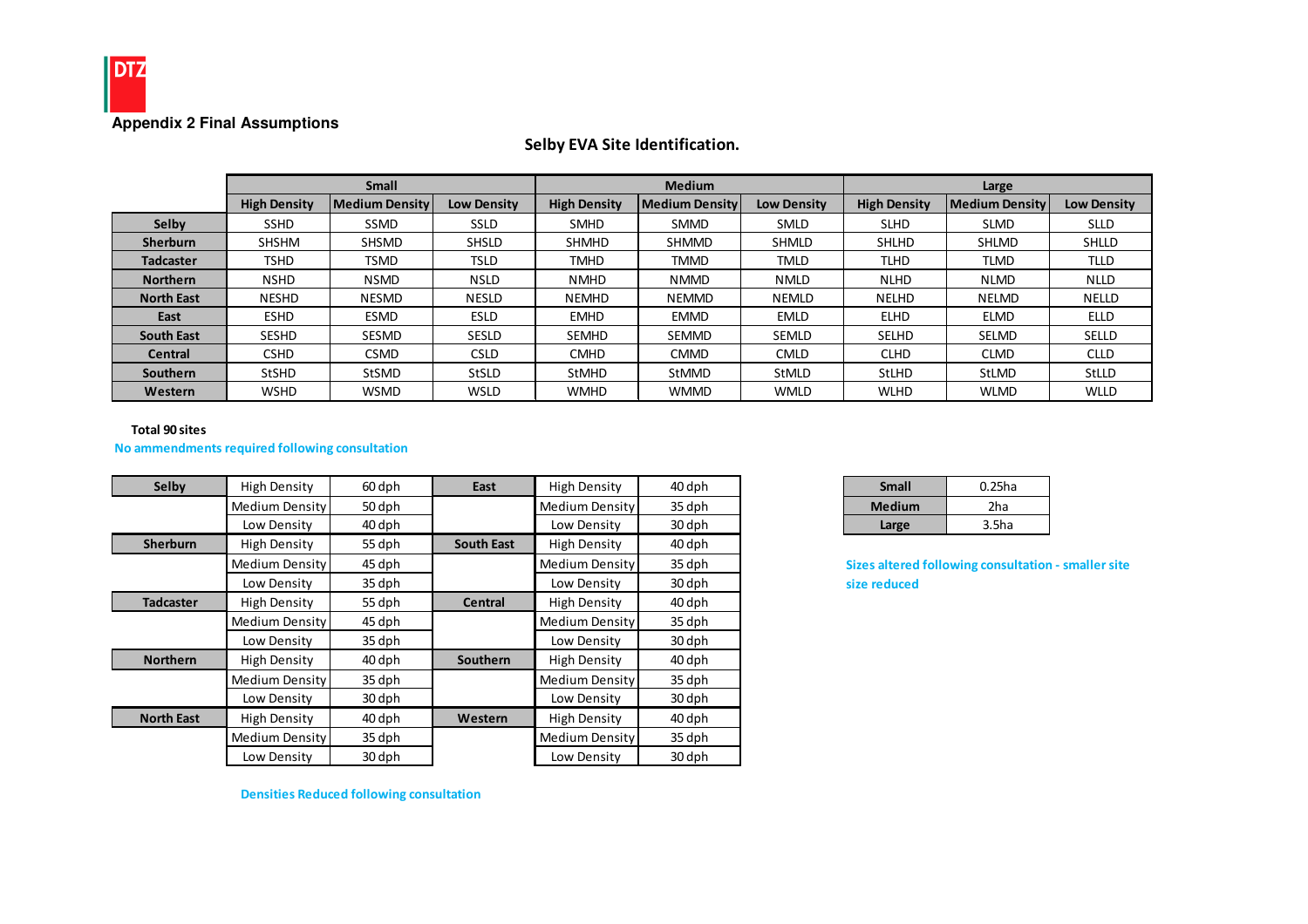

# Properly Sizes

| <b>Unit Type</b>  | Area sq ft | Area sqm |
|-------------------|------------|----------|
| 1 Bed Flat        | 500        | 46       |
| 2 Bed Flat        | 650        | 60       |
| 2 Bed TH/SD House | 700        | 65       |
| 3 Bed TH/SD House | 950        | 88       |
| Bed TH/SD House   | 1100       | 102      |
| 5 Bed TH/SD House | 1450       | 135      |
| 2 Bed Bungalow    | 700        | 65       |
| 3 Bed D House     | 1000       | 93       |
| 4 Bed D House     | 1250       | 116      |
| 5 Bed D House     | 1500       | 139      |

# General Assumptions

Valuation Date May-09

No Change Following **Consultation** 

All sites have full planning permission

All sites are clear and ready to develop

For developments less than 50 dwellings min return 25% IRR is viable

For developments more than 50 dwellings min return 20% IRR is viable

Land Values = 25% GDV

 Sales Rates – one per month (small sites) two per month (large sites) Interest Rates – as at May 2009

All in Build Costs – assumes CSH level 3

Flats = £95 psf

Houses = £85 psf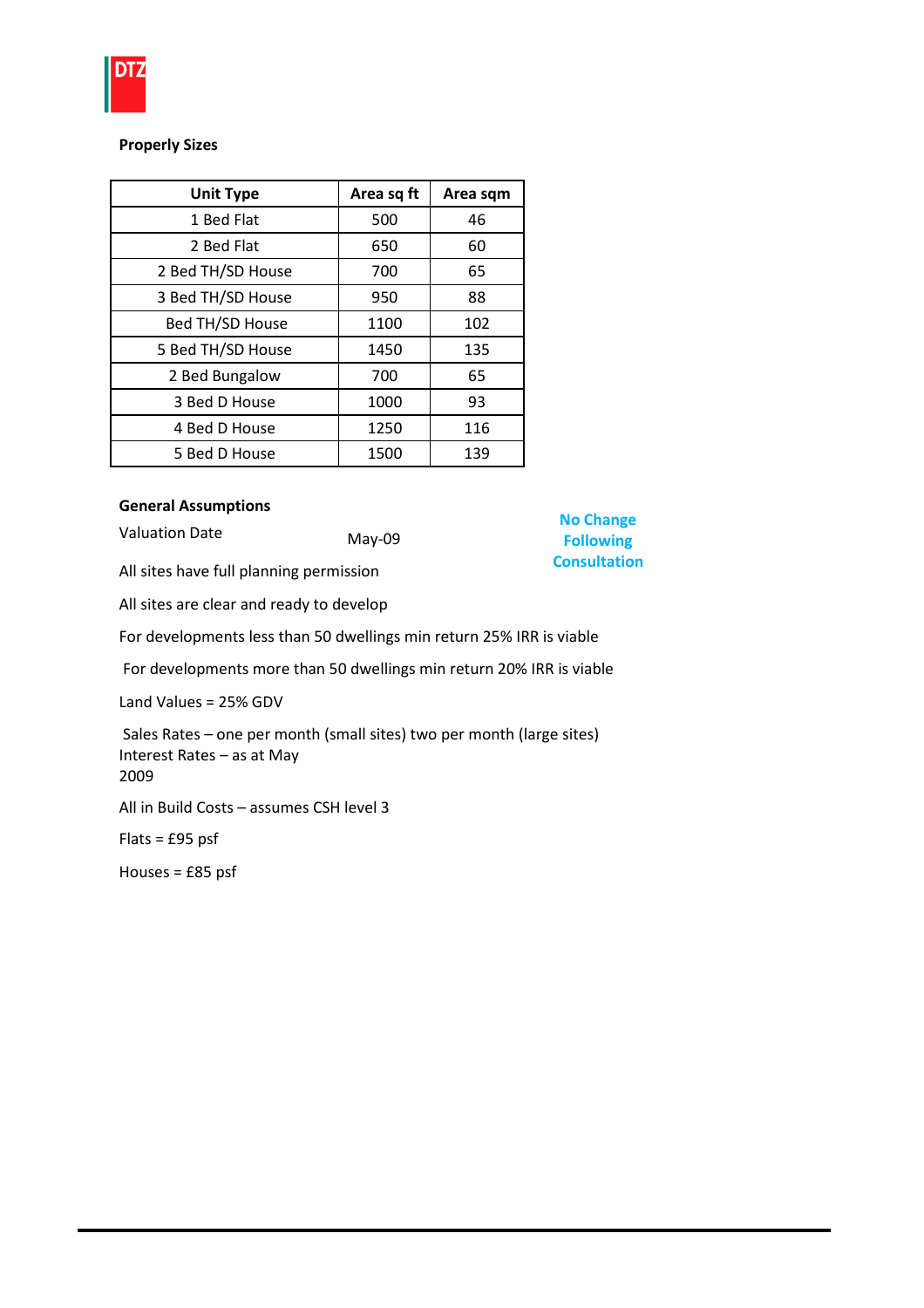

| <b>Site Description</b> | <b>Unit Type</b>                 | Percentage | <b>Site Description</b>       | <b>Unit Type</b>                 | Percentage | <b>Site Description</b> | <b>Unit Type</b>                 | Percentage | <b>Site Description</b> | <b>Unit Type</b>                 | Percentage | <b>Site Description</b> | <b>Unit Type</b>                 | Percentage |
|-------------------------|----------------------------------|------------|-------------------------------|----------------------------------|------------|-------------------------|----------------------------------|------------|-------------------------|----------------------------------|------------|-------------------------|----------------------------------|------------|
| Selby                   | 1 bed apartments                 | 20%        | Sherburn                      | 1 bed apartments                 | 20%        | Tadcaster               | 1 bed apartments                 | 20%        | Northern                | 2 bed bungalow                   | 0%         | North East              | 2 bed bungalow                   | 0%         |
| <b>High Density</b>     | 2 bed apartments                 | 60%        | <b>High Density</b>           | 2 bed apartments                 | 60%        | High Density            | 2 bed apartments                 | 60%        | High Density            | 2 bed TH or SD                   | 30%        | High Density            | 2 bed TH or SD                   | 30%        |
| 60 dph                  | 2 bed TH or SD                   | 20%        | 55 dph                        | 2 bed TH or SD                   | 20%        | 55 dph                  | 2 bed TH or SD                   | 20%        | 40 dph                  | 3 bed TH or SD                   | 35%        | 40 dph                  | 3 bed TH or SD                   | 35%        |
|                         |                                  | 100%       |                               |                                  | 100%       |                         |                                  | 100%       |                         | 4 bed TH or SD                   | 25%        |                         | 4 bed TH or SD                   | 25%        |
|                         |                                  |            |                               |                                  |            |                         |                                  |            |                         | 5 bed TH or SD                   | 10%        |                         | 5 bed TH or SD                   | 10%        |
| Sel by                  | 1 bed apartments                 | 10%        | Sherburn                      | 1 bed apartments                 | 10%        | Tadcaster               | 1 bed apartments                 | 10%        |                         |                                  | 100%       |                         |                                  | 100%       |
| Medium Density          | 2 bed apartments                 | 20%        | Medium Density                | 2 bed apartments                 | 20%        | Medium Density          | 2 bed apartments                 | 20%        |                         |                                  |            |                         |                                  |            |
| 50 dph                  | 2 bed TH or SD                   | 50%        | 45 dph                        | 2 bed TH or SD                   | 50%        | 45 dph                  | 2 bed TH or SD                   | 50%        | Northern                | 2 bed bungalow                   | 5%         | North East              | 2 bed bungalow                   | 5%         |
|                         | 3 bed TH or SD                   | 20%        |                               | 3 bed TH or SD                   | 20%        |                         | 3 bed TH or SD                   | 20%        | Medium Density          | 2 bed TH or SD                   | 30%        | Medium Density          | 2 bed TH or SD                   | 30%        |
|                         |                                  | 100%       |                               |                                  | 100%       |                         |                                  | 100%       | 35 dph                  | 3 bed TH or SD                   | 35%        | 35 dph                  | 3 bed TH or SD                   | 35%        |
|                         |                                  |            |                               |                                  |            |                         |                                  |            |                         | 4 bed detached                   | 20%        |                         | 4 bed detached                   | 20%        |
| Sel by                  | 2 bed apartments                 | 10%        | Sherburn                      | 2 bed apartments                 | 10%        | Tadcaster               | 2 bed apartments                 | 10%        |                         | 5 bed detached                   | 10%        |                         | 5 bed detached                   | 10%        |
| Low Density             | 2 bed TH or SD                   | 15%        | Low Density                   | 2 bed TH or SD                   | 15%        | Low Density             | 2 bed TH or SD                   | 15%        |                         |                                  | 100%       |                         |                                  | 100%       |
| 40 dph                  | 3 bed TH or SD                   | 25%        | 35 dph                        | 3 bed TH or SD                   | 25%        | 35 dph                  | 3 bed TH or SD                   | 25%        |                         |                                  |            |                         |                                  |            |
|                         | 4 bed TH or SD                   | 25%        |                               | 4 bed TH or SD                   | 25%        |                         | 4 bed TH or SD                   | 25%        | Norther                 | 2 bed bungalow                   | 10%        | North East              | 2 bed bungalow                   | 10%        |
|                         | 4 bed detached                   | 15%        |                               | 4 bed detached                   | 15%        |                         | 4 bed detached                   | 15%        | Low Density             | 2 bed TH or SD                   | 30%        | Low Density             | 2 bed TH or SD                   | 30%        |
|                         | 5 bed detached                   | 10%        |                               | 5 bed detached                   | 10%        |                         | 5 bed detached                   | 10%        | 30 dph                  | 3 bed TH or SD                   | 35%        | 30 dph                  | 3 bed TH or SD                   | 35%        |
|                         |                                  | 100%       |                               |                                  | 100%       |                         |                                  | 100%       |                         | 4 bed detached                   | 20%        |                         | 4 bed detached                   | 20%        |
|                         |                                  |            |                               |                                  |            |                         |                                  |            |                         | 5 bed detached                   | 5%         |                         | 5 bed detached                   | 5%         |
|                         |                                  |            |                               |                                  |            |                         |                                  |            |                         |                                  | 100%       |                         |                                  | 100%       |
|                         |                                  |            |                               |                                  |            |                         |                                  |            |                         |                                  |            |                         |                                  |            |
|                         |                                  |            |                               |                                  |            |                         |                                  |            |                         |                                  |            |                         |                                  |            |
|                         |                                  |            |                               |                                  |            |                         |                                  |            |                         |                                  |            |                         |                                  |            |
| <b>Site Description</b> | <b>Unit Type</b>                 | Percentage | <b>Site Description</b>       | <b>Unit Type</b>                 | Percentage | <b>Site Description</b> | <b>Unit Type</b>                 | Percentage | <b>Site Description</b> | <b>Unit Type</b>                 | Percentage | <b>Site Description</b> | <b>Unit Type</b>                 | Percentage |
| East                    | 2 bed bungalow                   | 0%<br>30%  | South East                    | 2 bed bungalow                   | 0%<br>30%  | Central                 | 2 bed bungalow                   | 0%<br>30%  | Southern                | 2 bed bungalow                   | 0%<br>30%  | Western                 | 2 bed bungalow                   | 0%<br>30%  |
| High Density<br>40 dph  | 2 bed TH or SD<br>3 bed TH or SD | 35%        | <b>High Density</b><br>40 dph | 2 bed TH or SD<br>3 bed TH or SD | 35%        | High Density<br>40 dph  | 2 bed TH or SD                   | 35%        | High Density<br>40 dph  | 2 bed TH or SD<br>3 bed TH or SD | 35%        | High Density<br>40 dph  | 2 bed TH or SD<br>3 bed TH or SD | 35%        |
|                         | 4 bed TH or SD                   | 25%        |                               | 4 bed TH or SD                   | 25%        |                         | 3 bed TH or SD<br>4 bed TH or SD | 25%        |                         | 4 bed TH or SD                   | 25%        |                         | 4 bed TH or SD                   | 25%        |
|                         | 5 bed TH or SD                   | 10%        |                               | 5 bed TH or SD                   | 10%        |                         | 5 bed TH or SD                   | 10%        |                         | 5 bed TH or SD                   | 10%        |                         | 5 bed TH or SD                   | 10%        |
|                         |                                  | 100%       |                               |                                  | 100%       |                         |                                  | 100%       |                         |                                  | 100%       |                         |                                  | 100%       |
|                         |                                  |            |                               |                                  |            |                         |                                  |            |                         |                                  |            |                         |                                  |            |
| East                    | 2 bed bungalow                   | 5%         | South East                    | 2 bed bungalow                   | 5%         | Central                 | 2 bed bungalow                   | 5%         | Southern                | 2 bed bungalow                   | 5%         | Western                 | 2 bed bungalow                   | 5%         |
| Medium Density          | 2 bed TH or SD                   | 30%        | Medium Density                | 2 bed TH or SD                   | 30%        | Medium Density          | 2 bed TH or SD                   | 30%        | Medium Density          | 2 bed TH or SD                   | 30%        | Medium Density          | 2 bed TH or SD                   | 30%        |
| 35 dph                  | 3 bed TH or SD                   | 35%        | 35 dph                        | 3 bed TH or SD                   | 35%        | 35 dph                  | 3 bed TH or SD                   | 35%        | 35 dph                  | 3 bed TH or SD                   | 35%        | 35 dph                  | 3 bed TH or SD                   | 35%        |
|                         | 4 bed detached                   | 20%        |                               | 4 bed detached                   | 20%        |                         | 4 bed detached                   | 20%        |                         | 4 bed detached                   | 20%        |                         | 4 bed detached                   | 20%        |
|                         | 5 bed detached                   | 10%        |                               | 5 bed detached                   | 10%        |                         | 5 bed detached                   | 10%        |                         | 5 bed detached                   | 10%        |                         | 5 bed detached                   | 10%        |
|                         |                                  | 100%       |                               |                                  | 100%       |                         |                                  | 100%       |                         |                                  | 100%       |                         |                                  | 100%       |
|                         |                                  |            |                               |                                  |            |                         |                                  |            |                         |                                  |            |                         |                                  |            |
| East                    | 2 bed bungalow                   | 10%        | South East                    | 2 bed bungalow                   | 10%        | Central                 | 2 bed bungalow                   | 10%        | Southern                | 2 bed bungalow                   | 10%        | Western                 | 2 bed bungalow                   | 10%        |
| Low Density             | 2 bed TH or SD                   | 30%        | Low Density                   | 2 bed TH or SD                   | 30%        | Low Density             | 2 bed TH or SD                   | 30%        | Low Density             | 2 bed TH or SD                   | 30%        | Low Density             | 2 bed TH or SD                   | 30%        |
| 30 dph                  | 3 bed TH or SD                   | 35%        | 30 dph                        | 3 bed TH or SD                   | 35%        | 30 dph                  | 3 bed TH or SD                   | 35%        | 30 dph                  | 3 bed TH or SD                   | 35%        | 30 dph                  | 3 bed TH or SD                   | 35%        |
|                         | 4 bed detached                   | 20%        |                               | 4 bed detached                   | 20%        |                         | 4 bed detached                   | 20%        |                         | 4 bed detached                   | 20%        |                         | 4 bed detached                   | 20%        |
|                         | 5 bed detached                   | 5%         |                               | 5 bed detached                   | 5%         |                         | 5 bed detached                   | 5%         |                         | 5 bed detached                   | 5%         |                         | 5 bed detached                   | 5%         |
|                         |                                  | 100%       |                               |                                  | 100%       |                         |                                  | 100%       |                         |                                  | 100%       |                         |                                  | 100%       |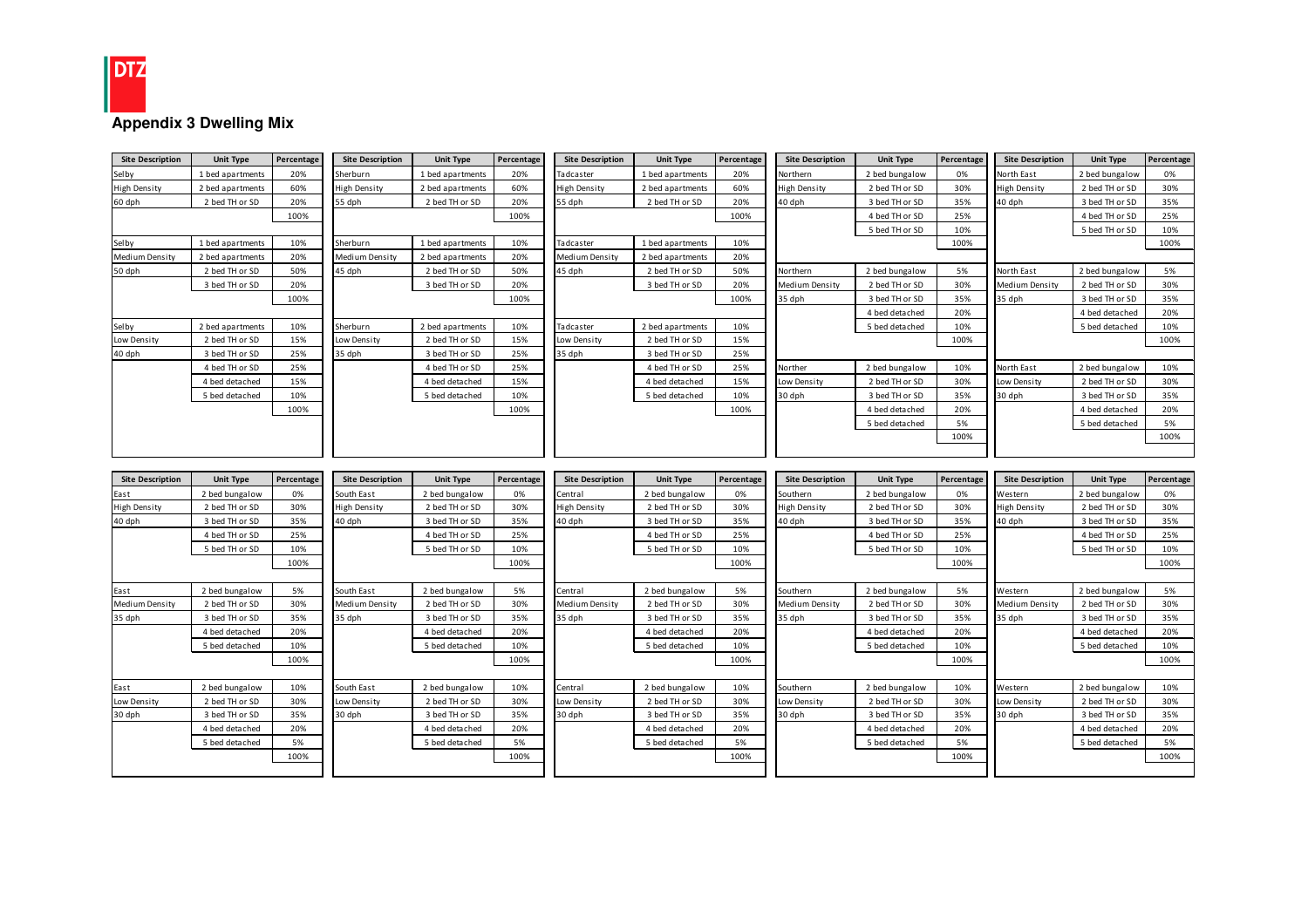

# **Private Revenue Assumptions**

|                  |       |            | Selby         |       | Sherburn      |      | <b>Tadcaster</b> |             | <b>Northern</b> |      | <b>North East</b> |             | East          |       | <b>South East</b> |      | Central       |             | Southern      |             | Western       |             |
|------------------|-------|------------|---------------|-------|---------------|------|------------------|-------------|-----------------|------|-------------------|-------------|---------------|-------|-------------------|------|---------------|-------------|---------------|-------------|---------------|-------------|
| <b>Unit Type</b> | Value | Area sq ft | <b>Values</b> | £ psf | <b>Values</b> | £psf | <b>Values</b>    | <b>£psf</b> | <b>Values</b>   | £psf | <b>Values</b>     | <b>£psf</b> | <b>Values</b> | £ psf | <b>Values</b>     | £psf | <b>Values</b> | <b>fpsf</b> | <b>Values</b> | <b>£psf</b> | <b>Values</b> | <b>£psf</b> |
|                  | High  |            | £90,000       | £180  | £85,000       | £170 | £90,000          | £180        | n/a             |      | n/a               |             | n/a           |       | n/a               |      | n/a           |             | n/a           |             | n/a           |             |
| 1 Bed Flat       | Mid   | 500        | £80,000       | £160  | £75,000       | £150 | £80,000          | £160        | n/a             |      | n/a               |             | n/a           |       | n/a               |      | n/a           |             | n/a           |             | n/a           |             |
|                  | Low   |            | £65,000       | £130  | £60,000       | £120 | £65,000          | £130        | n/a             |      | n/a               |             | n/a           |       | n/a               |      | n/a           |             | n/a           |             | n/a           |             |
|                  | High  |            | £110,000      | £169  | £110,000      | £169 | £110,000         | £169        | n/a             |      | n/a               |             | n/a           |       | n/a               |      | n/a           |             | n/a           |             | n/a           |             |
| 2 Bed Flat       | Mid   | 650        | £100,000      | £154  | £100,000      | £154 | £100,000         | £154        | n/a             |      | n/a               |             | n/a           |       | n/a               |      | n/a           |             | n/a           |             | n/a           |             |
|                  | Low   |            | £75,000       | £115  | £75,000       | £115 | £75,000          | £115        | n/a             |      | n/a               |             | n/a           |       | n/a               |      | n/a           |             | n/a           |             | n/a           |             |
|                  | High  |            | £170,100      | £243  | £154,700      | £221 | £154,700         | £221        | £179,900        | £257 | £165,200          | £236        | £165,200      | £236  | £144,900          | £207 | £165,200      | £236        | £149,800      | £214        | £168,000      | £240        |
| 2 Bed Bungalow   | Mid   | 700        | £149,800      | £214  | £130,200      | £186 | £130,200         | £186        | £174,300        | £249 | £154,700          | £221        | £154,700      | £221  | £135,100          | £193 | £154,700      | £221        | £140,000      | £200        | £140,000      | £200        |
|                  | Low   |            | £135,100      | £193  | £119,700      | £171 | £119,700         | £171        | £140,000        | £200 | £144,900          | £207        | £144,900      | £207  | £125,300          | £179 | £144,900      | £207        | £130,200      | £186        | £143,500      | £205        |
|                  | High  |            | £110,000      | £157  | £110,000      | £157 | £110,000         | £157        | £110,000        | £186 | £110,000          | £200        | £110,000      | £179  | £110,000          | £143 | £110,000      | £179        | £110,000      | £150        | £110,000      | £186        |
| 2 Bed House      | Mid   | 700        | £95,000       | £136  | £95,000       | £136 | £95,000          | £136        | £95,000         | £171 | £95,000           | £186        | £95,000       | £164  | £95,000           | £129 | £95,000       | £164        | £95,000       | £136        | £95,000       | £171        |
|                  | Low   |            | £80,000       | £114  | £80,000       | £114 | £80,000          | £114        | £80,000         | £150 | £80,000           | £157        | £80,000       | £143  | £80,000           | £114 | £80,000       | £143        | £80,000       | £121        | £80,000       | £150        |
|                  | High  |            | £194,750      | £205  | £185,250      | £195 | £194,750         | £205        | £177,650        | £187 | £192,850          | £203        | £185,250      | £195  | £155,800          | £164 | £185,250      | £195        | £160,550      | £169        | £185,250      | £195        |
| 3 Bed House      | Mid   | 950        | £178,600      | £188  | £170,050      | £179 | £178,600         | £188        | £172,900        | £182 | £175,750          | £185        | £170,050      | £179  | £146,300          | £154 | £170,050      | £179        | £151,050      | £159        | £168,150      | £177        |
|                  | Low   |            | £160,550      | £169  | £155,800      | £164 | £160,550         | £169        | £163,400        | £172 | £165,300          | £174        | £160,550      | £169  | £136,800          | £144 | £160,550      | £169        | £141,550      | £149        | £158,650      | £167        |
|                  | High  |            | £232.100      | £211  | £239,800      | £218 | £222.200         | £202        | £210,100        | £191 | £226,600          | £206        | £205,700      | £187  | £166,100          | £151 | £205,700      | £187        | £170,500      | £155        | £205,700      | £187        |
| 4 Bed House      | Mid   | 1100       | £207,900      | £189  | £225,500      | £205 | £203,500         | £185        | £191,400        | £174 | £205,700          | £187        | £187,000      | £170  | £154,000          | £140 | £187,000      | £170        | £159,500      | £145        | £189,200      | £172        |
|                  | Low   |            | £172,700      | £157  | £214,500      | £195 | £187,000         | £170        | £172,700        | £157 | £187,000          | £170        | £168,300      | £153  | £140,800          | £128 | £168,300      | £153        | £145,200      | £132        | £170,500      | £155        |
|                  | High  |            | £307,400      | £212  | £287,100      | £198 | £281,300         | £194        | £253,750        | £175 | £265,350          | £183        | £253,750      | £175  | £197,200          | £136 | £255,200      | £176        | £201,550      | £139        | £246,500      | £170        |
| 5 Bed House      | Mid   | 1450       | £279,850      | £193  | £265,350      | £183 | £261,000         | £180        | £226,200        | £156 | £236,350          | £163        | £223,300      | £154  | £187,050          | £129 | £223,300      | £154        | £191,400      | £132        | £221,850      | £153        |
|                  | Low   |            | £226,200      | £156  | £226,200      | £156 | £221,850         | £153        | £208,800        | £144 | £216,050          | £149        | £208,800      | £144  | £176,900          | £122 | £208,800      | £144        | £181,250      | £125        | £207,350      | £143        |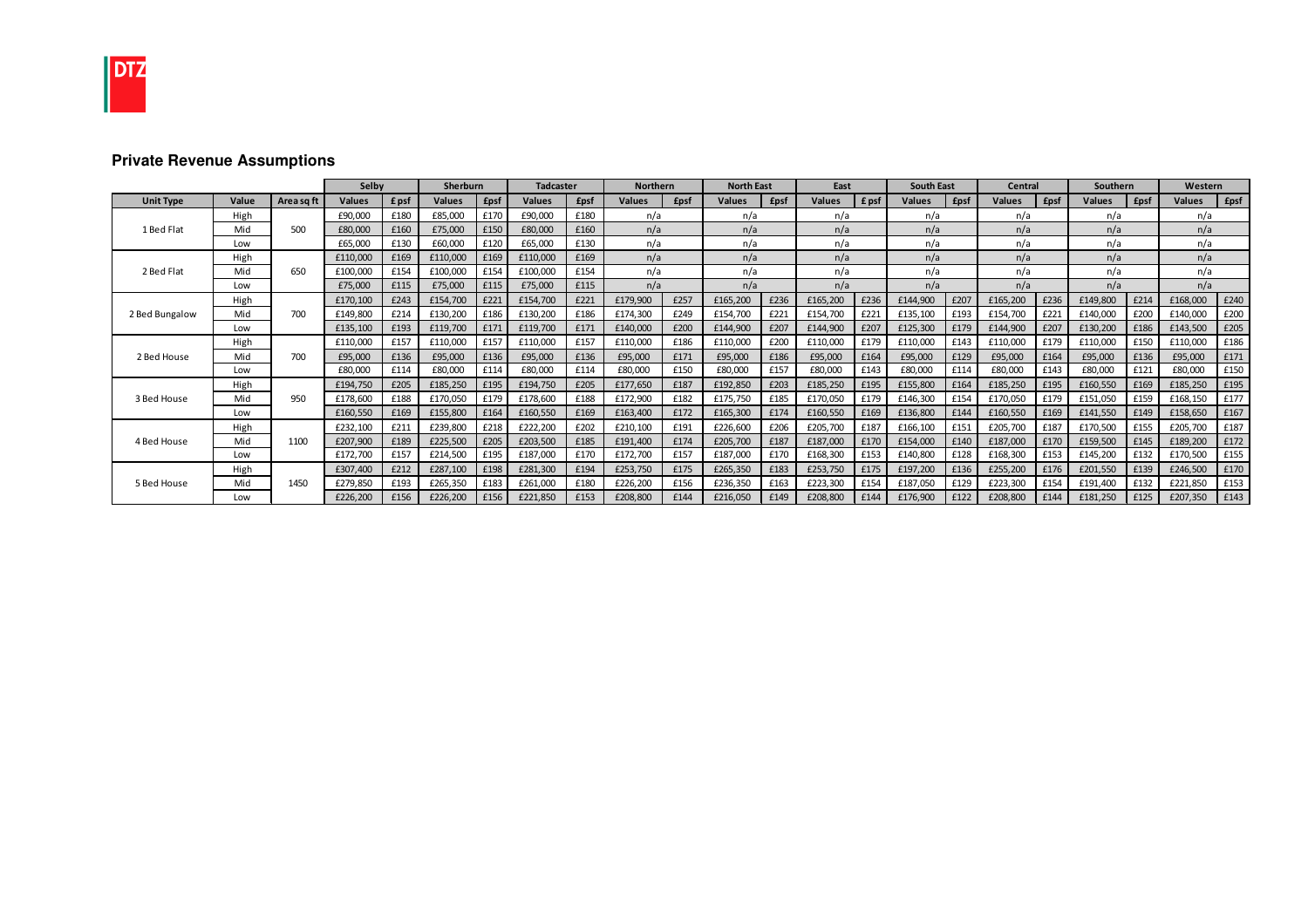

|                  |       |            | Selby         |       | Sherburn      |             | <b>Tadcaster</b> |      | <b>Northern</b> |             | <b>North East</b> |             | East          |       | <b>South East</b> |             | Central       |              | Southern      |              | Western |             |
|------------------|-------|------------|---------------|-------|---------------|-------------|------------------|------|-----------------|-------------|-------------------|-------------|---------------|-------|-------------------|-------------|---------------|--------------|---------------|--------------|---------|-------------|
| <b>Unit Type</b> | Value | Area sa ft | <b>Values</b> | £ psf | <b>Values</b> | <b>£psf</b> | <b>Values</b>    | £psf | <b>Values</b>   | <b>£psf</b> | <b>Values</b>     | <b>£psf</b> | <b>Values</b> | £ psf | <b>Values</b>     | <b>£psf</b> | <b>Values</b> | <b>f</b> psf | <b>Values</b> | <b>f</b> psf | Values  | <b>£psf</b> |
|                  | High  |            | £31,500       | £63   | £29,750       | £60         | £31,500          | £63  | n/a             |             | n/a               |             | n/a           |       | n/a               |             | n/a           |              | n/a           |              | n/a     |             |
| 1 Bed Flat       | Mid   | 500        | £28,000       | £56   | £26,250       | £53         | £28,000          | £56  | n/a             |             | n/a               |             | n/a           |       | n/a               |             | n/a           |              | n/a           |              | n/a     |             |
|                  | Low   |            | £22,750       | £46   | £21,000       | £42         | £22,750          | £46  | n/a             |             | n/a               |             | n/a           |       | n/a               |             | n/a           |              | n/a           |              | n/a     |             |
|                  | High  |            | £38,500       | £59   | £38,500       | £59         | £38,500          | £59  | n/a             |             | n/a               |             | n/a           |       | n/a               |             | n/a           |              | n/a           |              | n/a     |             |
| 2 Bed Flat       | Mid   | 650        | £35,000       | £54   | £35,000       | £54         | £35,000          | £54  | n/a             |             | n/a               |             | n/a           |       | n/a               |             | n/a           |              | n/a           |              | n/a     |             |
|                  | Low   |            | £26,250       | £40   | £26,250       | £40         | £26,250          | £40  | n/a             |             | n/a               |             | n/a           |       | n/a               |             | n/a           |              | n/a           |              | n/a     |             |
|                  | High  |            | £59,535       | £85   | £54,145       | £77         | £54,145          | £77  | £62,965         | £90         | £57,820           | £83         | £57,820       | £83   | £50,715           | £72         | £57,820       | £83          | £52,430       | £75          | £58,800 | £84         |
| 2 Bed Bungalow   | Mid   | 700        | £52,430       | £75   | £45,570       | £65         | £45,570          | £65  | £61,005         | £87         | £54,145           | £77         | £54,145       | £77   | £47,285           | £68         | £54,145       | £77          | £49,000       | £70          | £49,000 | £70         |
|                  | Low   |            | £47,285       | £68   | £41,895       | £60         | £41,895          | £60  | £49,000         | £70         | £50,715           | £72         | £50,715       | £72   | £43,855           | £63         | £50,715       | £72          | £45,570       | £65          | £50,225 | £72         |
|                  | High  |            | £38,500       | £55   | £38,500       | £55         | £38,500          | £55  | £38,500         | £55         | £38,500           | £55         | £38,500       | £55   | £38,500           | £55         | £38,500       | £55          | £38,500       | £55          | £38,500 | £55         |
| 2 Bed House      | Mid   | 700        | £33,250       | £48   | £33,250       | £48         | £33,250          | £48  | £33,250         | £48         | £33,250           | £48         | £33,250       | £48   | £33,250           | £48         | £33,250       | £48          | £33,250       | £48          | £33,250 | £48         |
|                  | Low   |            | £28,000       | £40   | £28,000       | £40         | £28,000          | £40  | £28,000         | £40         | £28,000           | £40         | £28,000       | £40   | £28,000           | £40         | £28,000       | f40          | £28,000       | f40          | £28,000 | £40         |
|                  | High  |            | £68,163       | £72   | £64,838       | £68         | £68,163          | £72  | £62,178         | £65         | £67,498           | £71         | £64,838       | £68   | £54,530           | £57         | £64,838       | £68          | £56,193       | £59          | £64,838 | £68         |
| 3 Bed House      | Mid   | 950        | £62,510       | £66   | £59,518       | £63         | £62,510          | £66  | £60,515         | £64         | £61,513           | £65         | £59,518       | £63   | £51,205           | £54         | £59,518       | £63          | £52,868       | £56          | £58,853 | £62         |
|                  | Low   |            | £56,193       | £59   | £54,530       | £57         | £56,193          | £59  | £57,190         | £60         | £57,855           | £61         | £56,193       | £59   | £47,880           | £50         | £56,193       | £59          | £49,543       | £52          | £55,528 | £58         |
|                  | High  |            | £81,235       | £74   | £83,930       | £76         | £77,770          | £71  | £73,535         | £67         | £79,310           | £72         | £71,995       | £65   | £58,135           | £53         | £71,995       | £65          | £59,675       | £54          | £71,995 | £65         |
| 4 Bed House      | Mid   | 1100       | £72,765       | £66   | £78,925       | £72         | £71,225          | £65  | £66,990         | £61         | £71,995           | £65         | £65,450       | £60   | £53,900           | £49         | £65,450       | £60          | £55,825       | £51          | £66,220 | £60         |
|                  | Low   |            | £60,445       | £55   | £75,075       | £68         | £65,450          | £60  | £60,445         | £55         | £65,450           | £60         | £58,905       | £54   | £49,280           | £45         | £58,905       | £54          | £50,820       | £46          | £59,675 | £54         |
|                  | High  |            | £107,590      | £74   | £100,485      | £69         | £98,455          | £68  | £88,813         | £61         | £92,873           | £64         | £88,813       | £61   | £69,020           | £48         | £89,320       | £62          | £70,543       | £49          | £86,275 | £60         |
| 5 Bed House      | Mid   | 1450       | £97,948       | £68   | £92,873       | £64         | £91,350          | £63  | £79,170         | £55         | £82,723           | £57         | £78,155       | £54   | £65,468           | £45         | £78,155       | £54          | £66,990       | £46          | £77,648 | £54         |
|                  | Low   |            | £79,170       | £55   | £79,170       | £55         | £77,648          | £54  | £73,080         | £50         | £75,618           | £52         | £73,080       | £50   | £61,915           | £43         | £73,080       | £50          | £63,438       | £44          | £72,573 | £50         |

# **Revenues Generated from New Social Rented Homes**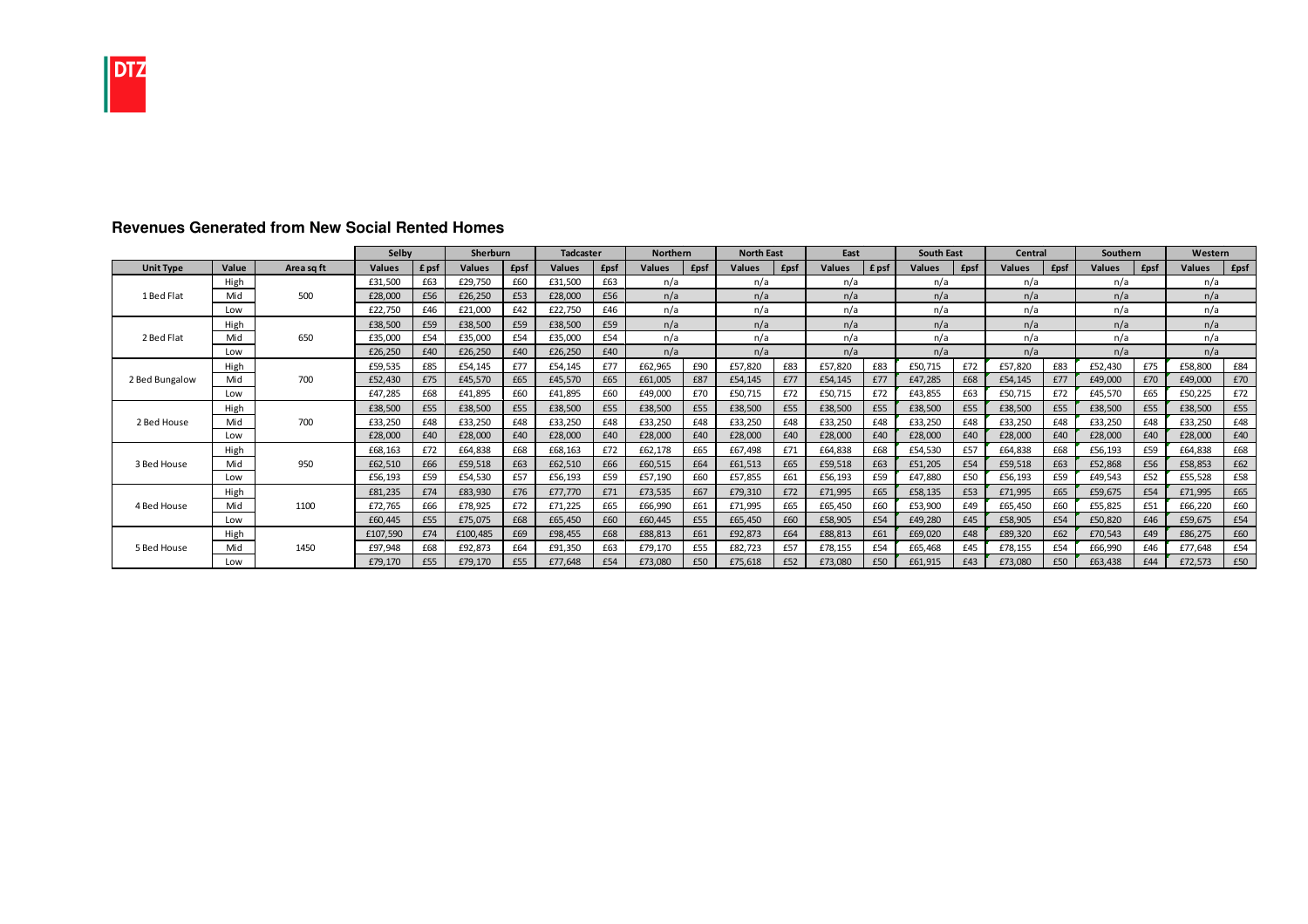

|                  |       |            | Selby         |       | Sherburn      |             | <b>Tadcaster</b> |             | <b>Northern</b> |              | <b>North East</b> |             | East          |       | <b>South East</b> |              | Central       |              | Southern      |              | Western  |             |
|------------------|-------|------------|---------------|-------|---------------|-------------|------------------|-------------|-----------------|--------------|-------------------|-------------|---------------|-------|-------------------|--------------|---------------|--------------|---------------|--------------|----------|-------------|
| <b>Unit Type</b> | Value | Area sa ft | <b>Values</b> | £ psf | <b>Values</b> | <b>£psf</b> | <b>Values</b>    | <b>£psf</b> | <b>Values</b>   | <b>f</b> psf | Values            | <b>£psf</b> | <b>Values</b> | £ psf | <b>Values</b>     | <b>f</b> psf | <b>Values</b> | <b>f</b> psf | <b>Values</b> | <b>f</b> psf | Values   | <b>£psf</b> |
|                  | High  |            | £45,000       | £90   | £42,500       | £85         | £45,000          | £90         | n/a             |              | n/a               |             | n/a           |       | n/a               |              | n/a           |              | n/a           |              | n/a      |             |
| 1 Bed Flat       | Mid   | 500        | £40,000       | £80   | £37,500       | £75         | £40,000          | £80         | n/a             |              | n/a               |             | n/a           |       | n/a               |              | n/a           |              | n/a           |              | n/a      |             |
|                  | Low   |            | £32,500       | £65   | £30,000       | £60         | £32,500          | £65         | n/a             |              | n/a               |             | n/a           |       | n/a               |              | n/a           |              | n/a           |              | n/a      |             |
|                  | High  |            | £55,000       | £85   | £55,000       | £85         | £55,000          | £85         | n/a             |              | n/a               |             | n/a           |       | n/a               |              | n/a           |              | n/a           |              | n/a      |             |
| 2 Bed Flat       | Mid   | 650        | £50,000       | £77   | £50,000       | £77         | £50,000          | £77         | n/a             |              | n/a               |             | n/a           |       | n/a               |              | n/a           |              | n/a           |              | n/a      |             |
|                  | Low   |            | £37,500       | £58   | £37,500       | £58         | £37,500          | £58         | n/a             |              | n/a               |             | n/a           |       | n/a               |              | n/a           |              | n/a           |              | n/a      |             |
|                  | High  |            | £85,050       | £122  | £77,350       | £111        | £77,350          | £111        | £179,900        | £257         | £82,600           | £118        | £82,600       | £118  | £72,450           | £104         | £82,600       | £118         | £74,900       | £107         | £84,000  | £120        |
| 2 Bed Bungalow   | Mid   | 700        | £74,900       | £107  | £65,100       | £93         | £65,100          | £93         | £174,300        | £249         | £77,350           | £111        | £77,350       | £111  | £67,550           | £97          | £77,350       | £111         | £70,000       | £100         | £70,000  | £100        |
|                  | Low   |            | £67,550       | £97   | £59,850       | £86         | £59,850          | £86         | £140,000        | £200         | £72,450           | £104        | £72,450       | £104  | £62,650           | £90          | £72,450       | £104         | £65,100       | £93          | £71,750  | £103        |
|                  | High  |            | £55,000       | £79   | £55,000       | £79         | £55,000          | £79         | £110,000        | £157         | £55,000           | £79         | £55,000       | £79   | £55,000           | £79          | £55,000       | £79          | £55,000       | £79          | £55,000  | £79         |
| 2 Bed House      | Mid   | 700        | £47,500       | £68   | £47,500       | £68         | £47,500          | £68         | £95,000         | £136         | £47,500           | £68         | £47,500       | £68   | £47,500           | £68          | £47,500       | £68          | £47,500       | £68          | £47,500  | £68         |
|                  | Low   |            | £40,000       | £57   | £40,000       | £57         | £40,000          | £57         | £80,000         | £114         | £40,000           | £57         | £40,000       | £57   | £40,000           | £57          | £40,000       | £57          | £40,000       | £57          | £40,000  | £57         |
|                  | High  |            | £97,375       | £103  | £92,625       | £98         | £97,375          | £103        | £177,650        | £187         | £96,425           | £102        | £92,625       | £98   | £77,900           | £82          | £92,625       | £98          | £80,275       | £85          | £92,625  | £98         |
| 3 Bed House      | Mid   | 950        | £89,300       | £94   | £85,025       | £90         | £89,300          | £94         | £172,900        | £182         | £87,875           | £93         | £85.025       | £90   | £73,150           | £77          | £85,025       | £90          | £75,525       | £80          | £84,075  | £89         |
|                  | Low   |            | £80,275       | £85   | £77,900       | £82         | £80,275          | £85         | £163,400        | £172         | £82,650           | £87         | £80,275       | £85   | £68,400           | £72          | £80,275       | £85          | £70,775       | £75          | £79,325  | £84         |
|                  | High  |            | £116,050      | £106  | £119,900      | £109        | £111,100         | £101        | £210,100        | £191         | £113,300          | £103        | £102,850      | £94   | £83,050           | £76          | £102,850      | £94          | £85,250       | £78          | £102,850 | £94         |
| 4 Bed House      | Mid   | 1100       | £103,950      | £95   | £112,750      | £103        | £101,750         | £93         | £191,400        | £174         | £102,850          | £94         | £93,500       | £85   | £77,000           | £70          | £93,500       | £85          | £79,750       | £73          | £94,600  | £86         |
|                  | Low   |            | £86,350       | £79   | £107,250      | £98         | £93,500          | £85         | £172,700        | £157         | £93,500           | £85         | £84,150       | £77   | £70,400           | £64          | £84,150       | £77          | £72,600       | £66          | £85,250  | £78         |
|                  | High  |            | £153,700      | £106  | £143,550      | £99         | £140,650         | £97         | £253,750        | £175         | £132,675          | £92         | £126,875      | £88   | £98,600           | £68          | £127,600      | £88          | £100,775      | £70          | £123,250 | £85         |
| 5 Bed House      | Mid   | 1450       | £139,925      | £97   | £132,675      | £92         | £130,500         | £90         | £226,200        | £156         | £118,175          | £82         | £111,650      | £77   | £93,525           | £65          | £111,650      | £77          | £95,700       | £66          | £110,925 | £77         |
|                  | Low   |            | £113,100      | £78   | £113,100      | £78         | £110,925         | £77         | £208,800        | £144         | £108,025          | £75         | £104,400      | £72   | £88,450           | £61          | £104,400      | <b>f72</b>   | £90,625       | £63          | £103,675 | £72         |

# **Revenues Generated from New Intermediate Homes**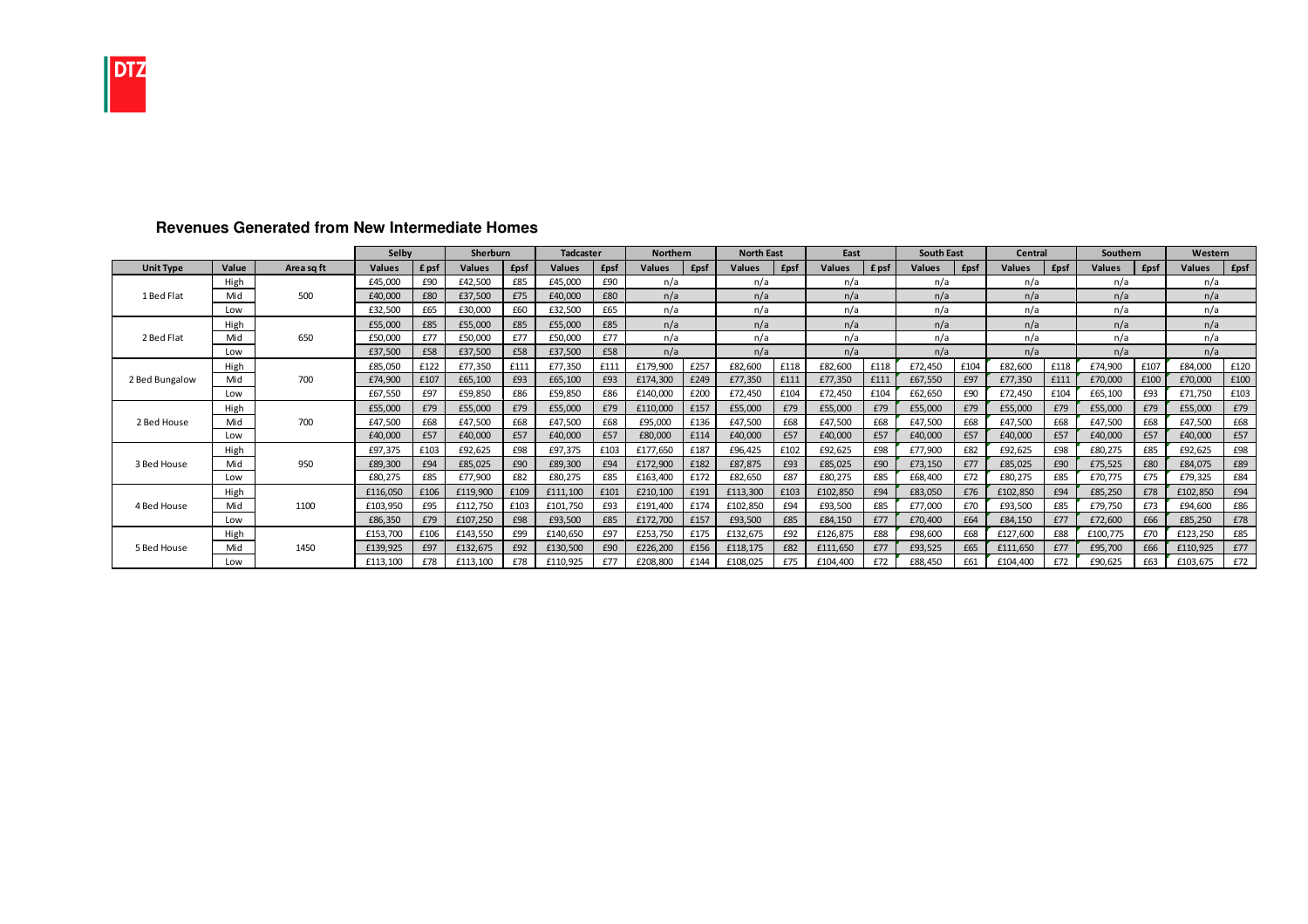# **Appendix Two**

# **Results of Threshold Modelling**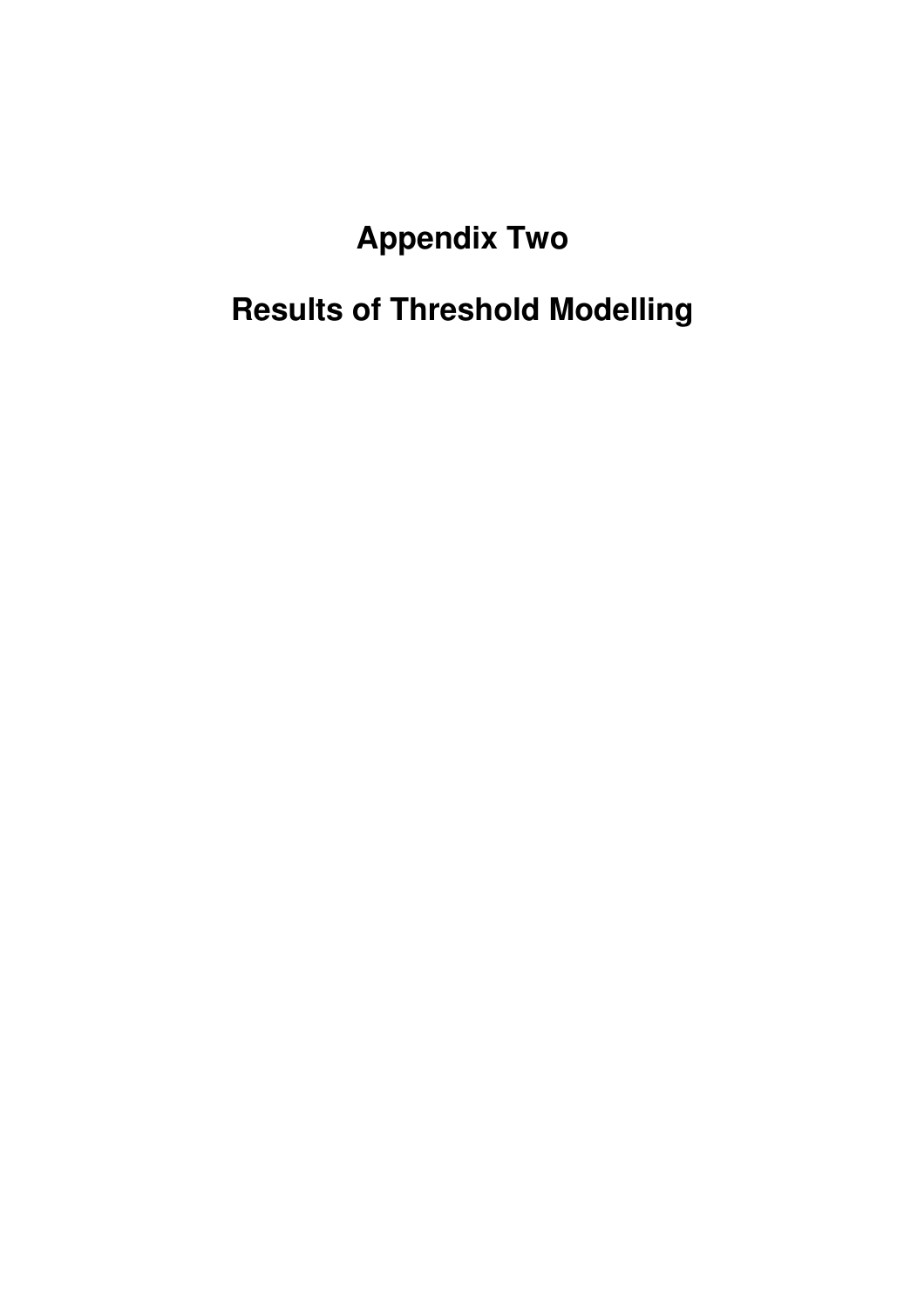

#### Green Amber Red Green Amber Red Green Amber Red 0% | N/A | | | | x | | | | x | | | | x 10% 70SR30INT | | x | | | x | | x | x 10% 50SR50INT x x x 10% 30SR70INT | | | x | | | | | | | | x 20% 70SR30INT | | | x | | | | | | | | x 20% 50SR50INT x x x 20% 30SR70INT | | | x | | | | | | | | x 30% 70SR30INT | | | x | | | | | | | | x 30% 50SR50INT x x x 30% 30SR70INT | | | x | | | | | | | | x 40% 70SR30INT | | | x | | | | | | | | x 40% 50SR50INT | | x | | | x | | x | x 40% 30SR70INT | | | x | | | | | | | | x 50% 70SR30INT | | | x | | | | | | | | x 50% 50SR50INT x x x 50% 30SR70INT | | | x | | | | | | | | x Low Percentage Tenure Split High High Medium

#### Selby Additional Analysis

#### Selby Baseline - 10 units

#### Selby Height of Market -10 Units

|            | <b>Tenure Split</b> |       | <b>High</b>  |                           |       | <b>Medium</b> |            |       | Low   |              |
|------------|---------------------|-------|--------------|---------------------------|-------|---------------|------------|-------|-------|--------------|
| Percentage |                     | Green | <b>Amber</b> | <b>Red</b>                | Green | Amber         | <b>Red</b> | Green | Amber | Red          |
| 0%         | N/A                 |       | x            |                           |       |               | x          |       |       | x            |
| 10%        | 70SR30INT           |       | X            |                           |       |               | x          |       |       | X            |
| 10%        | 50SR50INT           |       | x            |                           |       |               | x          |       |       | X            |
| 10%        | 30SR70INT           |       | x            |                           |       |               | x          |       |       | x            |
| 20%        | 70SR30INT           |       |              | X                         |       |               | x          |       |       | x            |
| 20%        | 50SR50INT           |       |              | X                         |       |               | x          |       |       | X            |
| 20%        | 30SR70INT           |       |              | $\mathsf{x}$              |       |               | x          |       |       | $\mathsf{x}$ |
| 30%        | 70SR30INT           |       |              | X                         |       |               | x          |       |       | X            |
| 30%        | 50SR50INT           |       |              | X                         |       |               | x          |       |       | x            |
| 30%        | 30SR70INT           |       |              | x                         |       |               | x          |       |       | x            |
| 40%        | 70SR30INT           |       |              | $\boldsymbol{\mathsf{x}}$ |       |               | x          |       |       | x            |
| 40%        | 50SR50INT           |       |              | $\boldsymbol{\mathsf{x}}$ |       |               | x          |       |       | X            |
| 40%        | 30SR70INT           |       |              | $\boldsymbol{\mathsf{x}}$ |       |               | x          |       |       | X            |
| 50%        | 70SR30INT           |       |              | X                         |       |               | x          |       |       | $\mathsf{x}$ |
| 50%        | 50SR50INT           |       |              | X                         |       |               | x          |       |       | x            |
| 50%        | 30SR70INT           |       |              | X                         |       |               | x          |       |       | X            |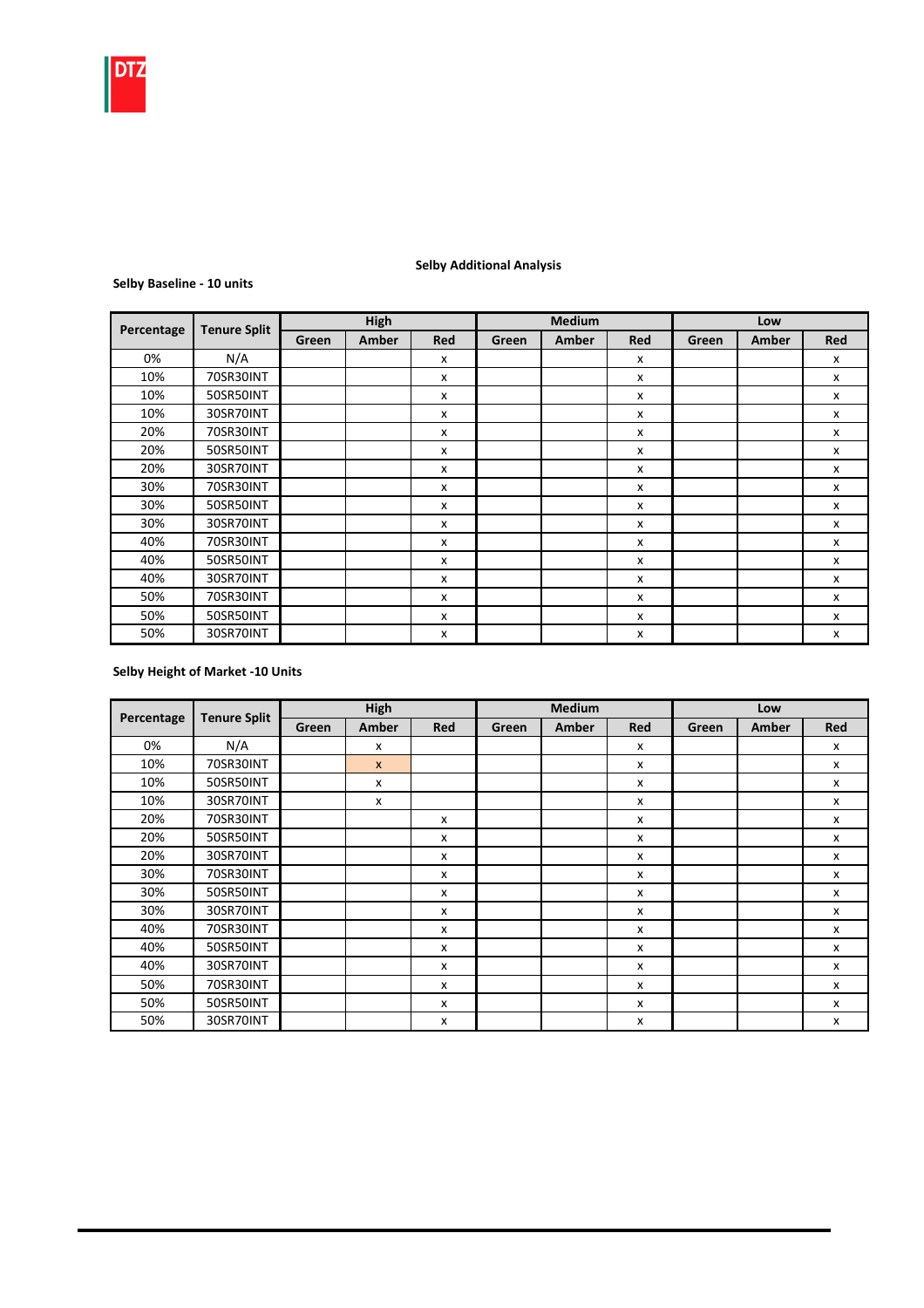

## Sherburn Additional Analysis

#### Sherburn Baseline - 5 units

|            |                     |       | High  |                           |       | <b>Medium</b> |            |       | Low   |     |
|------------|---------------------|-------|-------|---------------------------|-------|---------------|------------|-------|-------|-----|
| Percentage | <b>Tenure Split</b> | Green | Amber | Red                       | Green | Amber         | <b>Red</b> | Green | Amber | Red |
| 0%         | N/A                 |       |       | x                         |       |               | X          |       |       | X   |
| 10%        | 70SR30INT           |       |       | x                         |       |               | x          |       |       | x   |
| 10%        | 50SR50INT           |       |       | $\boldsymbol{\mathsf{x}}$ |       |               | x          |       |       | X   |
| 10%        | 30SR70INT           |       |       | $\boldsymbol{\mathsf{x}}$ |       |               | x          |       |       | x   |
| 20%        | 70SR30INT           |       |       | $\boldsymbol{\mathsf{x}}$ |       |               | x          |       |       | x   |
| 20%        | 50SR50INT           |       |       | $\boldsymbol{\mathsf{x}}$ |       |               | x          |       |       | X   |
| 20%        | 30SR70INT           |       |       | $\boldsymbol{\mathsf{x}}$ |       |               | X          |       |       | x   |
| 30%        | 70SR30INT           |       |       | $\boldsymbol{\mathsf{x}}$ |       |               | x          |       |       | X   |
| 30%        | 50SR50INT           |       |       | $\boldsymbol{\mathsf{x}}$ |       |               | x          |       |       | X   |
| 30%        | 30SR70INT           |       |       | $\boldsymbol{\mathsf{x}}$ |       |               | x          |       |       | X   |
| 40%        | 70SR30INT           |       |       | x                         |       |               | x          |       |       | X   |
| 40%        | 50SR50INT           |       |       | $\boldsymbol{\mathsf{x}}$ |       |               | x          |       |       | X   |
| 40%        | 30SR70INT           |       |       | x                         |       |               | x          |       |       | X   |
| 50%        | 70SR30INT           |       |       | $\boldsymbol{\mathsf{x}}$ |       |               | X          |       |       | X   |
| 50%        | 50SR50INT           |       |       | $\boldsymbol{\mathsf{x}}$ |       |               | x          |       |       | X   |
| 50%        | 30SR70INT           |       |       | $\boldsymbol{\mathsf{x}}$ |       |               | x          |       |       | X   |

# Sherburn Height of Market - 5 Units

| Percentage | <b>Tenure Split</b> |              | High         |                           |       | <b>Medium</b>             |     |       | Low   |     |
|------------|---------------------|--------------|--------------|---------------------------|-------|---------------------------|-----|-------|-------|-----|
|            |                     | Green        | <b>Amber</b> | Red                       | Green | <b>Amber</b>              | Red | Green | Amber | Red |
| 0%         | N/A                 | X            |              |                           |       | X                         |     |       |       | X   |
| 10%        | 70SR30INT           | $\mathsf{x}$ |              |                           |       | $\mathsf{x}$              |     |       |       | X   |
| 10%        | 50SR50INT           | x            |              |                           |       | $\boldsymbol{\mathsf{x}}$ |     |       |       | x   |
| 10%        | 30SR70INT           | x            |              |                           |       | x                         |     |       |       | X   |
| 20%        | 70SR30INT           |              |              | X                         |       |                           | x   |       |       | X   |
| 20%        | 50SR50INT           |              |              | X                         |       |                           | x   |       |       | x   |
| 20%        | 30SR70INT           |              |              | $\boldsymbol{\mathsf{x}}$ |       |                           | x   |       |       | x   |
| 30%        | 70SR30INT           |              |              | x                         |       |                           | X   |       |       | x   |
| 30%        | 50SR50INT           |              |              | x                         |       |                           | x   |       |       | x   |
| 30%        | 30SR70INT           |              |              | X                         |       |                           | x   |       |       | X   |
| 40%        | 70SR30INT           |              |              | x                         |       |                           | x   |       |       | x   |
| 40%        | 50SR50INT           |              |              | x                         |       |                           | x   |       |       | x   |
| 40%        | 30SR70INT           |              |              | X                         |       |                           | x   |       |       | x   |
| 50%        | 70SR30INT           |              |              | x                         |       |                           | x   |       |       | x   |
| 50%        | 50SR50INT           |              |              | x                         |       |                           | x   |       |       | x   |
| 50%        | 30SR70INT           |              |              | x                         |       |                           | x   |       |       | X   |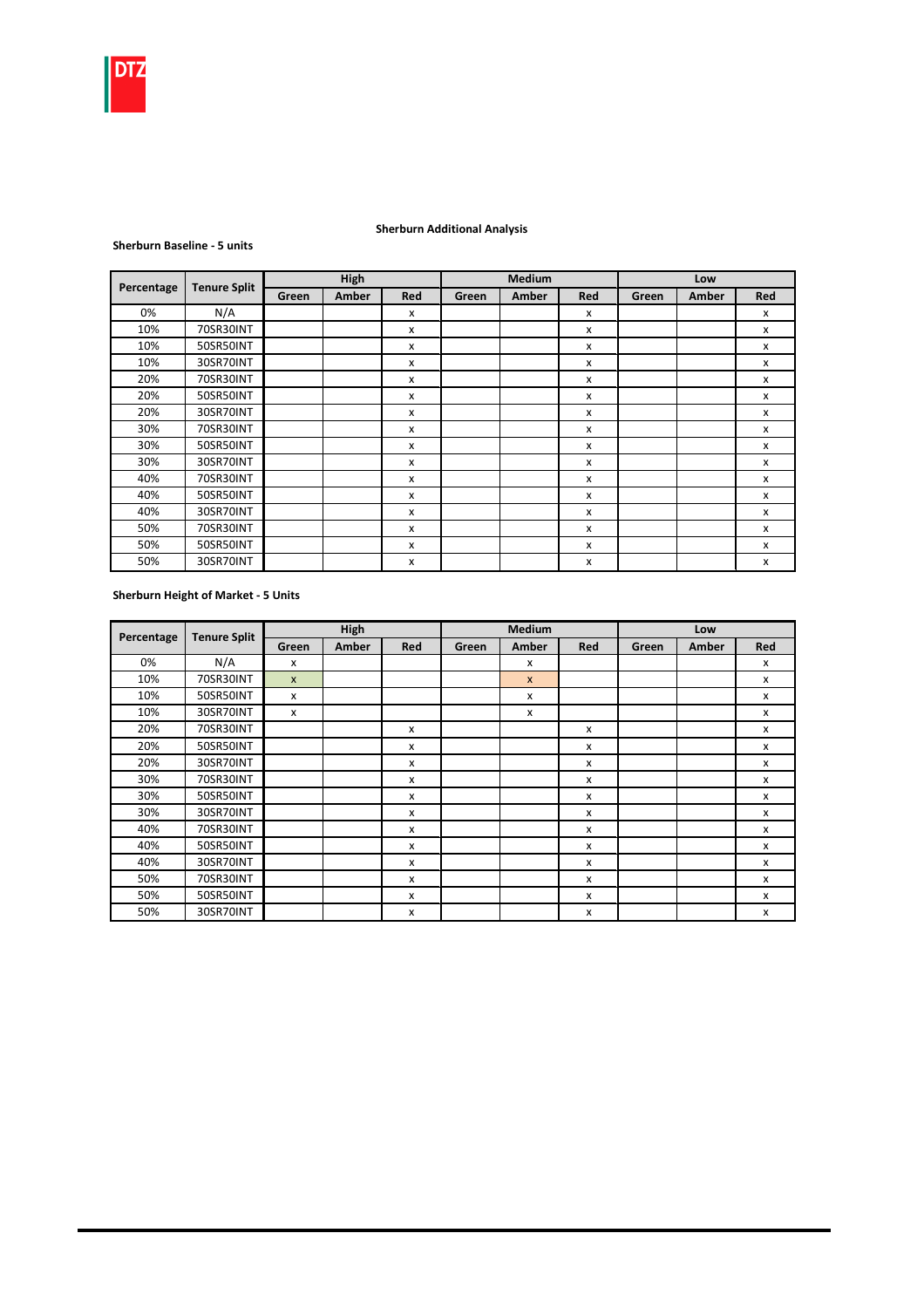

## Sherburn Additional Analysis

#### Sherburn Baseline - 10 units

|            |                     |       | High  |                           |       | <b>Medium</b> |            |       | Low   |     |
|------------|---------------------|-------|-------|---------------------------|-------|---------------|------------|-------|-------|-----|
| Percentage | <b>Tenure Split</b> | Green | Amber | <b>Red</b>                | Green | Amber         | <b>Red</b> | Green | Amber | Red |
| 0%         | N/A                 |       |       | $\boldsymbol{\mathsf{x}}$ |       |               | x          |       |       | x   |
| 10%        | 70SR30INT           |       |       | x                         |       |               | x          |       |       | x   |
| 10%        | 50SR50INT           |       |       | x                         |       |               | x          |       |       | x   |
| 10%        | 30SR70INT           |       |       | $\boldsymbol{\mathsf{x}}$ |       |               | x          |       |       | x   |
| 20%        | 70SR30INT           |       |       | x                         |       |               | x          |       |       | x   |
| 20%        | 50SR50INT           |       |       | x                         |       |               | x          |       |       | x   |
| 20%        | 30SR70INT           |       |       | x                         |       |               | x          |       |       | x   |
| 30%        | 70SR30INT           |       |       | $\boldsymbol{\mathsf{x}}$ |       |               | x          |       |       | x   |
| 30%        | 50SR50INT           |       |       | $\boldsymbol{\mathsf{x}}$ |       |               | x          |       |       | x   |
| 30%        | 30SR70INT           |       |       | $\boldsymbol{\mathsf{x}}$ |       |               | x          |       |       | x   |
| 40%        | 70SR30INT           |       |       | $\boldsymbol{\mathsf{x}}$ |       |               | x          |       |       | x   |
| 40%        | 50SR50INT           |       |       | $\boldsymbol{\mathsf{x}}$ |       |               | x          |       |       | x   |
| 40%        | 30SR70INT           |       |       | $\boldsymbol{\mathsf{x}}$ |       |               | x          |       |       | x   |
| 50%        | 70SR30INT           |       |       | $\boldsymbol{\mathsf{x}}$ |       |               | x          |       |       | x   |
| 50%        | 50SR50INT           |       |       | X                         |       |               | x          |       |       | x   |
| 50%        | 30SR70INT           |       |       | $\boldsymbol{\mathsf{x}}$ |       |               | x          |       |       | x   |

#### Sherburn Height of Market - 10 Units

|            | <b>Tenure Split</b> |       | High         |     |       | <b>Medium</b> |                           |       | Low   |     |
|------------|---------------------|-------|--------------|-----|-------|---------------|---------------------------|-------|-------|-----|
| Percentage |                     | Green | <b>Amber</b> | Red | Green | Amber         | <b>Red</b>                | Green | Amber | Red |
| 0%         | N/A                 | x     |              |     |       | $\mathsf{x}$  |                           |       |       | x   |
| 10%        | 70SR30INT           |       | $\mathsf{x}$ |     |       |               | x                         |       |       | x   |
| 10%        | 50SR50INT           |       | x            |     |       |               | x                         |       |       | x   |
| 10%        | 30SR70INT           |       | X            |     |       |               | X                         |       |       | x   |
| 20%        | 70SR30INT           |       |              | x   |       |               | X                         |       |       | x   |
| 20%        | 50SR50INT           |       |              | x   |       |               | x                         |       |       | x   |
| 20%        | 30SR70INT           |       |              | X   |       |               | x                         |       |       | x   |
| 30%        | 70SR30INT           |       |              | x   |       |               | x                         |       |       | x   |
| 30%        | 50SR50INT           |       |              | x   |       |               | x                         |       |       | x   |
| 30%        | 30SR70INT           |       |              | X   |       |               | $\boldsymbol{\mathsf{x}}$ |       |       | x   |
| 40%        | 70SR30INT           |       |              | X   |       |               | $\boldsymbol{\mathsf{x}}$ |       |       | x   |
| 40%        | 50SR50INT           |       |              | x   |       |               | x                         |       |       | x   |
| 40%        | 30SR70INT           |       |              | X   |       |               | x                         |       |       | x   |
| 50%        | 70SR30INT           |       |              | X   |       |               | X                         |       |       | x   |
| 50%        | 50SR50INT           |       |              | x   |       |               | x                         |       |       | x   |
| 50%        | 30SR70INT           |       |              | x   |       |               | x                         |       |       | x   |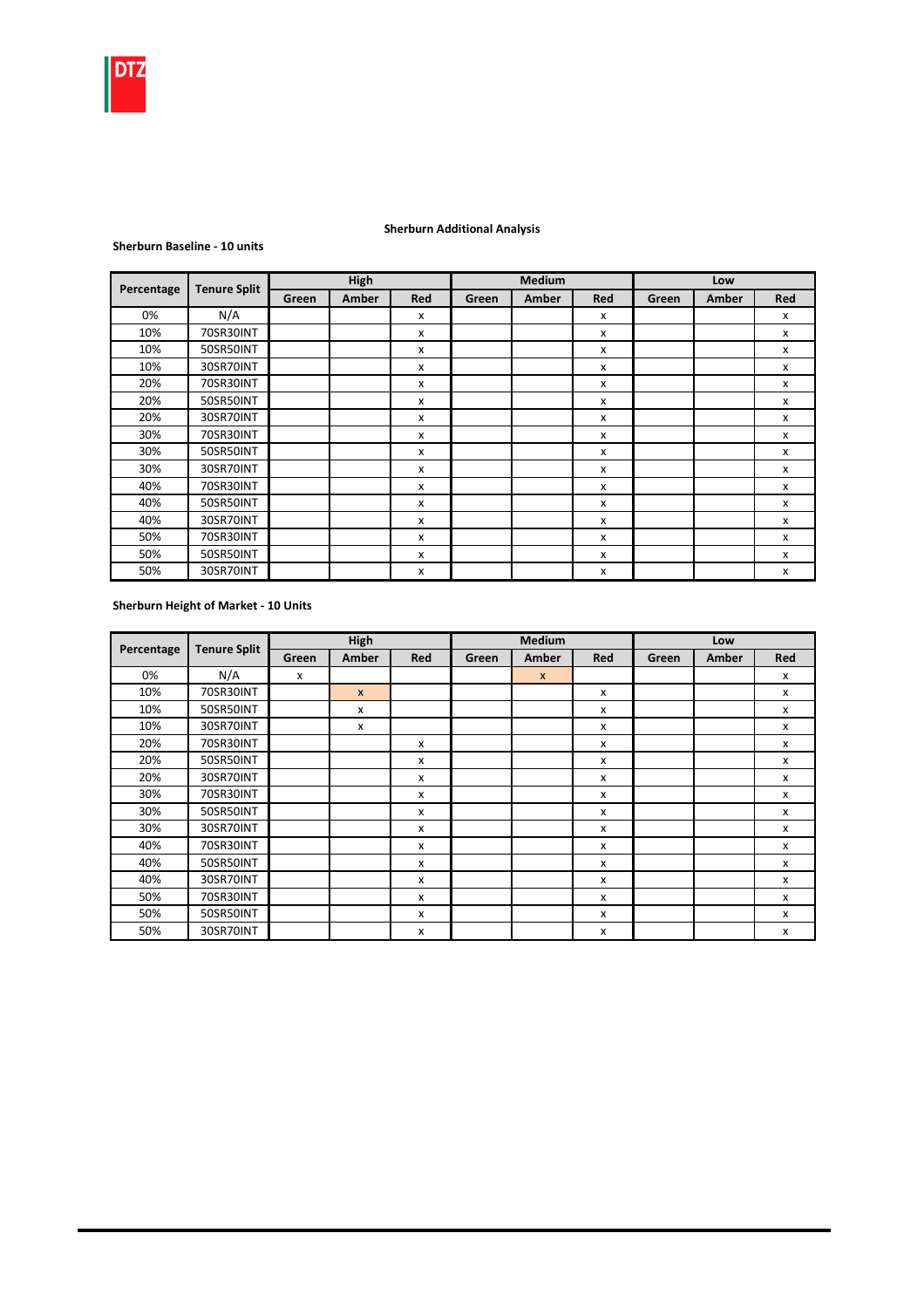

## Tadcaster Additional Analysis

#### Tadcaster Baseline - 5 units

|            |                     |       | High  |              |       | <b>Medium</b> |     |       | Low   |     |
|------------|---------------------|-------|-------|--------------|-------|---------------|-----|-------|-------|-----|
| Percentage | <b>Tenure Split</b> | Green | Amber | Red          | Green | Amber         | Red | Green | Amber | Red |
| 0%         | N/A                 |       |       | x            |       |               | x   |       |       | x   |
| 10%        | 70SR30INT           |       |       | x            |       |               | x   |       |       | x   |
| 10%        | 50SR50INT           |       |       | x            |       |               | x   |       |       | x   |
| 10%        | 30SR70INT           |       |       | x            |       |               | x   |       |       | x   |
| 20%        | 70SR30INT           |       |       | x            |       |               | x   |       |       | x   |
| 20%        | 50SR50INT           |       |       | x            |       |               | x   |       |       | x   |
| 20%        | 30SR70INT           |       |       | X            |       |               | x   |       |       | X   |
| 30%        | 70SR30INT           |       |       | X            |       |               | X   |       |       | x   |
| 30%        | 50SR50INT           |       |       | $\mathsf{x}$ |       |               | x   |       |       | x   |
| 30%        | 30SR70INT           |       |       | X            |       |               | X   |       |       | X   |
| 40%        | 70SR30INT           |       |       | x            |       |               | x   |       |       | x   |
| 40%        | 50SR50INT           |       |       | X            |       |               | x   |       |       | x   |
| 40%        | 30SR70INT           |       |       | X            |       |               | X   |       |       | x   |
| 50%        | 70SR30INT           |       |       | X            |       |               | x   |       |       | x   |
| 50%        | 50SR50INT           |       |       | X            |       |               | x   |       |       | x   |
| 50%        | 30SR70INT           |       |       | x            |       |               | x   |       |       | x   |

## Tadcaster Height of Market - 5 Units

| Percentage | <b>Tenure Split</b> |                | High  |            |       | <b>Medium</b>             |                           |       | Low   |     |
|------------|---------------------|----------------|-------|------------|-------|---------------------------|---------------------------|-------|-------|-----|
|            |                     | Green          | Amber | <b>Red</b> | Green | <b>Amber</b>              | Red                       | Green | Amber | Red |
| 0%         | N/A                 | X              |       |            |       | $\boldsymbol{\mathsf{x}}$ |                           |       |       | x   |
| 10%        | 70SR30INT           | $\pmb{\times}$ |       |            |       | $\boldsymbol{x}$          |                           |       |       | x   |
| 10%        | 50SR50INT           | $\mathsf{x}$   |       |            |       | X                         |                           |       |       | X   |
| 10%        | 30SR70INT           | X              |       |            |       | x                         |                           |       |       | x   |
| 20%        | 70SR30INT           |                |       | x          |       |                           | x                         |       |       | x   |
| 20%        | 50SR50INT           |                |       | x          |       |                           | x                         |       |       | x   |
| 20%        | 30SR70INT           |                |       | x          |       |                           | x                         |       |       | x   |
| 30%        | 70SR30INT           |                |       | X          |       |                           | $\mathsf{x}$              |       |       | x   |
| 30%        | 50SR50INT           |                |       | x          |       |                           | x                         |       |       | x   |
| 30%        | 30SR70INT           |                |       | x          |       |                           | x                         |       |       | x   |
| 40%        | 70SR30INT           |                |       | X          |       |                           | $\mathsf{x}$              |       |       | x   |
| 40%        | 50SR50INT           |                |       | X          |       |                           | $\mathsf{x}$              |       |       | x   |
| 40%        | 30SR70INT           |                |       | X          |       |                           | $\boldsymbol{\mathsf{x}}$ |       |       | x   |
| 50%        | 70SR30INT           |                |       | x          |       |                           | x                         |       |       | x   |
| 50%        | 50SR50INT           |                |       | x          |       |                           | $\boldsymbol{\mathsf{x}}$ |       |       | x   |
| 50%        | 30SR70INT           |                |       | x          |       |                           | x                         |       |       | x   |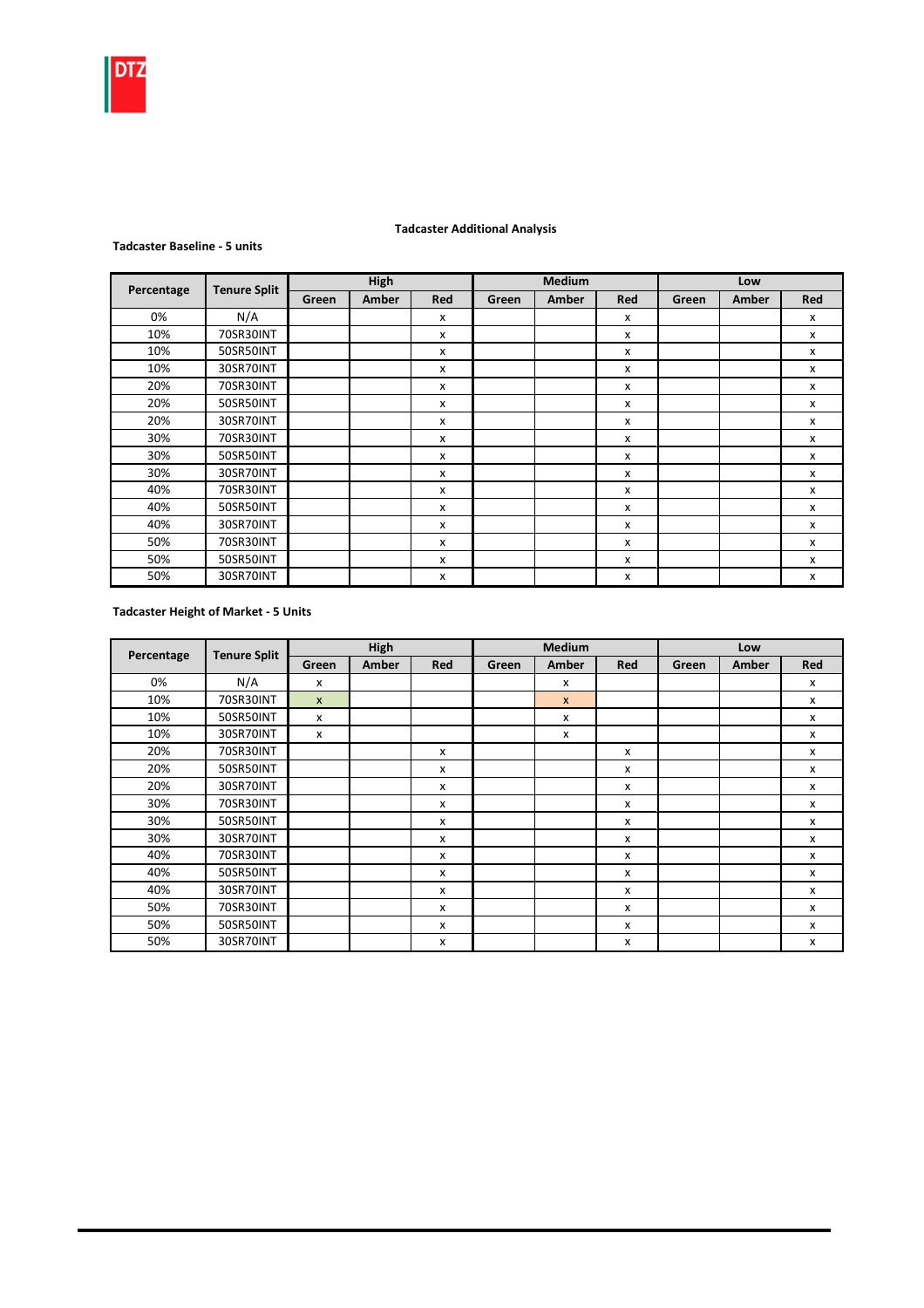

## Tadcaster Additional Analysis

#### Tadcaster Baseline - 10 units

|            | <b>Tenure Split</b> |       | High  |              |       | Medium |            |       | Low   |     |
|------------|---------------------|-------|-------|--------------|-------|--------|------------|-------|-------|-----|
| Percentage |                     | Green | Amber | <b>Red</b>   | Green | Amber  | <b>Red</b> | Green | Amber | Red |
| 0%         | N/A                 |       |       | x            |       |        | x          |       |       | x   |
| 10%        | 70SR30INT           |       |       | x            |       |        | x          |       |       | x   |
| 10%        | 50SR50INT           |       |       | x            |       |        | x          |       |       | x   |
| 10%        | 30SR70INT           |       |       | x            |       |        | x          |       |       | x   |
| 20%        | 70SR30INT           |       |       | x            |       |        | x          |       |       | x   |
| 20%        | 50SR50INT           |       |       | $\mathsf{x}$ |       |        | x          |       |       | X   |
| 20%        | 30SR70INT           |       |       | $\mathsf{x}$ |       |        | x          |       |       | X   |
| 30%        | 70SR30INT           |       |       | x            |       |        | x          |       |       | x   |
| 30%        | 50SR50INT           |       |       | $\mathsf{x}$ |       |        | x          |       |       | x   |
| 30%        | 30SR70INT           |       |       | x            |       |        | x          |       |       | x   |
| 40%        | 70SR30INT           |       |       | $\mathsf{x}$ |       |        | x          |       |       | x   |
| 40%        | 50SR50INT           |       |       | x            |       |        | x          |       |       | x   |
| 40%        | 30SR70INT           |       |       | x            |       |        | x          |       |       | x   |
| 50%        | 70SR30INT           |       |       | x            |       |        | x          |       |       | x   |
| 50%        | 50SR50INT           |       |       | x            |       |        | x          |       |       | X   |
| 50%        | 30SR70INT           |       |       | x            |       |        | x          |       |       | X   |

# Tadcaster Height of Market - 10 Units

| Percentage | <b>Tenure Split</b> |       | High         |              |       | <b>Medium</b> |     |       | Low   |                           |
|------------|---------------------|-------|--------------|--------------|-------|---------------|-----|-------|-------|---------------------------|
|            |                     | Green | Amber        | Red          | Green | Amber         | Red | Green | Amber | <b>Red</b>                |
| 0%         | N/A                 | x     |              |              |       | $\mathsf{x}$  |     |       |       | x                         |
| 10%        | 70SR30INT           |       | $\mathsf{x}$ |              |       |               | X   |       |       | X                         |
| 10%        | 50SR50INT           |       | x            |              |       |               | x   |       |       | $\boldsymbol{\mathsf{x}}$ |
| 10%        | 30SR70INT           |       | x            |              |       |               | x   |       |       | х                         |
| 20%        | 70SR30INT           |       |              | x            |       |               | х   |       |       | x                         |
| 20%        | 50SR50INT           |       |              | x            |       |               | x   |       |       | x                         |
| 20%        | 30SR70INT           |       |              | x            |       |               | X   |       |       | x                         |
| 30%        | 70SR30INT           |       |              | $\mathsf{x}$ |       |               | x   |       |       | X                         |
| 30%        | 50SR50INT           |       |              | x            |       |               | x   |       |       | x                         |
| 30%        | 30SR70INT           |       |              | x            |       |               | x   |       |       | $\boldsymbol{\mathsf{x}}$ |
| 40%        | 70SR30INT           |       |              | x            |       |               | x   |       |       | $\boldsymbol{\mathsf{x}}$ |
| 40%        | 50SR50INT           |       |              | x            |       |               | x   |       |       | X                         |
| 40%        | 30SR70INT           |       |              | X            |       |               | x   |       |       | x                         |
| 50%        | 70SR30INT           |       |              | x            |       |               | x   |       |       | X                         |
| 50%        | 50SR50INT           |       |              | x            |       |               | x   |       |       | x                         |
| 50%        | 30SR70INT           |       |              | x            |       |               | x   |       |       | X                         |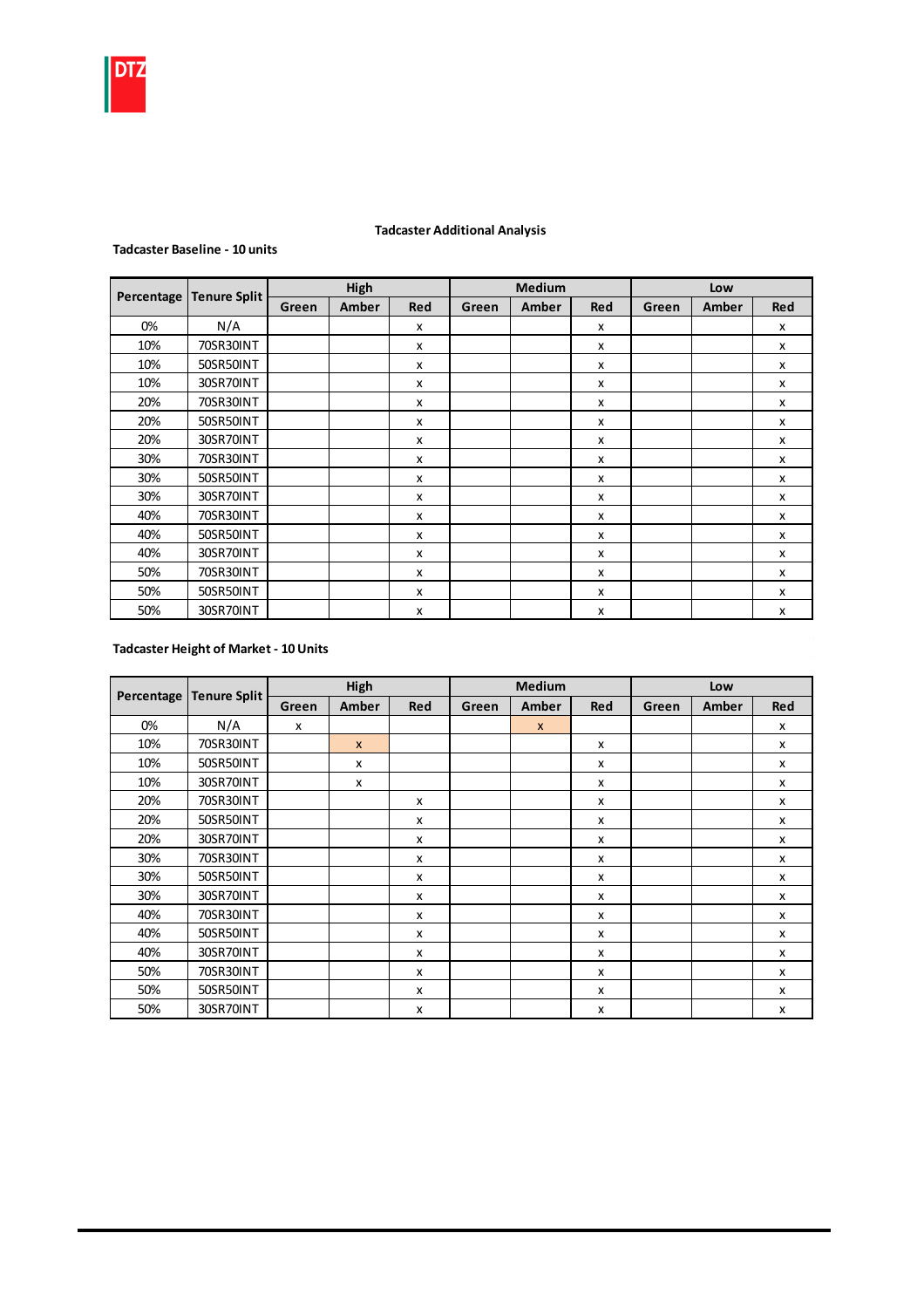

## Northern Additional Analysis

#### Northern Baseline - 3 units

|            |                     |       | High         |                           |       | <b>Medium</b> |            |       | Low   |            |
|------------|---------------------|-------|--------------|---------------------------|-------|---------------|------------|-------|-------|------------|
| Percentage | <b>Tenure Split</b> | Green | Amber        | <b>Red</b>                | Green | Amber         | <b>Red</b> | Green | Amber | <b>Red</b> |
| 0%         | N/A                 |       | X            |                           |       |               | X          |       |       | X          |
| 10%        | 70SR30INT           |       | x            |                           |       |               | x          |       |       | x          |
| 10%        | 50SR50INT           |       | x            |                           |       |               | x          |       |       | X          |
| 10%        | 30SR70INT           |       | x            |                           |       |               | X          |       |       | X          |
| 20%        | 70SR30INT           |       | x            |                           |       |               | X          |       |       | X          |
| 20%        | 50SR50INT           |       | x            |                           |       |               | X          |       |       | x          |
| 20%        | 30SR70INT           |       | x            |                           |       |               | x          |       |       | х          |
| 30%        | 70SR30INT           |       |              | X                         |       |               | x          |       |       | X          |
| 30%        | 50SR50INT           |       | $\mathsf{x}$ |                           |       |               | x          |       |       | X          |
| 30%        | 30SR70INT           |       | X            |                           |       |               | x          |       |       | X          |
| 40%        | 70SR30INT           |       |              | X                         |       |               | x          |       |       | x          |
| 40%        | 50SR50INT           |       |              | $\boldsymbol{\mathsf{x}}$ |       |               | x          |       |       | x          |
| 40%        | 30SR70INT           |       |              | X                         |       |               | X          |       |       | X          |
| 50%        | 70SR30INT           |       |              | X                         |       |               | x          |       |       | X          |
| 50%        | 50SR50INT           |       |              | X                         |       |               | x          |       |       | X          |
| 50%        | 30SR70INT           |       |              | x                         |       |               | x          |       |       | X          |

## Northern Height of Market - 3 Units

|            |                     |                           | High  |     |       | <b>Medium</b>    |     |       | Low   |                           |
|------------|---------------------|---------------------------|-------|-----|-------|------------------|-----|-------|-------|---------------------------|
| Percentage | <b>Tenure Split</b> | Green                     | Amber | Red | Green | Amber            | Red | Green | Amber | <b>Red</b>                |
| 0%         | N/A                 | x                         |       |     | x     |                  |     |       |       | X                         |
| 10%        | 70SR30INT           | $\boldsymbol{\mathsf{x}}$ |       |     | X     |                  |     |       |       | $\boldsymbol{\mathsf{x}}$ |
| 10%        | 50SR50INT           | X                         |       |     | x     |                  |     |       |       | $\boldsymbol{\mathsf{x}}$ |
| 10%        | 30SR70INT           | X                         |       |     | X     |                  |     |       |       | X                         |
| 20%        | 70SR30INT           | x                         |       |     | x     |                  |     |       |       | X                         |
| 20%        | 50SR50INT           | x                         |       |     | x     |                  |     |       |       | X                         |
| 20%        | 30SR70INT           | X                         |       |     | X     |                  |     |       |       | X                         |
| 30%        | 70SR30INT           |                           | X     |     |       |                  | X   |       |       | X                         |
| 30%        | 50SR50INT           | $\boldsymbol{\mathsf{x}}$ |       |     | X     |                  |     |       |       | X                         |
| 30%        | 30SR70INT           | x                         |       |     | x     |                  |     |       |       | X                         |
| 40%        | 70SR30INT           |                           | X     |     |       |                  | X   |       |       | X                         |
| 40%        | 50SR50INT           |                           | X     |     |       |                  | X   |       |       | X                         |
| 40%        | 30SR70INT           | X                         |       |     |       | x                |     |       |       | X                         |
| 50%        | 70SR30INT           |                           | X     |     |       |                  | X   |       |       | X                         |
| 50%        | 50SR50INT           |                           | x     |     |       |                  | x   |       |       | x                         |
| 50%        | 30SR70INT           | $\mathsf{x}$              |       |     |       | $\boldsymbol{x}$ |     |       |       | x                         |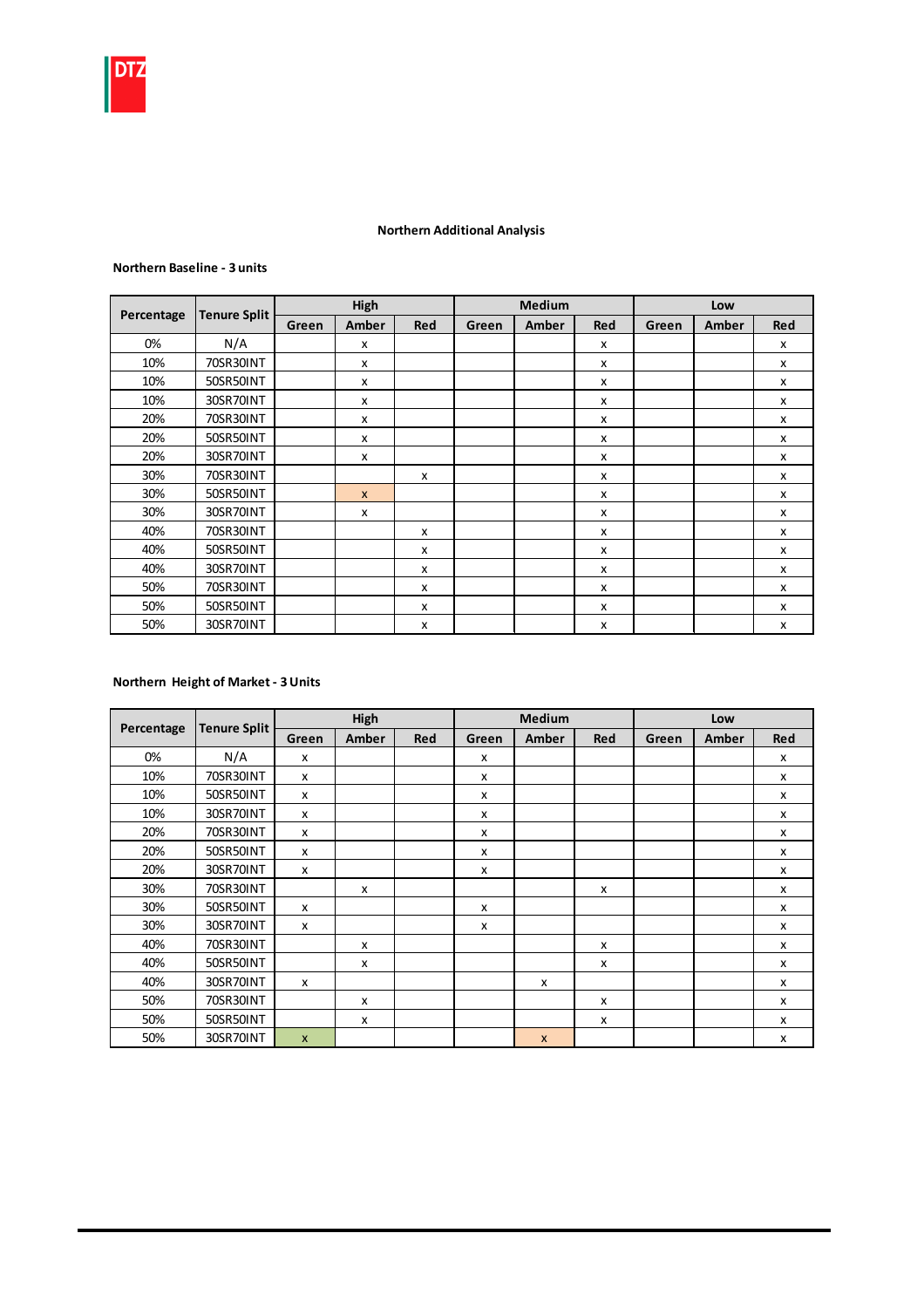#### Northern Additional Analysis

#### Northern Baseline - 5 units

|            |                     |       | High         |              |       | <b>Medium</b> |            |       | Low   |            |
|------------|---------------------|-------|--------------|--------------|-------|---------------|------------|-------|-------|------------|
| Percentage | <b>Tenure Split</b> | Green | Amber        | <b>Red</b>   | Green | Amber         | <b>Red</b> | Green | Amber | <b>Red</b> |
| 0%         | N/A                 |       | x            |              |       |               | x          |       |       | X          |
| 10%        | 70SR30INT           |       | $\mathsf{x}$ |              |       |               | x          |       |       | X          |
| 10%        | 50SR50INT           |       | X            |              |       |               | x          |       |       | X          |
| 10%        | 30SR70INT           |       | X            |              |       |               | x          |       |       | X          |
| 20%        | 70SR30INT           |       |              | $\mathsf{x}$ |       |               | X          |       |       | X          |
| 20%        | 50SR50INT           |       |              | $\mathsf{x}$ |       |               | x          |       |       | x          |
| 20%        | 30SR70INT           |       |              | x            |       |               | x          |       |       | x          |
| 30%        | 70SR30INT           |       |              | X            |       |               | X          |       |       | X          |
| 30%        | 50SR50INT           |       |              | X            |       |               | X          |       |       | X          |
| 30%        | 30SR70INT           |       |              | $\mathsf{x}$ |       |               | x          |       |       | x          |
| 40%        | 70SR30INT           |       |              | x            |       |               | x          |       |       | x          |
| 40%        | 50SR50INT           |       |              | x            |       |               | x          |       |       | x          |
| 40%        | 30SR70INT           |       |              | x            |       |               | X          |       |       | X          |
| 50%        | 70SR30INT           |       |              | x            |       |               | X          |       |       | X          |
| 50%        | 50SR50INT           |       |              | $\mathsf{x}$ |       |               | X          |       |       | x          |
| 50%        | 30SR70INT           |       |              | x            |       |               | X          |       |       | X          |

#### Northern Height of Market - 5 Units

|            | <b>Tenure Split</b> |       | High         |              |       | Medium       |              |       | Low          |            |
|------------|---------------------|-------|--------------|--------------|-------|--------------|--------------|-------|--------------|------------|
| Percentage |                     | Green | Amber        | <b>Red</b>   | Green | Amber        | <b>Red</b>   | Green | <b>Amber</b> | <b>Red</b> |
| 0%         | N/A                 | X     |              |              | x     |              |              |       |              | x          |
| 10%        | 70SR30INT           | X     |              |              | x     |              |              |       |              | x          |
| 10%        | 50SR50INT           | X     |              |              | x     |              |              |       |              | x          |
| 10%        | 30SR70INT           | X     |              |              | X     |              |              |       |              | X          |
| 20%        | 70SR30INT           | X     |              |              |       | x            |              |       |              | X          |
| 20%        | 50SR50INT           |       | х            |              |       | x            |              |       |              | x          |
| 20%        | 30SR70INT           |       | X            |              |       | X            |              |       |              | x          |
| 30%        | 70SR30INT           | X     |              |              |       | $\mathsf{x}$ |              |       |              | x          |
| 30%        | 50SR50INT           |       | x            |              |       | x            |              |       |              | X          |
| 30%        | 30SR70INT           |       | x            |              |       | x            |              |       |              | X          |
| 40%        | 70SR30INT           | x     |              |              |       |              | X            |       |              | X          |
| 40%        | 50SR50INT           |       | X            |              |       |              | X            |       |              | X          |
| 40%        | 30SR70INT           |       | X            |              |       |              | $\mathsf{x}$ |       |              | X          |
| 50%        | 70SR30INT           |       |              | $\mathsf{x}$ |       |              | $\mathsf{x}$ |       |              | X          |
| 50%        | 50SR50INT           |       | $\mathbf{x}$ |              |       |              | $\mathsf{x}$ |       |              | X          |
| 50%        | 30SR70INT           |       | x            |              |       |              | $\mathsf{x}$ |       |              | X          |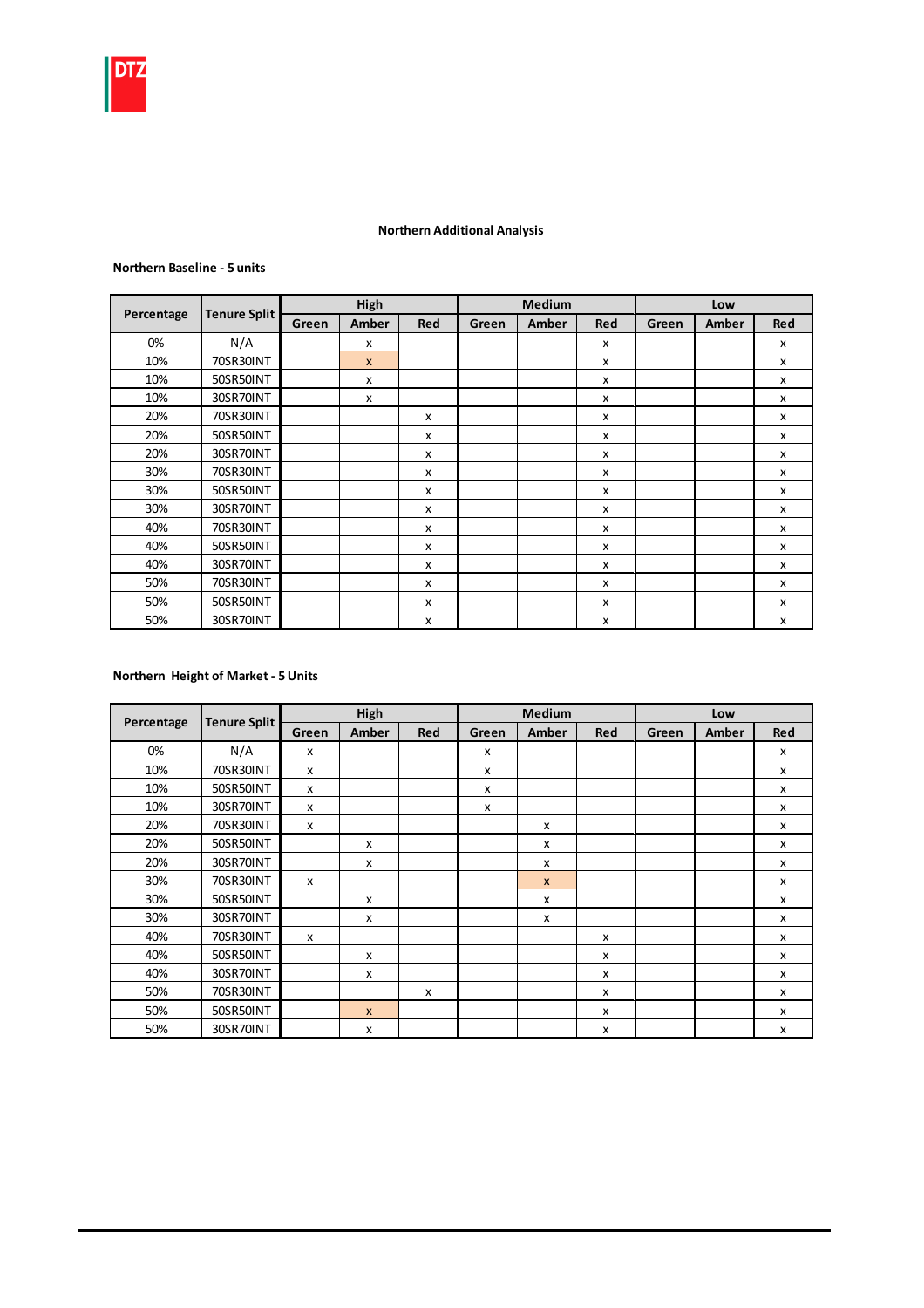

#### Northern Additional Analysis

#### Northern Baseline - 10 units

|            |                     |       | High         |     |       | <b>Medium</b> |            |       | Low   |     |
|------------|---------------------|-------|--------------|-----|-------|---------------|------------|-------|-------|-----|
| Percentage | <b>Tenure Split</b> | Green | Amber        | Red | Green | Amber         | <b>Red</b> | Green | Amber | Red |
| 0%         | N/A                 |       | X            |     |       |               | X          |       |       | X   |
| 10%        | 70SR30INT           |       | $\mathsf{x}$ |     |       |               | x          |       |       | X   |
| 10%        | 50SR50INT           |       | X            |     |       |               | X          |       |       | X   |
| 10%        | 30SR70INT           |       | x            |     |       |               | x          |       |       | x   |
| 20%        | 70SR30INT           |       |              | x   |       |               | X          |       |       | X   |
| 20%        | 50SR50INT           |       |              | x   |       |               | X          |       |       | X   |
| 20%        | 30SR70INT           |       |              | X   |       |               | X          |       |       | X   |
| 30%        | 70SR30INT           |       |              | x   |       |               | х          |       |       | X   |
| 30%        | 50SR50INT           |       |              | x   |       |               | x          |       |       | x   |
| 30%        | 30SR70INT           |       |              | X   |       |               | X          |       |       | X   |
| 40%        | 70SR30INT           |       |              | x   |       |               | x          |       |       | x   |
| 40%        | 50SR50INT           |       |              | x   |       |               | X          |       |       | X   |
| 40%        | 30SR70INT           |       |              | X   |       |               | x          |       |       | x   |
| 50%        | 70SR30INT           |       |              | x   |       |               | x          |       |       | X   |
| 50%        | 50SR50INT           |       |              | x   |       |               | x          |       |       | X   |
| 50%        | 30SR70INT           |       |              | X   |       |               | X          |       |       | X   |

## Northern Height of Market - 10 Units

| Percentage | <b>Tenure Split</b> |                | High  |     |       | <b>Medium</b> |            |       | Low   |                           |
|------------|---------------------|----------------|-------|-----|-------|---------------|------------|-------|-------|---------------------------|
|            |                     | Green          | Amber | Red | Green | Amber         | <b>Red</b> | Green | Amber | <b>Red</b>                |
| 0%         | N/A                 | x              |       |     | x     |               |            |       | X     |                           |
| 10%        | 70SR30INT           | x              |       |     | X     |               |            |       |       | $\mathsf{x}$              |
| 10%        | 50SR50INT           | x              |       |     | X     |               |            |       |       | $\boldsymbol{\mathsf{x}}$ |
| 10%        | 30SR70INT           | x              |       |     | X     |               |            |       |       | $\boldsymbol{\mathsf{x}}$ |
| 20%        | 70SR30INT           | x              |       |     |       | x             |            |       |       | x                         |
| 20%        | 50SR50INT           | x              |       |     |       | x             |            |       |       | x                         |
| 20%        | 30SR70INT           | x              |       |     |       | x             |            |       |       | x                         |
| 30%        | 70SR30INT           | x              |       |     |       | $\mathsf{x}$  |            |       |       | x                         |
| 30%        | 50SR50INT           | x              |       |     |       | X             |            |       |       | X                         |
| 30%        | 30SR70INT           | x              |       |     |       | X             |            |       |       | $\boldsymbol{\mathsf{x}}$ |
| 40%        | 70SR30INT           |                | x     |     |       |               | x          |       |       | $\boldsymbol{\mathsf{x}}$ |
| 40%        | 50SR50INT           |                | x     |     |       |               | x          |       |       | $\boldsymbol{\mathsf{x}}$ |
| 40%        | 30SR70INT           | x              |       |     |       |               | x          |       |       | x                         |
| 50%        | 70SR30INT           |                | x     |     |       |               | x          |       |       | X                         |
| 50%        | 50SR50INT           |                | x     |     |       |               | x          |       |       | x                         |
| 50%        | 30SR70INT           | $\pmb{\times}$ |       |     |       |               | x          |       |       | X                         |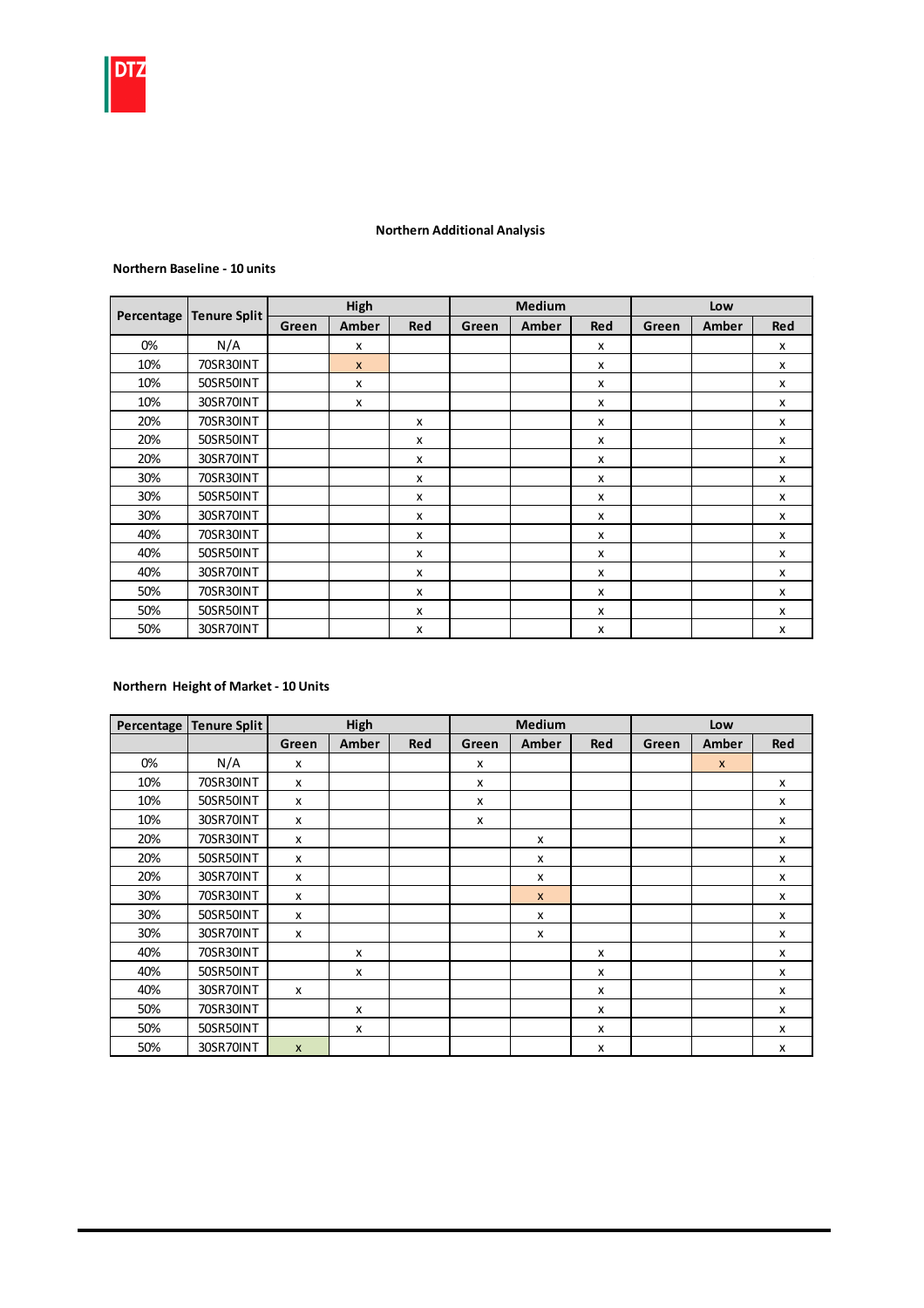

#### North East Additional Analysis

#### North East Baseline - 3 units

|            |                     |       | High         |     |       | <b>Medium</b> |     |       | Low   |            |
|------------|---------------------|-------|--------------|-----|-------|---------------|-----|-------|-------|------------|
| Percentage | <b>Tenure Split</b> | Green | Amber        | Red | Green | Amber         | Red | Green | Amber | <b>Red</b> |
| 0%         | N/A                 |       | X            |     |       |               | X   |       |       | X          |
| 10%        | 70SR30INT           |       | X            |     |       |               | X   |       |       | X          |
| 10%        | 50SR50INT           |       | X            |     |       |               | X   |       |       | X          |
| 10%        | 30SR70INT           |       | x            |     |       |               | x   |       |       | x          |
| 20%        | 70SR30INT           |       | X            |     |       |               | X   |       |       | x          |
| 20%        | 50SR50INT           |       | X            |     |       |               | X   |       |       | X          |
| 20%        | 30SR70INT           |       | X            |     |       |               | x   |       |       | x          |
| 30%        | 70SR30INT           |       |              | x   |       |               | x   |       |       | X          |
| 30%        | 50SR50INT           |       | $\mathsf{x}$ |     |       |               | x   |       |       | x          |
| 30%        | 30SR70INT           |       | X            |     |       |               | X   |       |       | x          |
| 40%        | 70SR30INT           |       |              | X   |       |               | X   |       |       | x          |
| 40%        | 50SR50INT           |       |              | x   |       |               | x   |       |       | X          |
| 40%        | 30SR70INT           |       |              | x   |       |               | x   |       |       | x          |
| 50%        | 70SR30INT           |       |              | x   |       |               | x   |       |       | x          |
| 50%        | 50SR50INT           |       |              | X   |       |               | X   |       |       | x          |
| 50%        | 30SR70INT           |       |              | x   |       |               | x   |       |       | x          |

#### North East Height of Market - 3 Units

|            | <b>Tenure Split</b> |                           | High  |     |       | <b>Medium</b> |            |       | Low   |                           |
|------------|---------------------|---------------------------|-------|-----|-------|---------------|------------|-------|-------|---------------------------|
| Percentage |                     | Green                     | Amber | Red | Green | Amber         | <b>Red</b> | Green | Amber | <b>Red</b>                |
| 0%         | N/A                 | X                         |       |     | x     |               |            |       |       | x                         |
| 10%        | 70SR30INT           | $\boldsymbol{\mathsf{x}}$ |       |     | x     |               |            |       |       | X                         |
| 10%        | 50SR50INT           | $\boldsymbol{\mathsf{x}}$ |       |     | x     |               |            |       |       | x                         |
| 10%        | 30SR70INT           | $\boldsymbol{\mathsf{x}}$ |       |     | X     |               |            |       |       | X                         |
| 20%        | 70SR30INT           | $\boldsymbol{\mathsf{x}}$ |       |     | X     |               |            |       |       | X                         |
| 20%        | 50SR50INT           | $\boldsymbol{\mathsf{x}}$ |       |     | x     |               |            |       |       | x                         |
| 20%        | 30SR70INT           | X                         |       |     | X     |               |            |       |       | x                         |
| 30%        | 70SR30INT           |                           | x     |     |       | $\mathsf{x}$  |            |       |       | x                         |
| 30%        | 50SR50INT           | $\boldsymbol{\mathsf{x}}$ |       |     |       | x             |            |       |       | X                         |
| 30%        | 30SR70INT           | $\boldsymbol{\mathsf{x}}$ |       |     |       | X             |            |       |       | X                         |
| 40%        | 70SR30INT           |                           | X     |     |       |               | x          |       |       | X                         |
| 40%        | 50SR50INT           |                           | x     |     |       |               | x          |       |       | $\boldsymbol{\mathsf{x}}$ |
| 40%        | 30SR70INT           | X                         |       |     |       |               | x          |       |       | X                         |
| 50%        | 70SR30INT           |                           | x     |     |       |               | X          |       |       | x                         |
| 50%        | 50SR50INT           |                           | x     |     |       |               | x          |       |       | x                         |
| 50%        | 30SR70INT           | $\boldsymbol{\mathsf{x}}$ |       |     |       |               | x          |       |       | x                         |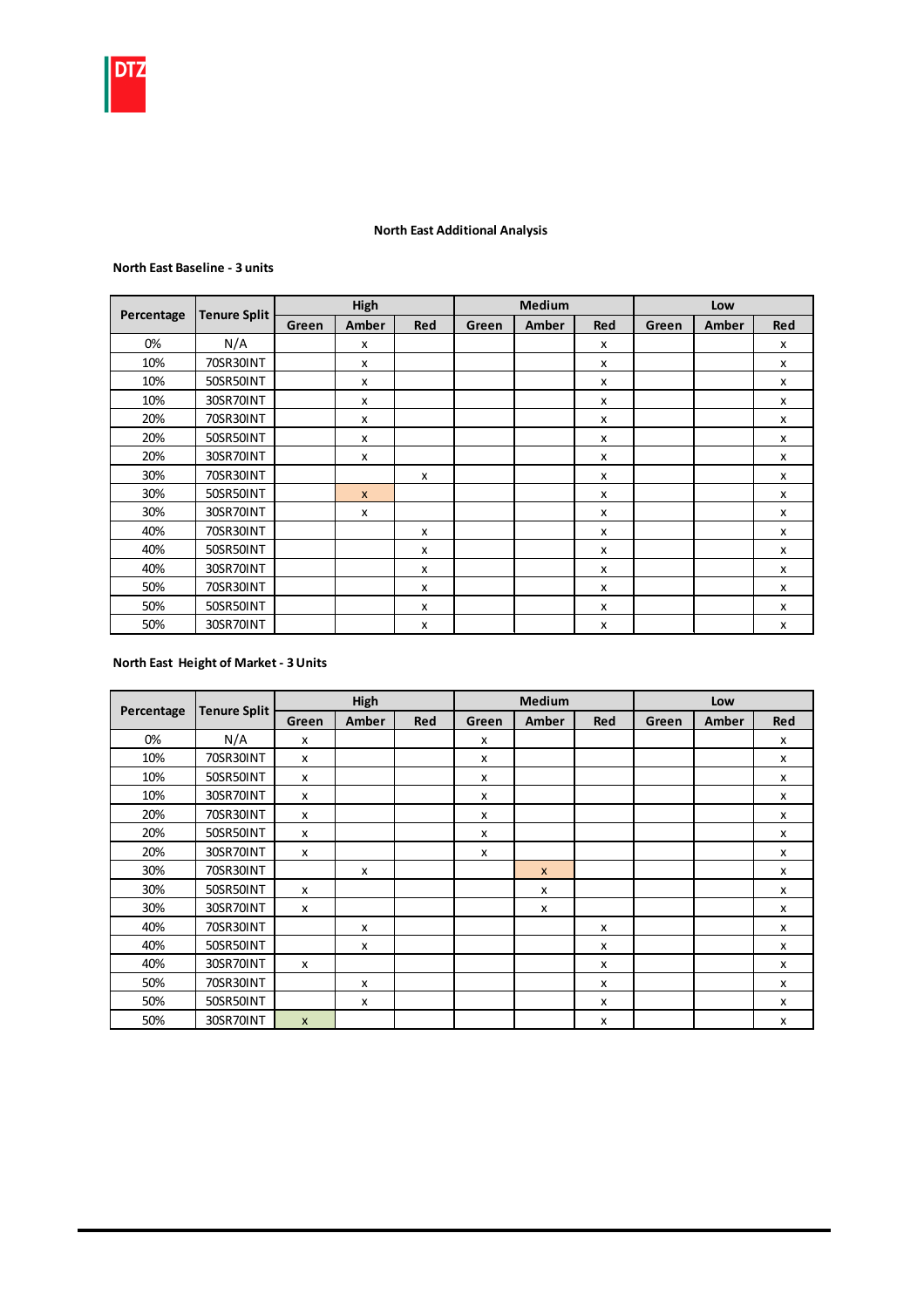

#### North East Additional Analysis

#### North East Baseline - 5 units

|            |                     |       | High         |              |       | <b>Medium</b> |              |       | Low   |            |
|------------|---------------------|-------|--------------|--------------|-------|---------------|--------------|-------|-------|------------|
| Percentage | <b>Tenure Split</b> | Green | Amber        | <b>Red</b>   | Green | Amber         | <b>Red</b>   | Green | Amber | <b>Red</b> |
| 0%         | N/A                 |       | X            |              |       |               | x            |       |       | x          |
| 10%        | 70SR30INT           |       | $\mathsf{x}$ |              |       |               | x            |       |       | X          |
| 10%        | 50SR50INT           |       | X            |              |       |               | $\mathsf{x}$ |       |       | X          |
| 10%        | 30SR70INT           |       | x            |              |       |               | x            |       |       | x          |
| 20%        | 70SR30INT           |       |              | $\mathsf{x}$ |       |               | x            |       |       | x          |
| 20%        | 50SR50INT           |       |              | $\mathsf{x}$ |       |               | x            |       |       | X          |
| 20%        | 30SR70INT           |       |              | x            |       |               | x            |       |       | x          |
| 30%        | 70SR30INT           |       |              | X            |       |               | $\mathsf{x}$ |       |       | X          |
| 30%        | 50SR50INT           |       |              | $\mathsf{x}$ |       |               | x            |       |       | x          |
| 30%        | 30SR70INT           |       |              | $\mathsf{x}$ |       |               | x            |       |       | x          |
| 40%        | 70SR30INT           |       |              | x            |       |               | x            |       |       | x          |
| 40%        | 50SR50INT           |       |              | x            |       |               | $\mathsf{x}$ |       |       | X          |
| 40%        | 30SR70INT           |       |              | x            |       |               | x            |       |       | x          |
| 50%        | 70SR30INT           |       |              | x            |       |               | $\mathsf{x}$ |       |       | X          |
| 50%        | 50SR50INT           |       |              | X            |       |               | $\mathsf{x}$ |       |       | X          |
| 50%        | 30SR70INT           |       |              | X            |       |               | X            |       |       | X          |

#### North East Height of Market - 5 Units

|            |                     |       | High         |              |       | <b>Medium</b> |              |       | Low   |                           |
|------------|---------------------|-------|--------------|--------------|-------|---------------|--------------|-------|-------|---------------------------|
| Percentage | <b>Tenure Split</b> | Green | <b>Amber</b> | <b>Red</b>   | Green | Amber         | Red          | Green | Amber | <b>Red</b>                |
| 0%         | N/A                 | x     |              |              | x     |               |              |       |       | x                         |
| 10%        | 70SR30INT           | X     |              |              | x     |               |              |       |       | x                         |
| 10%        | 50SR50INT           | x     |              |              | x     |               |              |       |       | x                         |
| 10%        | 30SR70INT           | х     |              |              | x     |               |              |       |       | x                         |
| 20%        | 70SR30INT           | х     |              |              |       | x             |              |       |       | X                         |
| 20%        | 50SR50INT           | X     |              |              |       | x             |              |       |       | x                         |
| 20%        | 30SR70INT           | X     |              |              |       | x             |              |       |       | X                         |
| 30%        | 70SR30INT           | X     |              |              |       | $\mathsf{x}$  |              |       |       | $\boldsymbol{\mathsf{x}}$ |
| 30%        | 50SR50INT           | X     |              |              |       | X             |              |       |       | x                         |
| 30%        | 30SR70INT           | X     |              |              |       | X             |              |       |       | X                         |
| 40%        | 70SR30INT           |       | X            |              |       |               | $\mathsf{x}$ |       |       | X                         |
| 40%        | 50SR50INT           |       | X            |              |       |               | $\mathsf{x}$ |       |       | $\mathsf{x}$              |
| 40%        | 30SR70INT           |       | X            |              |       |               | $\mathsf{x}$ |       |       | $\boldsymbol{\mathsf{x}}$ |
| 50%        | 70SR30INT           |       |              | $\mathsf{x}$ |       |               | $\mathsf{x}$ |       |       | $\mathsf{x}$              |
| 50%        | 50SR50INT           |       | $\mathsf{x}$ |              |       |               | X            |       |       | $\boldsymbol{\mathsf{x}}$ |
| 50%        | 30SR70INT           |       | x            |              |       |               | X            |       |       | X                         |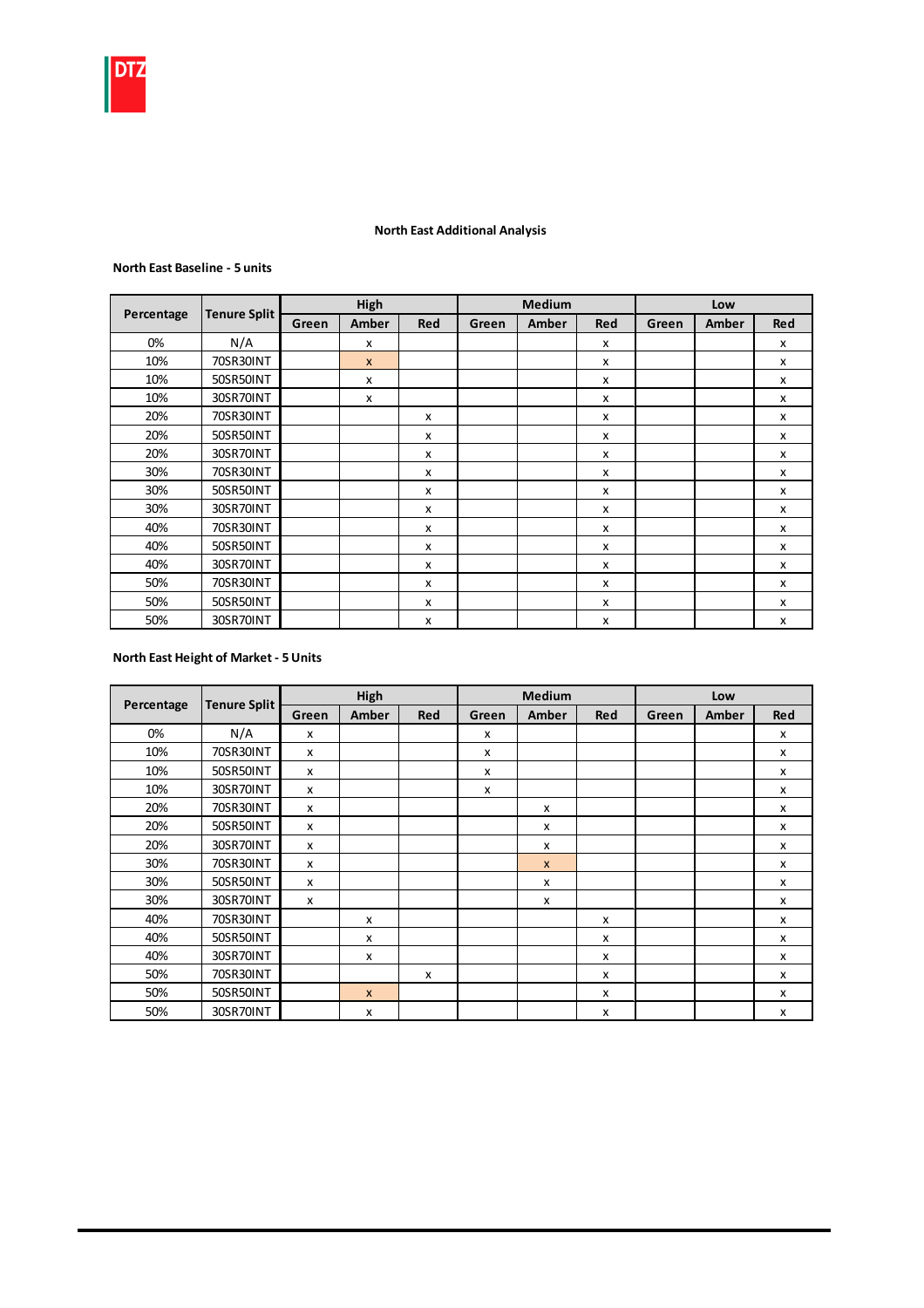

#### North East Additional Analysis

## North East Baseline - 10 units

|            |                     |       | High         |            |       | <b>Medium</b> |            |       | Low   |              |
|------------|---------------------|-------|--------------|------------|-------|---------------|------------|-------|-------|--------------|
| Percentage | <b>Tenure Split</b> | Green | Amber        | <b>Red</b> | Green | Amber         | <b>Red</b> | Green | Amber | Red          |
| 0%         | N/A                 | x     |              |            |       | X             |            |       |       | X            |
| 10%        | 70SR30INT           |       | x            |            |       | $\mathsf{x}$  |            |       |       | X            |
| 10%        | 50SR50INT           |       | x            |            |       | X             |            |       |       | x            |
| 10%        | 30SR70INT           | x     |              |            |       | x             |            |       |       | x            |
| 20%        | 70SR30INT           |       | x            |            |       |               | x          |       |       | x            |
| 20%        | 50SR50INT           |       | X            |            |       |               | X          |       |       | x            |
| 20%        | 30SR70INT           |       | x            |            |       |               | X          |       |       | x            |
| 30%        | 70SR30INT           |       |              | x          |       |               | x          |       |       | x            |
| 30%        | 50SR50INT           |       |              | x          |       |               | X          |       |       | $\mathsf{x}$ |
| 30%        | 30SR70INT           |       | $\mathsf{x}$ |            |       |               | x          |       |       | $\mathsf{x}$ |
| 40%        | 70SR30INT           |       |              | x          |       |               | X          |       |       | X            |
| 40%        | 50SR50INT           |       |              | x          |       |               | X          |       |       | X            |
| 40%        | 30SR70INT           |       |              | x          |       |               | X          |       |       | X            |
| 50%        | 70SR30INT           |       |              | x          |       |               | X          |       |       | x            |
| 50%        | 50SR50INT           |       |              | x          |       |               | x          |       |       | x            |
| 50%        | 30SR70INT           |       |              | x          |       |               | x          |       |       | x            |

## North East Height of Market - 10 Units

| Percentage | <b>Tenure Split</b> | High         |       |            | Medium       |       |            | Low   |              |                           |
|------------|---------------------|--------------|-------|------------|--------------|-------|------------|-------|--------------|---------------------------|
|            |                     | Green        | Amber | <b>Red</b> | Green        | Amber | <b>Red</b> | Green | Amber        | Red                       |
| 0%         | N/A                 | x            |       |            | X            |       |            |       | x            |                           |
| 10%        | 70SR30INT           | x            |       |            | x            |       |            |       | x            |                           |
| 10%        | 50SR50INT           | x            |       |            | X            |       |            |       | x            |                           |
| 10%        | 30SR70INT           | x            |       |            | X            |       |            |       | $\mathsf{x}$ |                           |
| 20%        | 70SR30INT           | x            |       |            | X            |       |            |       |              | x                         |
| 20%        | 50SR50INT           | x            |       |            | x            |       |            |       |              | x                         |
| 20%        | 30SR70INT           | x            |       |            | x            |       |            |       |              | x                         |
| 30%        | 70SR30INT           | x            |       |            | x            |       |            |       |              | x                         |
| 30%        | 50SR50INT           | x            |       |            | X            |       |            |       |              | X                         |
| 30%        | 30SR70INT           | x            |       |            | X            |       |            |       |              | X                         |
| 40%        | 70SR30INT           | x            |       |            |              | x     |            |       |              | $\boldsymbol{\mathsf{x}}$ |
| 40%        | 50SR50INT           | x            |       |            |              | x     |            |       |              | $\boldsymbol{\mathsf{x}}$ |
| 40%        | 30SR70INT           | x            |       |            | X            |       |            |       |              | $\boldsymbol{\mathsf{x}}$ |
| 50%        | 70SR30INT           | $\mathsf{x}$ |       |            |              | x     |            |       |              | X                         |
| 50%        | 50SR50INT           | x            |       |            |              | x     |            |       |              | x                         |
| 50%        | 30SR70INT           | x            |       |            | $\mathsf{x}$ |       |            |       |              | X                         |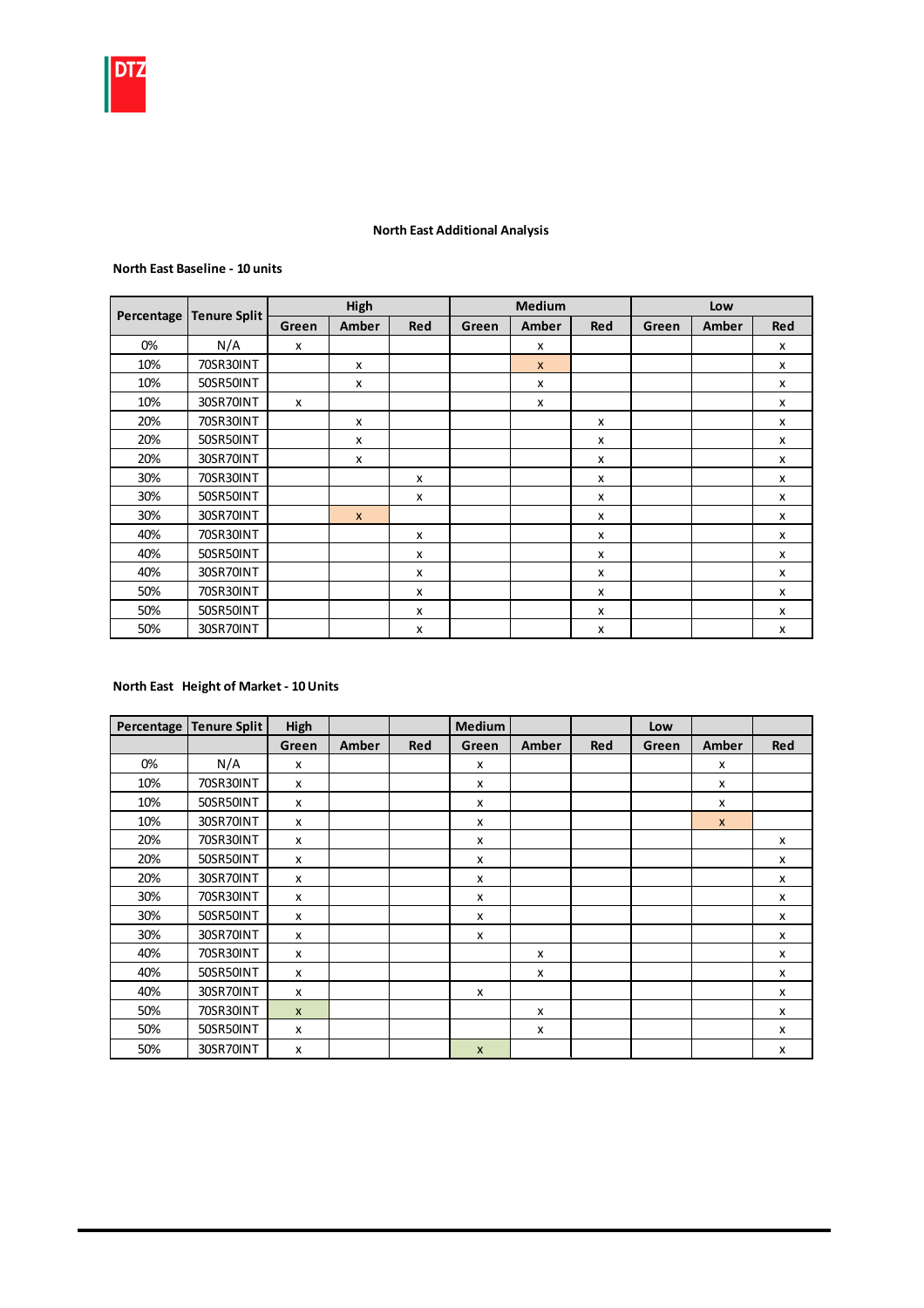

## Eastern Additional Analysis

#### Eastern Baseline - 3 units

|            |                     |       | High  |            |       | <b>Medium</b> |     |       | Low   |            |
|------------|---------------------|-------|-------|------------|-------|---------------|-----|-------|-------|------------|
| Percentage | <b>Tenure Split</b> | Green | Amber | <b>Red</b> | Green | Amber         | Red | Green | Amber | <b>Red</b> |
| 0%         | N/A                 |       |       | x          |       |               | x   |       |       | x          |
| 10%        | 70SR30INT           |       |       | x          |       |               | X   |       |       | X          |
| 10%        | 50SR50INT           |       |       | X          |       |               | X   |       |       | X          |
| 10%        | 30SR70INT           |       |       | x          |       |               | x   |       |       | X          |
| 20%        | 70SR30INT           |       |       | x          |       |               | X   |       |       | X          |
| 20%        | 50SR50INT           |       |       | X          |       |               | x   |       |       | x          |
| 20%        | 30SR70INT           |       |       | X          |       |               | x   |       |       | x          |
| 30%        | 70SR30INT           |       |       | x          |       |               | X   |       |       | X          |
| 30%        | 50SR50INT           |       |       | x          |       |               | x   |       |       | x          |
| 30%        | 30SR70INT           |       |       | x          |       |               | x   |       |       | x          |
| 40%        | 70SR30INT           |       |       | x          |       |               | x   |       |       | x          |
| 40%        | 50SR50INT           |       |       | x          |       |               | x   |       |       | x          |
| 40%        | 30SR70INT           |       |       | x          |       |               | X   |       |       | x          |
| 50%        | 70SR30INT           |       |       | x          |       |               | X   |       |       | x          |
| 50%        | 50SR50INT           |       |       | x          |       |               | x   |       |       | x          |
| 50%        | 30SR70INT           |       |       | x          |       |               | x   |       |       | x          |

## Eastern Height of Market - 3 Units

|            |                     |       | High  |     |       | <b>Medium</b> |     |       | Low   |            |
|------------|---------------------|-------|-------|-----|-------|---------------|-----|-------|-------|------------|
| Percentage | <b>Tenure Split</b> | Green | Amber | Red | Green | Amber         | Red | Green | Amber | <b>Red</b> |
| 0%         | N/A                 |       |       | x   |       |               | x   |       |       | x          |
| 10%        | 70SR30INT           |       |       | X   |       |               | x   |       |       | X          |
| 10%        | 50SR50INT           |       |       | x   |       |               | x   |       |       | x          |
| 10%        | 30SR70INT           |       |       | x   |       |               | x   |       |       | x          |
| 20%        | 70SR30INT           |       |       | x   |       |               | x   |       |       | x          |
| 20%        | 50SR50INT           |       |       | x   |       |               | x   |       |       | x          |
| 20%        | 30SR70INT           |       |       | x   |       |               | X   |       |       | x          |
| 30%        | 70SR30INT           |       |       | X   |       |               | X   |       |       | X          |
| 30%        | 50SR50INT           |       |       | x   |       |               | x   |       |       | x          |
| 30%        | 30SR70INT           |       |       | X   |       |               | x   |       |       | X          |
| 40%        | 70SR30INT           |       |       | X   |       |               | X   |       |       | X          |
| 40%        | 50SR50INT           |       |       | X   |       |               | X   |       |       | X          |
| 40%        | 30SR70INT           |       |       | x   |       |               | X   |       |       | X          |
| 50%        | 70SR30INT           |       |       | x   |       |               | x   |       |       | x          |
| 50%        | 50SR50INT           |       |       | x   |       |               | x   |       |       | x          |
| 50%        | 30SR70INT           |       |       | X   |       |               | x   |       |       | x          |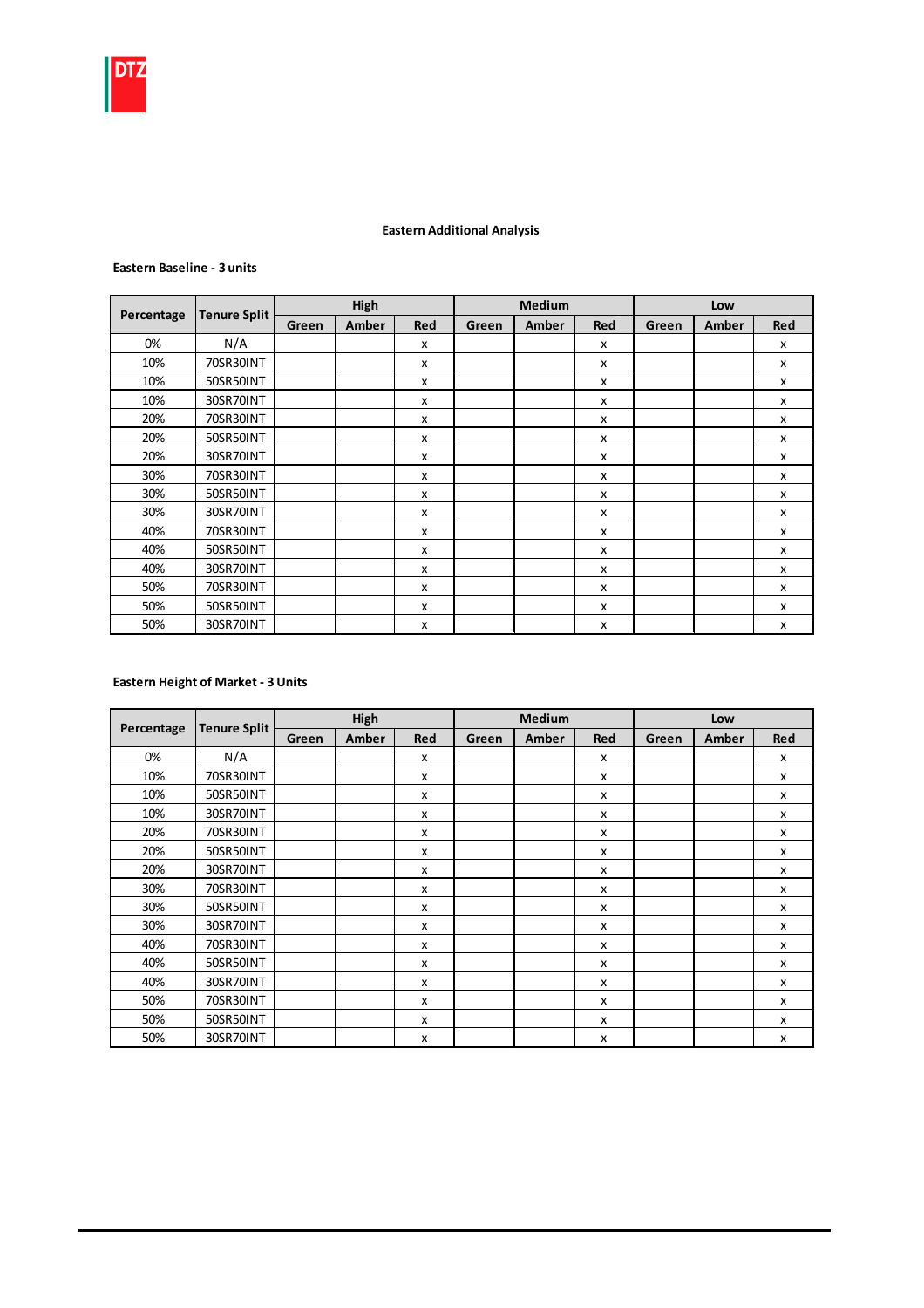

#### Eastern Additional Analysis

#### Eastern Baseline - 5 units

|            |                     |       | High         |              |       | <b>Medium</b> |              |       | Low   |                           |
|------------|---------------------|-------|--------------|--------------|-------|---------------|--------------|-------|-------|---------------------------|
| Percentage | <b>Tenure Split</b> | Green | <b>Amber</b> | <b>Red</b>   | Green | Amber         | <b>Red</b>   | Green | Amber | <b>Red</b>                |
| 0%         | N/A                 |       |              | X            |       |               | $\mathsf{x}$ |       |       | X                         |
| 10%        | 70SR30INT           |       |              | X            |       |               | X            |       |       | $\boldsymbol{\mathsf{x}}$ |
| 10%        | 50SR50INT           |       |              | X            |       |               | X            |       |       | X                         |
| 10%        | 30SR70INT           |       |              | x            |       |               | x            |       |       | $\boldsymbol{\mathsf{x}}$ |
| 20%        | 70SR30INT           |       |              | X            |       |               | $\mathsf{x}$ |       |       | X                         |
| 20%        | 50SR50INT           |       |              | X            |       |               | X            |       |       | X                         |
| 20%        | 30SR70INT           |       |              | X            |       |               | x            |       |       | X                         |
| 30%        | 70SR30INT           |       |              | X            |       |               | X            |       |       | X                         |
| 30%        | 50SR50INT           |       |              | $\mathsf{x}$ |       |               | x            |       |       | X                         |
| 30%        | 30SR70INT           |       |              | $\mathsf{x}$ |       |               | x            |       |       | x                         |
| 40%        | 70SR30INT           |       |              | $\mathsf{x}$ |       |               | X            |       |       | X                         |
| 40%        | 50SR50INT           |       |              | x            |       |               | x            |       |       | X                         |
| 40%        | 30SR70INT           |       |              | $\mathsf{x}$ |       |               | x            |       |       | x                         |
| 50%        | 70SR30INT           |       |              | $\mathsf{x}$ |       |               | x            |       |       | x                         |
| 50%        | 50SR50INT           |       |              | $\mathsf{x}$ |       |               | x            |       |       | x                         |
| 50%        | 30SR70INT           |       |              | X            |       |               | X            |       |       | X                         |

#### Eastern Height of Market - 5 Units

|            | <b>Tenure Split</b> |       | High         |              |       | Medium |                           |       | Low   |                           |
|------------|---------------------|-------|--------------|--------------|-------|--------|---------------------------|-------|-------|---------------------------|
| Percentage |                     | Green | <b>Amber</b> | <b>Red</b>   | Green | Amber  | <b>Red</b>                | Green | Amber | Red                       |
| 0%         | N/A                 |       |              | X            |       |        | X                         |       |       | x                         |
| 10%        | 70SR30INT           |       |              | X            |       |        | X                         |       |       | X                         |
| 10%        | 50SR50INT           |       |              | X            |       |        | X                         |       |       | X                         |
| 10%        | 30SR70INT           |       |              | $\mathsf{x}$ |       |        | $\boldsymbol{\mathsf{x}}$ |       |       | $\mathsf{x}$              |
| 20%        | 70SR30INT           |       |              | $\mathsf{x}$ |       |        | $\boldsymbol{\mathsf{x}}$ |       |       | $\mathsf{x}$              |
| 20%        | 50SR50INT           |       |              | $\mathsf{x}$ |       |        | $\mathsf{x}$              |       |       | $\mathsf{x}$              |
| 20%        | 30SR70INT           |       |              | $\mathsf{x}$ |       |        | $\boldsymbol{\mathsf{x}}$ |       |       | $\mathsf{x}$              |
| 30%        | 70SR30INT           |       |              | $\mathsf{x}$ |       |        | $\boldsymbol{\mathsf{x}}$ |       |       | $\mathsf{x}$              |
| 30%        | 50SR50INT           |       |              | $\mathsf{x}$ |       |        | $\mathsf{x}$              |       |       | x                         |
| 30%        | 30SR70INT           |       |              | X            |       |        | $\boldsymbol{\mathsf{x}}$ |       |       | X                         |
| 40%        | 70SR30INT           |       |              | $\mathsf{x}$ |       |        | $\boldsymbol{\mathsf{x}}$ |       |       | $\boldsymbol{\mathsf{x}}$ |
| 40%        | 50SR50INT           |       |              | X            |       |        | $\boldsymbol{\mathsf{x}}$ |       |       | X                         |
| 40%        | 30SR70INT           |       |              | $\mathsf{x}$ |       |        | $\boldsymbol{\mathsf{x}}$ |       |       | $\mathsf{x}$              |
| 50%        | 70SR30INT           |       |              | $\mathsf{x}$ |       |        | $\boldsymbol{\mathsf{x}}$ |       |       | $\boldsymbol{\mathsf{x}}$ |
| 50%        | 50SR50INT           |       |              | x            |       |        | X                         |       |       | x                         |
| 50%        | 30SR70INT           |       |              | $\mathsf{x}$ |       |        | X                         |       |       | $\mathsf{x}$              |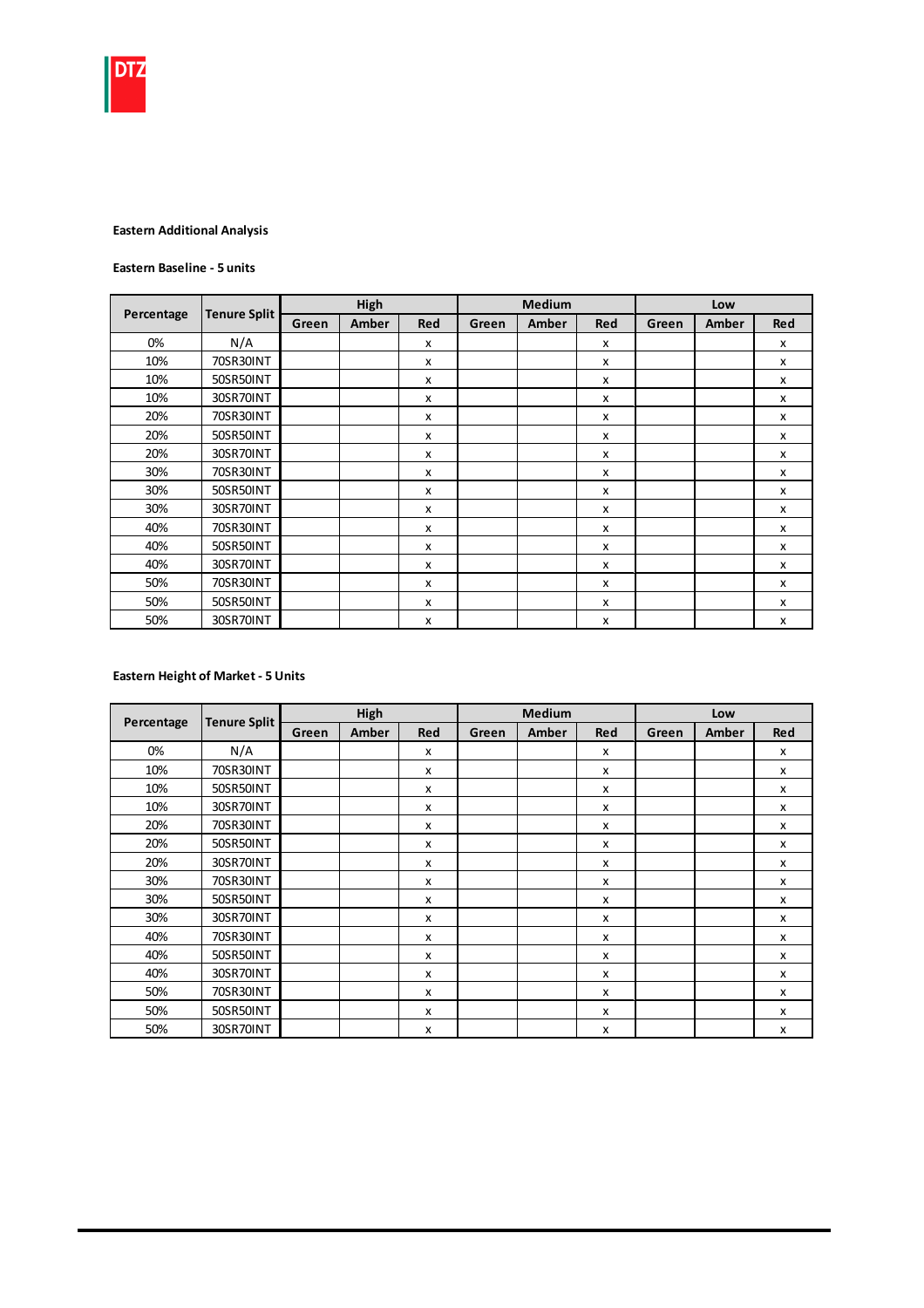## Eastern Additional Analysis

#### Eastern Baseline - 10 units

|            |                     |       | High  |            |       | <b>Medium</b> |            |       | Low   |                           |
|------------|---------------------|-------|-------|------------|-------|---------------|------------|-------|-------|---------------------------|
| Percentage | <b>Tenure Split</b> | Green | Amber | <b>Red</b> | Green | Amber         | <b>Red</b> | Green | Amber | Red                       |
| 0%         | N/A                 |       |       | x          |       |               | X          |       |       | X                         |
| 10%        | 70SR30INT           |       |       | x          |       |               | X          |       |       | X                         |
| 10%        | 50SR50INT           |       |       | x          |       |               | x          |       |       | x                         |
| 10%        | 30SR70INT           |       |       | x          |       |               | x          |       |       | x                         |
| 20%        | 70SR30INT           |       |       | x          |       |               | x          |       |       | x                         |
| 20%        | 50SR50INT           |       |       | x          |       |               | X          |       |       | $\boldsymbol{\mathsf{x}}$ |
| 20%        | 30SR70INT           |       |       | x          |       |               | X          |       |       | $\boldsymbol{\mathsf{x}}$ |
| 30%        | 70SR30INT           |       |       | x          |       |               | x          |       |       | $\boldsymbol{\mathsf{x}}$ |
| 30%        | 50SR50INT           |       |       | x          |       |               | X          |       |       | $\boldsymbol{\mathsf{x}}$ |
| 30%        | 30SR70INT           |       |       | x          |       |               | x          |       |       | х                         |
| 40%        | 70SR30INT           |       |       | x          |       |               | X          |       |       | X                         |
| 40%        | 50SR50INT           |       |       | x          |       |               | X          |       |       | X                         |
| 40%        | 30SR70INT           |       |       | x          |       |               | x          |       |       | X                         |
| 50%        | 70SR30INT           |       |       | x          |       |               | X          |       |       | X                         |
| 50%        | 50SR50INT           |       |       | x          |       |               | X          |       |       | x                         |
| 50%        | 30SR70INT           |       |       | x          |       |               | X          |       |       | x                         |

## Eastern Height of Market - 10 Units

| Percentage | <b>Tenure Split</b> | High  |       |                           | <b>Medium</b> |       |            | Low   |       |                           |
|------------|---------------------|-------|-------|---------------------------|---------------|-------|------------|-------|-------|---------------------------|
|            |                     | Green | Amber | <b>Red</b>                | Green         | Amber | <b>Red</b> | Green | Amber | Red                       |
| 0%         | N/A                 |       |       | x                         |               |       | x          |       |       | x                         |
| 10%        | 70SR30INT           |       |       | x                         |               |       | x          |       |       | $\mathsf{x}$              |
| 10%        | 50SR50INT           |       |       | X                         |               |       | x          |       |       | $\boldsymbol{\mathsf{x}}$ |
| 10%        | 30SR70INT           |       |       | x                         |               |       | x          |       |       | $\boldsymbol{\mathsf{x}}$ |
| 20%        | 70SR30INT           |       |       | x                         |               |       | x          |       |       | x                         |
| 20%        | 50SR50INT           |       |       | x                         |               |       | x          |       |       | x                         |
| 20%        | 30SR70INT           |       |       | x                         |               |       | x          |       |       | x                         |
| 30%        | 70SR30INT           |       |       | x                         |               |       | x          |       |       | $\boldsymbol{\mathsf{x}}$ |
| 30%        | 50SR50INT           |       |       | $\boldsymbol{\mathsf{x}}$ |               |       | x          |       |       | $\boldsymbol{\mathsf{x}}$ |
| 30%        | 30SR70INT           |       |       | x                         |               |       | x          |       |       | $\mathsf{x}$              |
| 40%        | 70SR30INT           |       |       | x                         |               |       | x          |       |       | X                         |
| 40%        | 50SR50INT           |       |       | x                         |               |       | x          |       |       | x                         |
| 40%        | 30SR70INT           |       |       | x                         |               |       | x          |       |       | X                         |
| 50%        | 70SR30INT           |       |       | x                         |               |       | x          |       |       | X                         |
| 50%        | 50SR50INT           |       |       | X                         |               |       | x          |       |       | x                         |
| 50%        | 30SR70INT           |       |       | x                         |               |       | x          |       |       | x                         |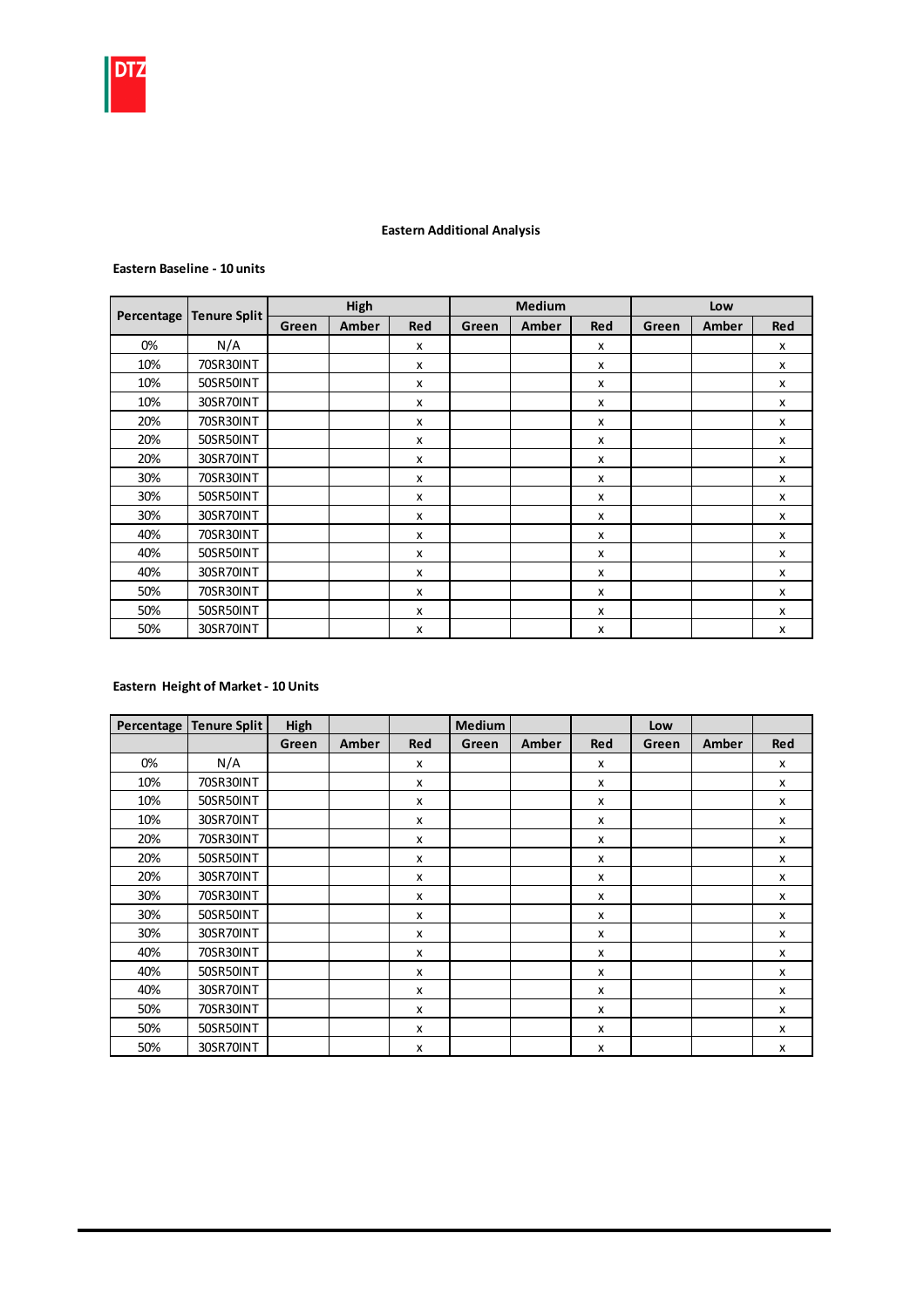

## South East Additional Analysis

#### South East Baseline - 3 units

|            |                     |       | High  |            |       | <b>Medium</b> |     |       | Low   |            |
|------------|---------------------|-------|-------|------------|-------|---------------|-----|-------|-------|------------|
| Percentage | <b>Tenure Split</b> | Green | Amber | <b>Red</b> | Green | Amber         | Red | Green | Amber | <b>Red</b> |
| 0%         | N/A                 |       |       | X          |       |               | x   |       |       | X          |
| 10%        | 70SR30INT           |       |       | X          |       |               | X   |       |       | X          |
| 10%        | 50SR50INT           |       |       | x          |       |               | X   |       |       | x          |
| 10%        | 30SR70INT           |       |       | x          |       |               | x   |       |       | x          |
| 20%        | 70SR30INT           |       |       | x          |       |               | x   |       |       | x          |
| 20%        | 50SR50INT           |       |       | X          |       |               | x   |       |       | x          |
| 20%        | 30SR70INT           |       |       | x          |       |               | x   |       |       | x          |
| 30%        | 70SR30INT           |       |       | X          |       |               | X   |       |       | X          |
| 30%        | 50SR50INT           |       |       | X          |       |               | X   |       |       | X          |
| 30%        | 30SR70INT           |       |       | X          |       |               | X   |       |       | X          |
| 40%        | 70SR30INT           |       |       | x          |       |               | x   |       |       | x          |
| 40%        | 50SR50INT           |       |       | x          |       |               | x   |       |       | x          |
| 40%        | 30SR70INT           |       |       | x          |       |               | x   |       |       | x          |
| 50%        | 70SR30INT           |       |       | x          |       |               | x   |       |       | x          |
| 50%        | 50SR50INT           |       |       | x          |       |               | x   |       |       | x          |
| 50%        | 30SR70INT           |       |       | x          |       |               | x   |       |       | x          |

## South East Height of Market - 3 Units

|            | <b>Tenure Split</b> |       | High  |     |       | <b>Medium</b> |     |       | Low   |            |
|------------|---------------------|-------|-------|-----|-------|---------------|-----|-------|-------|------------|
| Percentage |                     | Green | Amber | Red | Green | Amber         | Red | Green | Amber | <b>Red</b> |
| 0%         | N/A                 |       |       | x   |       |               | x   |       |       | x          |
| 10%        | 70SR30INT           |       |       | x   |       |               | x   |       |       | X          |
| 10%        | 50SR50INT           |       |       | x   |       |               | x   |       |       | X          |
| 10%        | 30SR70INT           |       |       | x   |       |               | x   |       |       | x          |
| 20%        | 70SR30INT           |       |       | x   |       |               | x   |       |       | х          |
| 20%        | 50SR50INT           |       |       | x   |       |               | X   |       |       | X          |
| 20%        | 30SR70INT           |       |       | X   |       |               | x   |       |       | x          |
| 30%        | 70SR30INT           |       |       | x   |       |               | x   |       |       | x          |
| 30%        | 50SR50INT           |       |       | X   |       |               | x   |       |       | X          |
| 30%        | 30SR70INT           |       |       | X   |       |               | X   |       |       | x          |
| 40%        | 70SR30INT           |       |       | X   |       |               | X   |       |       | X          |
| 40%        | 50SR50INT           |       |       | x   |       |               | x   |       |       | x          |
| 40%        | 30SR70INT           |       |       | x   |       |               | x   |       |       | X          |
| 50%        | 70SR30INT           |       |       | x   |       |               | X   |       |       | X          |
| 50%        | 50SR50INT           |       |       | x   |       |               | X   |       |       | x          |
| 50%        | 30SR70INT           |       |       | x   |       |               | X   |       |       | X          |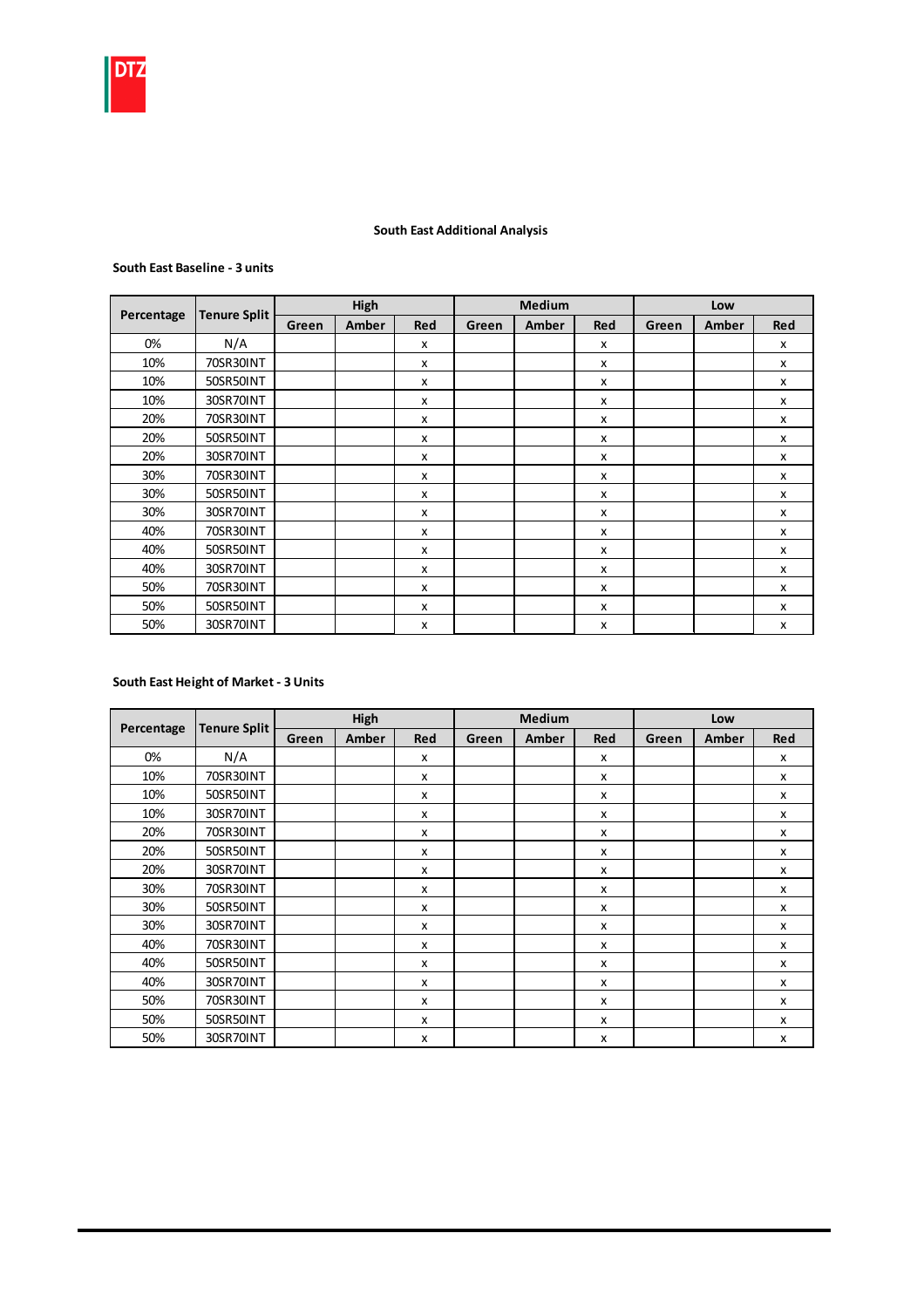

#### South East Additional Analysis

#### South East Baseline - 5 units

|            |                     |       | High  |              |       | <b>Medium</b> |            |       | Low   |            |
|------------|---------------------|-------|-------|--------------|-------|---------------|------------|-------|-------|------------|
| Percentage | <b>Tenure Split</b> | Green | Amber | Red          | Green | Amber         | <b>Red</b> | Green | Amber | <b>Red</b> |
| 0%         | N/A                 |       |       | X            |       |               | x          |       |       | x          |
| 10%        | 70SR30INT           |       |       | x            |       |               | x          |       |       | X          |
| 10%        | 50SR50INT           |       |       | x            |       |               | x          |       |       | X          |
| 10%        | 30SR70INT           |       |       | X            |       |               | x          |       |       | X          |
| 20%        | 70SR30INT           |       |       | X            |       |               | X          |       |       | X          |
| 20%        | 50SR50INT           |       |       | $\mathsf{x}$ |       |               | x          |       |       | x          |
| 20%        | 30SR70INT           |       |       | x            |       |               | x          |       |       | x          |
| 30%        | 70SR30INT           |       |       | X            |       |               | X          |       |       | X          |
| 30%        | 50SR50INT           |       |       | X            |       |               | X          |       |       | X          |
| 30%        | 30SR70INT           |       |       | $\mathsf{x}$ |       |               | x          |       |       | x          |
| 40%        | 70SR30INT           |       |       | X            |       |               | x          |       |       | x          |
| 40%        | 50SR50INT           |       |       | X            |       |               | x          |       |       | x          |
| 40%        | 30SR70INT           |       |       | X            |       |               | X          |       |       | X          |
| 50%        | 70SR30INT           |       |       | X            |       |               | X          |       |       | X          |
| 50%        | 50SR50INT           |       |       | $\mathsf{x}$ |       |               | X          |       |       | x          |
| 50%        | 30SR70INT           |       |       | X            |       |               | X          |       |       | X          |

#### South East Height of Market - 5 Units

|            | <b>Tenure Split</b> |       | High         |              |       | Medium |                           |       | Low   |                           |
|------------|---------------------|-------|--------------|--------------|-------|--------|---------------------------|-------|-------|---------------------------|
| Percentage |                     | Green | <b>Amber</b> | <b>Red</b>   | Green | Amber  | <b>Red</b>                | Green | Amber | <b>Red</b>                |
| 0%         | N/A                 |       |              | X            |       |        | X                         |       |       | x                         |
| 10%        | 70SR30INT           |       |              | X            |       |        | $\boldsymbol{\mathsf{x}}$ |       |       | X                         |
| 10%        | 50SR50INT           |       |              | $\mathsf{x}$ |       |        | x                         |       |       | $\mathsf{x}$              |
| 10%        | 30SR70INT           |       |              | x            |       |        | x                         |       |       | $\mathsf{x}$              |
| 20%        | 70SR30INT           |       |              | $\mathsf{x}$ |       |        | $\boldsymbol{\mathsf{x}}$ |       |       | x                         |
| 20%        | 50SR50INT           |       |              | $\mathsf{x}$ |       |        | X                         |       |       | X                         |
| 20%        | 30SR70INT           |       |              | $\mathsf{x}$ |       |        | $\boldsymbol{\mathsf{x}}$ |       |       | $\mathsf{x}$              |
| 30%        | 70SR30INT           |       |              | $\mathsf{x}$ |       |        | $\boldsymbol{\mathsf{x}}$ |       |       | $\boldsymbol{\mathsf{x}}$ |
| 30%        | 50SR50INT           |       |              | $\mathsf{x}$ |       |        | $\boldsymbol{\mathsf{x}}$ |       |       | $\mathsf{x}$              |
| 30%        | 30SR70INT           |       |              | X            |       |        | X                         |       |       | X                         |
| 40%        | 70SR30INT           |       |              | X            |       |        | $\boldsymbol{\mathsf{x}}$ |       |       | $\mathsf{x}$              |
| 40%        | 50SR50INT           |       |              | $\mathsf{x}$ |       |        | $\mathsf{x}$              |       |       | $\mathsf{x}$              |
| 40%        | 30SR70INT           |       |              | $\mathsf{x}$ |       |        | $\boldsymbol{\mathsf{x}}$ |       |       | $\boldsymbol{\mathsf{x}}$ |
| 50%        | 70SR30INT           |       |              | X            |       |        | $\mathsf{x}$              |       |       | $\mathsf{x}$              |
| 50%        | 50SR50INT           |       |              | $\mathsf{x}$ |       |        | $\boldsymbol{\mathsf{x}}$ |       |       | $\boldsymbol{\mathsf{x}}$ |
| 50%        | 30SR70INT           |       |              | X            |       |        | X                         |       |       | X                         |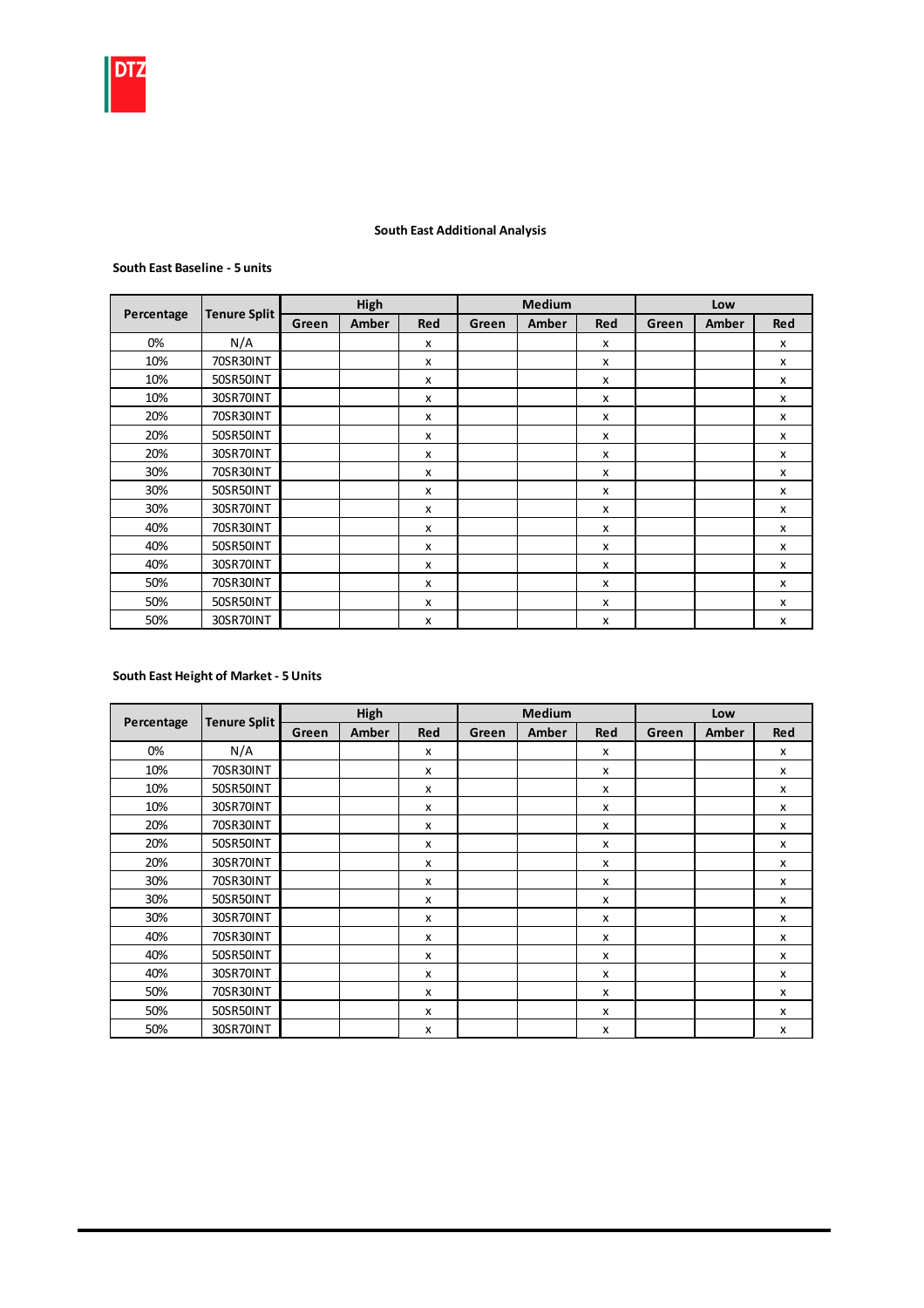

## South East Additional Analysis

#### South East Baseline - 10 units

|            |                     |       | High  |            |       | <b>Medium</b> |            |       | Low   |                           |
|------------|---------------------|-------|-------|------------|-------|---------------|------------|-------|-------|---------------------------|
| Percentage | <b>Tenure Split</b> | Green | Amber | <b>Red</b> | Green | Amber         | <b>Red</b> | Green | Amber | Red                       |
| 0%         | N/A                 |       |       | x          |       |               | X          |       |       | X                         |
| 10%        | 70SR30INT           |       |       | x          |       |               | X          |       |       | X                         |
| 10%        | 50SR50INT           |       |       | x          |       |               | x          |       |       | x                         |
| 10%        | 30SR70INT           |       |       | x          |       |               | x          |       |       | x                         |
| 20%        | 70SR30INT           |       |       | x          |       |               | x          |       |       | x                         |
| 20%        | 50SR50INT           |       |       | x          |       |               | X          |       |       | $\boldsymbol{\mathsf{x}}$ |
| 20%        | 30SR70INT           |       |       | x          |       |               | X          |       |       | $\boldsymbol{\mathsf{x}}$ |
| 30%        | 70SR30INT           |       |       | x          |       |               | x          |       |       | $\boldsymbol{\mathsf{x}}$ |
| 30%        | 50SR50INT           |       |       | x          |       |               | X          |       |       | $\boldsymbol{\mathsf{x}}$ |
| 30%        | 30SR70INT           |       |       | x          |       |               | х          |       |       | х                         |
| 40%        | 70SR30INT           |       |       | x          |       |               | X          |       |       | X                         |
| 40%        | 50SR50INT           |       |       | x          |       |               | X          |       |       | X                         |
| 40%        | 30SR70INT           |       |       | x          |       |               | x          |       |       | X                         |
| 50%        | 70SR30INT           |       |       | x          |       |               | X          |       |       | X                         |
| 50%        | 50SR50INT           |       |       | x          |       |               | X          |       |       | x                         |
| 50%        | 30SR70INT           |       |       | x          |       |               | X          |       |       | x                         |

#### South East Height of Market - 10 Units

| Percentage | <b>Tenure Split</b> | High  |              |            | <b>Medium</b> |       |            | Low   |       |                           |
|------------|---------------------|-------|--------------|------------|---------------|-------|------------|-------|-------|---------------------------|
|            |                     | Green | Amber        | <b>Red</b> | Green         | Amber | <b>Red</b> | Green | Amber | Red                       |
| 0%         | N/A                 |       | $\mathsf{x}$ |            |               |       | x          |       |       | x                         |
| 10%        | 70SR30INT           |       |              | x          |               |       | X          |       |       | $\mathsf{x}$              |
| 10%        | 50SR50INT           |       |              | x          |               |       | X          |       |       | $\mathsf{x}$              |
| 10%        | 30SR70INT           |       |              | x          |               |       | X          |       |       | $\boldsymbol{\mathsf{x}}$ |
| 20%        | 70SR30INT           |       |              | x          |               |       | x          |       |       | x                         |
| 20%        | 50SR50INT           |       |              | x          |               |       | x          |       |       | x                         |
| 20%        | 30SR70INT           |       |              | x          |               |       | x          |       |       | x                         |
| 30%        | 70SR30INT           |       |              | x          |               |       | x          |       |       | $\boldsymbol{\mathsf{x}}$ |
| 30%        | 50SR50INT           |       |              | x          |               |       | X          |       |       | $\boldsymbol{\mathsf{x}}$ |
| 30%        | 30SR70INT           |       |              | x          |               |       | X          |       |       | $\mathsf{x}$              |
| 40%        | 70SR30INT           |       |              | x          |               |       | X          |       |       | $\boldsymbol{\mathsf{x}}$ |
| 40%        | 50SR50INT           |       |              | x          |               |       | X          |       |       | x                         |
| 40%        | 30SR70INT           |       |              | x          |               |       | х          |       |       | X                         |
| 50%        | 70SR30INT           |       |              | x          |               |       | x          |       |       | X                         |
| 50%        | 50SR50INT           |       |              | x          |               |       | X          |       |       | x                         |
| 50%        | 30SR70INT           |       |              | x          |               |       | x          |       |       | x                         |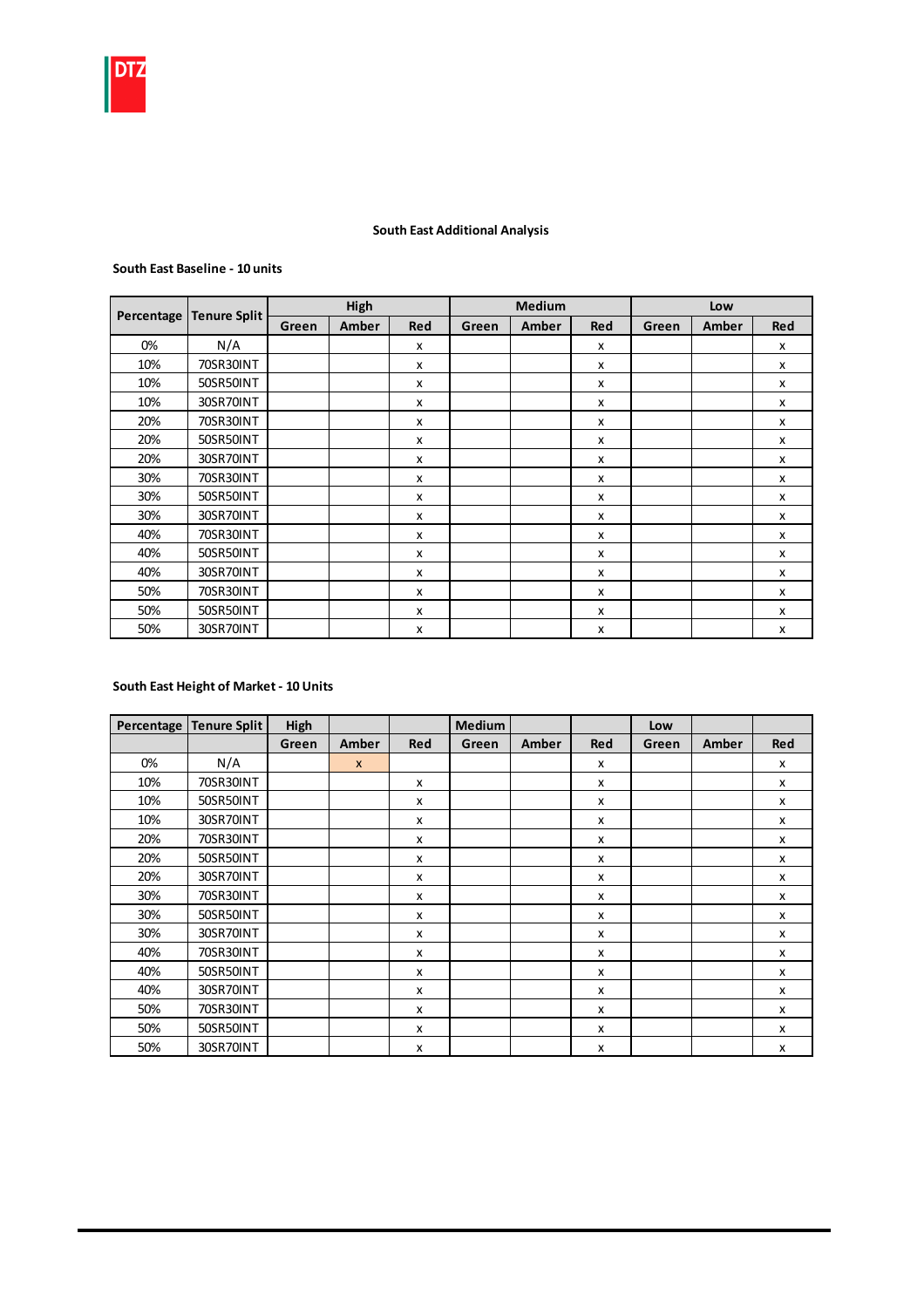

## Western Additional Analysis

#### Western Baseline - 3 units

|            |                     |                           | High  |            |       | <b>Medium</b> |            |       | Low   |                           |
|------------|---------------------|---------------------------|-------|------------|-------|---------------|------------|-------|-------|---------------------------|
| Percentage | <b>Tenure Split</b> | Green                     | Amber | <b>Red</b> | Green | Amber         | <b>Red</b> | Green | Amber | <b>Red</b>                |
| 0%         | N/A                 | X                         |       |            |       | x             |            |       |       | x                         |
| 10%        | 70SR30INT           | $\boldsymbol{\mathsf{x}}$ |       |            |       | x             |            |       |       | X                         |
| 10%        | 50SR50INT           | $\boldsymbol{\mathsf{x}}$ |       |            |       | x             |            |       |       | X                         |
| 10%        | 30SR70INT           | X                         |       |            |       | x             |            |       |       | X                         |
| 20%        | 70SR30INT           | X                         |       |            |       | x             |            |       |       | X                         |
| 20%        | 50SR50INT           | $\boldsymbol{\mathsf{x}}$ |       |            |       | x             |            |       |       | $\boldsymbol{\mathsf{x}}$ |
| 20%        | 30SR70INT           | $\boldsymbol{\mathsf{x}}$ |       |            |       | x             |            |       |       | $\boldsymbol{\mathsf{x}}$ |
| 30%        | 70SR30INT           | $\mathsf{x}$              |       |            |       | $\mathsf{x}$  |            |       |       | X                         |
| 30%        | 50SR50INT           | X                         |       |            |       | x             |            |       |       | x                         |
| 30%        | 30SR70INT           | X                         |       |            |       | x             |            |       |       | X                         |
| 40%        | 70SR30INT           |                           |       | X          |       |               | X          |       |       | X                         |
| 40%        | 50SR50INT           |                           |       | X          |       |               | x          |       |       | $\boldsymbol{\mathsf{x}}$ |
| 40%        | 30SR70INT           |                           |       | X          |       |               | х          |       |       | X                         |
| 50%        | 70SR30INT           |                           |       | x          |       |               | X          |       |       | X                         |
| 50%        | 50SR50INT           |                           |       | x          |       |               | x          |       |       | X                         |
| 50%        | 30SR70INT           |                           |       | x          |       |               | x          |       |       | X                         |

## Western Height of Market - 3 Units

|            |                     |                           | High  |            |       | <b>Medium</b> |     |       | Low   |            |
|------------|---------------------|---------------------------|-------|------------|-------|---------------|-----|-------|-------|------------|
| Percentage | <b>Tenure Split</b> | Green                     | Amber | <b>Red</b> | Green | Amber         | Red | Green | Amber | <b>Red</b> |
| 0%         | N/A                 | X                         |       |            |       | x             |     |       |       | X          |
| 10%        | 70SR30INT           | X                         |       |            |       | x             |     |       |       | x          |
| 10%        | 50SR50INT           | x                         |       |            |       | x             |     |       |       | x          |
| 10%        | 30SR70INT           | x                         |       |            |       | x             |     |       |       | x          |
| 20%        | 70SR30INT           | x                         |       |            |       | x             |     |       |       | x          |
| 20%        | 50SR50INT           | X                         |       |            |       | x             |     |       |       | X          |
| 20%        | 30SR70INT           | $\boldsymbol{\mathsf{x}}$ |       |            |       | x             |     |       |       | x          |
| 30%        | 70SR30INT           | x                         |       |            |       | x             |     |       |       | X          |
| 30%        | 50SR50INT           | X                         |       |            |       | x             |     |       |       | X          |
| 30%        | 30SR70INT           | X                         |       |            |       | x             |     |       |       | X          |
| 40%        | 70SR30INT           | $\mathsf{x}$              |       |            |       | $\mathsf{x}$  |     |       |       | x          |
| 40%        | 50SR50INT           | X                         |       |            |       | x             |     |       |       | X          |
| 40%        | 30SR70INT           |                           |       | X          |       |               | X   |       |       | x          |
| 50%        | 70SR30INT           |                           |       | x          |       |               | x   |       |       | X          |
| 50%        | 50SR50INT           |                           |       | X          |       |               | X   |       |       | X          |
| 50%        | 30SR70INT           |                           |       | x          |       |               | X   |       |       | X          |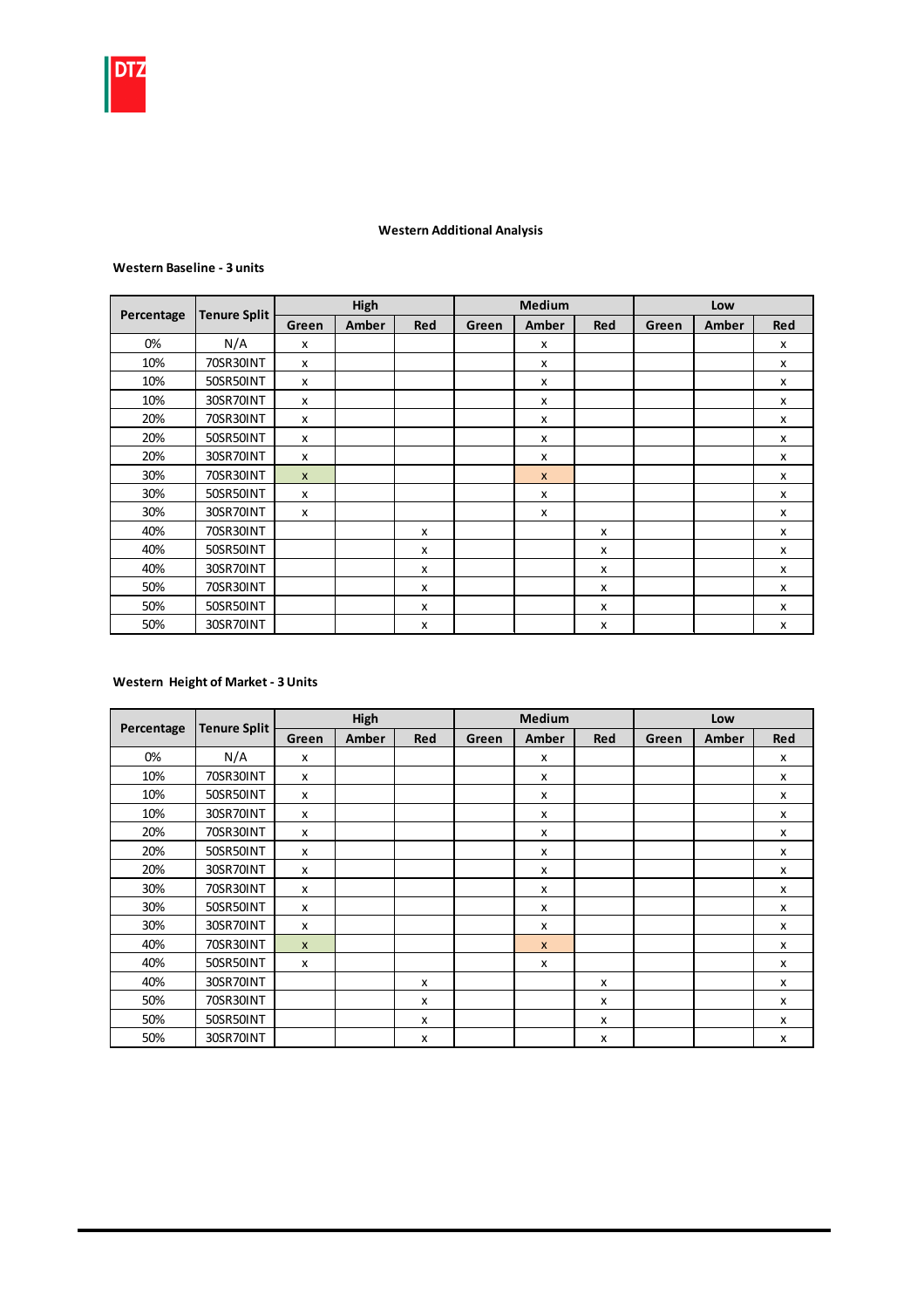#### Western Additional Analysis

#### Western Baseline - 5 units

|            |                     |              | High  |              |       | <b>Medium</b> |            |       | Low   |            |
|------------|---------------------|--------------|-------|--------------|-------|---------------|------------|-------|-------|------------|
| Percentage | <b>Tenure Split</b> | Green        | Amber | <b>Red</b>   | Green | Amber         | <b>Red</b> | Green | Amber | <b>Red</b> |
| 0%         | N/A                 | X            |       |              |       | x             |            |       |       | X          |
| 10%        | 70SR30INT           | $\mathsf{x}$ |       |              |       | $\mathsf{x}$  |            |       |       | X          |
| 10%        | 50SR50INT           | X            |       |              |       | x             |            |       |       | X          |
| 10%        | 30SR70INT           | X            |       |              |       | X             |            |       |       | X          |
| 20%        | 70SR30INT           |              |       | X            |       |               | X          |       |       | X          |
| 20%        | 50SR50INT           |              |       | $\mathsf{x}$ |       |               | x          |       |       | x          |
| 20%        | 30SR70INT           |              |       | x            |       |               | x          |       |       | x          |
| 30%        | 70SR30INT           |              |       | X            |       |               | X          |       |       | X          |
| 30%        | 50SR50INT           |              |       | X            |       |               | X          |       |       | X          |
| 30%        | 30SR70INT           |              |       | $\mathsf{x}$ |       |               | x          |       |       | x          |
| 40%        | 70SR30INT           |              |       | X            |       |               | x          |       |       | x          |
| 40%        | 50SR50INT           |              |       | X            |       |               | x          |       |       | x          |
| 40%        | 30SR70INT           |              |       | X            |       |               | X          |       |       | X          |
| 50%        | 70SR30INT           |              |       | X            |       |               | X          |       |       | X          |
| 50%        | 50SR50INT           |              |       | $\mathsf{x}$ |       |               | X          |       |       | x          |
| 50%        | 30SR70INT           |              |       | X            |       |               | X          |       |       | X          |

#### Western Height of Market - 5 Units

|            | <b>Tenure Split</b> |              | High  |              |       | Medium       |              |       | Low   |            |
|------------|---------------------|--------------|-------|--------------|-------|--------------|--------------|-------|-------|------------|
| Percentage |                     | Green        | Amber | Red          | Green | Amber        | <b>Red</b>   | Green | Amber | <b>Red</b> |
| 0%         | N/A                 | X            |       |              |       | X            |              |       |       | X          |
| 10%        | 70SR30INT           | x            |       |              |       | X            |              |       |       | x          |
| 10%        | 50SR50INT           | x            |       |              |       | X            |              |       |       | x          |
| 10%        | 30SR70INT           | X            |       |              |       | X            |              |       |       | X          |
| 20%        | 70SR30INT           | $\mathsf{x}$ |       |              |       | $\mathbf{x}$ |              |       |       | X          |
| 20%        | 50SR50INT           | X            |       |              |       | X            |              |       |       | X          |
| 20%        | 30SR70INT           | X            |       |              |       | x            |              |       |       | X          |
| 30%        | 70SR30INT           |              |       | $\mathsf{x}$ |       |              | X            |       |       | X          |
| 30%        | 50SR50INT           |              |       | $\mathsf{x}$ |       |              | $\mathsf{x}$ |       |       | x          |
| 30%        | 30SR70INT           |              |       | X            |       |              | X            |       |       | X          |
| 40%        | 70SR30INT           |              |       | $\mathsf{x}$ |       |              | $\mathsf{x}$ |       |       | X          |
| 40%        | 50SR50INT           |              |       | X            |       |              | X            |       |       | X          |
| 40%        | 30SR70INT           |              |       | $\mathsf{x}$ |       |              | $\mathsf{x}$ |       |       | X          |
| 50%        | 70SR30INT           |              |       | $\mathsf{x}$ |       |              | $\mathsf{x}$ |       |       | X          |
| 50%        | 50SR50INT           |              |       | x            |       |              | $\mathsf{x}$ |       |       | x          |
| 50%        | 30SR70INT           |              |       | $\mathsf{x}$ |       |              | $\mathsf{x}$ |       |       | X          |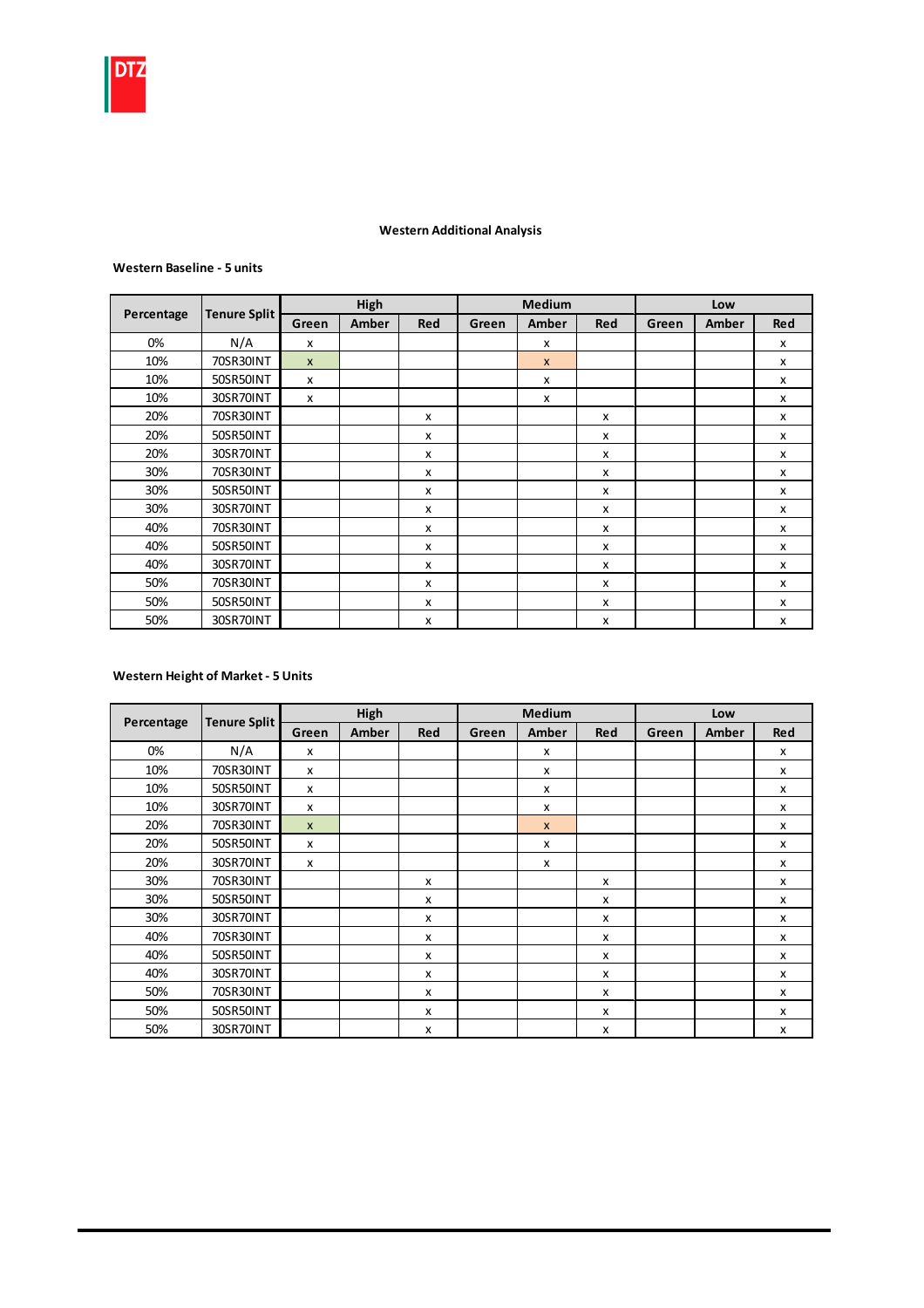

#### Western Additional Analysis

#### Western Baseline - 10 units

|            |                     |       | High         |            |       | <b>Medium</b> |            |       | Low   |     |
|------------|---------------------|-------|--------------|------------|-------|---------------|------------|-------|-------|-----|
| Percentage | <b>Tenure Split</b> | Green | Amber        | <b>Red</b> | Green | Amber         | <b>Red</b> | Green | Amber | Red |
| 0%         | N/A                 | x     |              |            |       | $\mathsf{x}$  |            |       |       | X   |
| 10%        | 70SR30INT           |       | $\mathsf{x}$ |            |       |               | X          |       |       | X   |
| 10%        | 50SR50INT           |       | x            |            |       |               | x          |       |       | x   |
| 10%        | 30SR70INT           |       | x            |            |       |               | x          |       |       | x   |
| 20%        | 70SR30INT           |       |              | x          |       |               | x          |       |       | X   |
| 20%        | 50SR50INT           |       |              | x          |       |               | x          |       |       | X   |
| 20%        | 30SR70INT           |       |              | x          |       |               | x          |       |       | X   |
| 30%        | 70SR30INT           |       |              | x          |       |               | x          |       |       | X   |
| 30%        | 50SR50INT           |       |              | x          |       |               | x          |       |       | X   |
| 30%        | 30SR70INT           |       |              | x          |       |               | x          |       |       | X   |
| 40%        | 70SR30INT           |       |              | x          |       |               | x          |       |       | X   |
| 40%        | 50SR50INT           |       |              | x          |       |               | x          |       |       | X   |
| 40%        | 30SR70INT           |       |              | x          |       |               | x          |       |       | X   |
| 50%        | 70SR30INT           |       |              | x          |       |               | x          |       |       | X   |
| 50%        | 50SR50INT           |       |              | x          |       |               | x          |       |       | X   |
| 50%        | 30SR70INT           |       |              | x          |       |               | x          |       |       | X   |

## Western Height of Market - 10 Units

| Percentage | <b>Tenure Split</b> | High         |       |            | Medium |              |            | Low   |       |                           |
|------------|---------------------|--------------|-------|------------|--------|--------------|------------|-------|-------|---------------------------|
|            |                     | Green        | Amber | <b>Red</b> | Green  | Amber        | <b>Red</b> | Green | Amber | <b>Red</b>                |
| 0%         | N/A                 | x            |       |            | x      |              |            | x     |       |                           |
| 10%        | 70SR30INT           | x            |       |            | x      |              |            |       |       | x                         |
| 10%        | 50SR50INT           | x            |       |            | X      |              |            |       |       | $\mathsf{x}$              |
| 10%        | 30SR70INT           | x            |       |            | X      |              |            |       |       | $\boldsymbol{\mathsf{x}}$ |
| 20%        | 70SR30INT           | $\mathsf{x}$ |       |            |        | $\mathsf{x}$ |            |       |       | x                         |
| 20%        | 50SR50INT           | x            |       |            |        | x            |            |       |       | x                         |
| 20%        | 30SR70INT           | x            |       |            |        | x            |            |       |       | x                         |
| 30%        | 70SR30INT           |              |       | x          |        |              | x          |       |       | x                         |
| 30%        | 50SR50INT           |              |       | x          |        |              | X          |       |       | X                         |
| 30%        | 30SR70INT           |              |       | x          |        |              | X          |       |       | $\boldsymbol{\mathsf{x}}$ |
| 40%        | 70SR30INT           |              |       | x          |        |              | X          |       |       | $\boldsymbol{\mathsf{x}}$ |
| 40%        | 50SR50INT           |              |       | x          |        |              | X          |       |       | $\boldsymbol{\mathsf{x}}$ |
| 40%        | 30SR70INT           |              |       | x          |        |              | x          |       |       | x                         |
| 50%        | 70SR30INT           |              |       | x          |        |              | x          |       |       | X                         |
| 50%        | 50SR50INT           |              |       | x          |        |              | x          |       |       | X                         |
| 50%        | 30SR70INT           |              |       | x          |        |              | x          |       |       | x                         |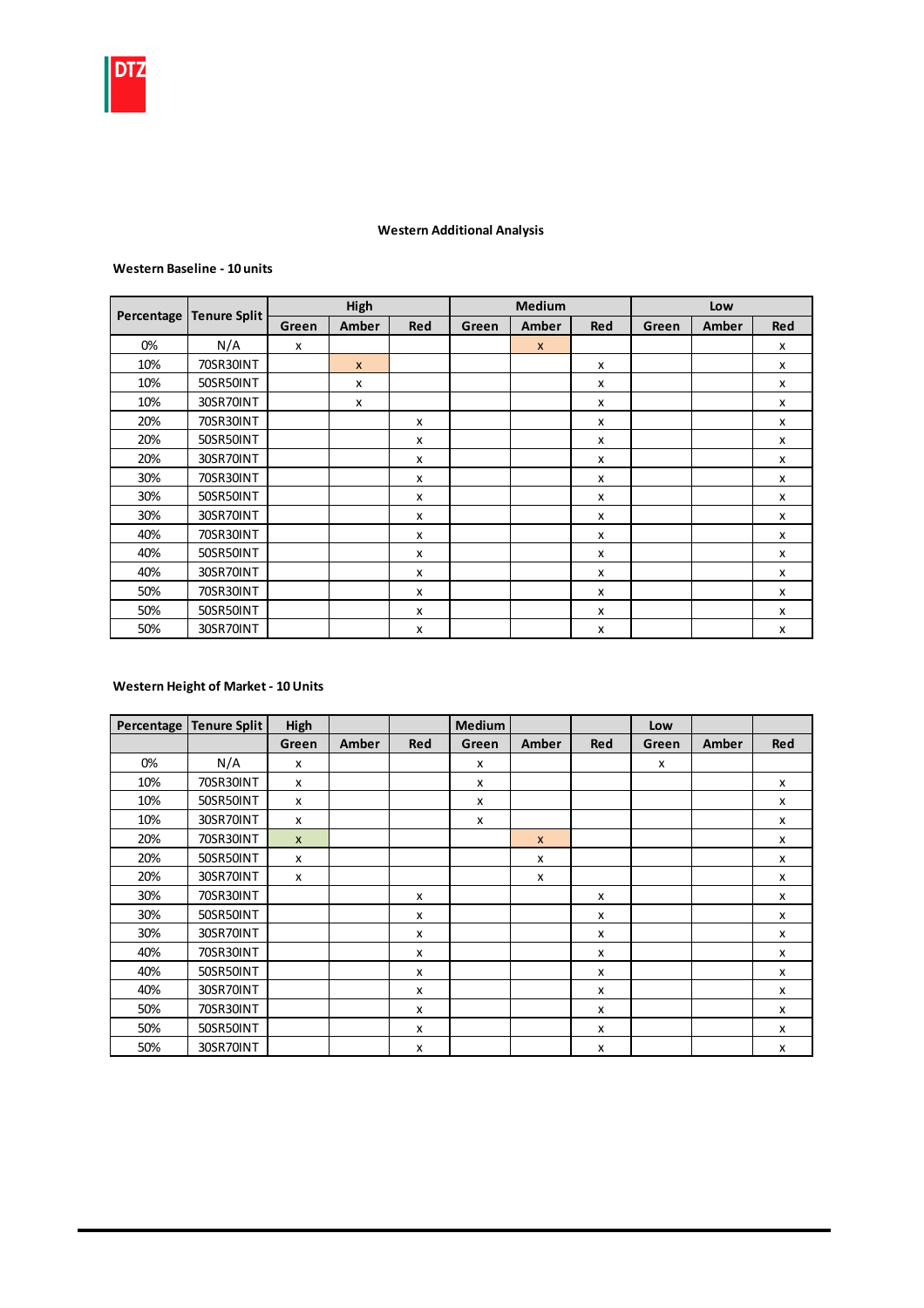

## Central Additional Analysis

#### Central Baseline - 3 units

|            |                     |       | High  |            |       | <b>Medium</b> |            |       | Low   |                           |
|------------|---------------------|-------|-------|------------|-------|---------------|------------|-------|-------|---------------------------|
| Percentage | <b>Tenure Split</b> | Green | Amber | <b>Red</b> | Green | Amber         | <b>Red</b> | Green | Amber | <b>Red</b>                |
| 0%         | N/A                 |       |       | x          |       |               | x          |       |       | x                         |
| 10%        | 70SR30INT           |       |       | X          |       |               | X          |       |       | x                         |
| 10%        | 50SR50INT           |       |       | X          |       |               | X          |       |       | X                         |
| 10%        | 30SR70INT           |       |       | X          |       |               | X          |       |       | X                         |
| 20%        | 70SR30INT           |       |       | x          |       |               | X          |       |       | $\boldsymbol{\mathsf{x}}$ |
| 20%        | 50SR50INT           |       |       | X          |       |               | X          |       |       | x                         |
| 20%        | 30SR70INT           |       |       | X          |       |               | x          |       |       | x                         |
| 30%        | 70SR30INT           |       |       | X          |       |               | X          |       |       | x                         |
| 30%        | 50SR50INT           |       |       | x          |       |               | x          |       |       | x                         |
| 30%        | 30SR70INT           |       |       | x          |       |               | X          |       |       | $\boldsymbol{\mathsf{x}}$ |
| 40%        | 70SR30INT           |       |       | x          |       |               | x          |       |       | x                         |
| 40%        | 50SR50INT           |       |       | x          |       |               | x          |       |       | x                         |
| 40%        | 30SR70INT           |       |       | X          |       |               | X          |       |       | X                         |
| 50%        | 70SR30INT           |       |       | x          |       |               | x          |       |       | x                         |
| 50%        | 50SR50INT           |       |       | x          |       |               | x          |       |       | x                         |
| 50%        | 30SR70INT           |       |       | х          |       |               | x          |       |       | x                         |

## Central Height of Market - 3 Units

|            |                     |       | High  |     |       | <b>Medium</b> |     |       | Low   |            |
|------------|---------------------|-------|-------|-----|-------|---------------|-----|-------|-------|------------|
| Percentage | <b>Tenure Split</b> | Green | Amber | Red | Green | Amber         | Red | Green | Amber | <b>Red</b> |
| 0%         | N/A                 |       |       | x   |       |               | x   |       |       | x          |
| 10%        | 70SR30INT           |       |       | X   |       |               | x   |       |       | X          |
| 10%        | 50SR50INT           |       |       | x   |       |               | x   |       |       | x          |
| 10%        | 30SR70INT           |       |       | x   |       |               | x   |       |       | x          |
| 20%        | 70SR30INT           |       |       | x   |       |               | х   |       |       | x          |
| 20%        | 50SR50INT           |       |       | x   |       |               | x   |       |       | x          |
| 20%        | 30SR70INT           |       |       | x   |       |               | X   |       |       | x          |
| 30%        | 70SR30INT           |       |       | X   |       |               | X   |       |       | X          |
| 30%        | 50SR50INT           |       |       | x   |       |               | x   |       |       | x          |
| 30%        | 30SR70INT           |       |       | X   |       |               | x   |       |       | X          |
| 40%        | 70SR30INT           |       |       | X   |       |               | X   |       |       | x          |
| 40%        | 50SR50INT           |       |       | X   |       |               | X   |       |       | X          |
| 40%        | 30SR70INT           |       |       | x   |       |               | X   |       |       | X          |
| 50%        | 70SR30INT           |       |       | x   |       |               | x   |       |       | x          |
| 50%        | 50SR50INT           |       |       | x   |       |               | x   |       |       | x          |
| 50%        | 30SR70INT           |       |       | X   |       |               | x   |       |       | x          |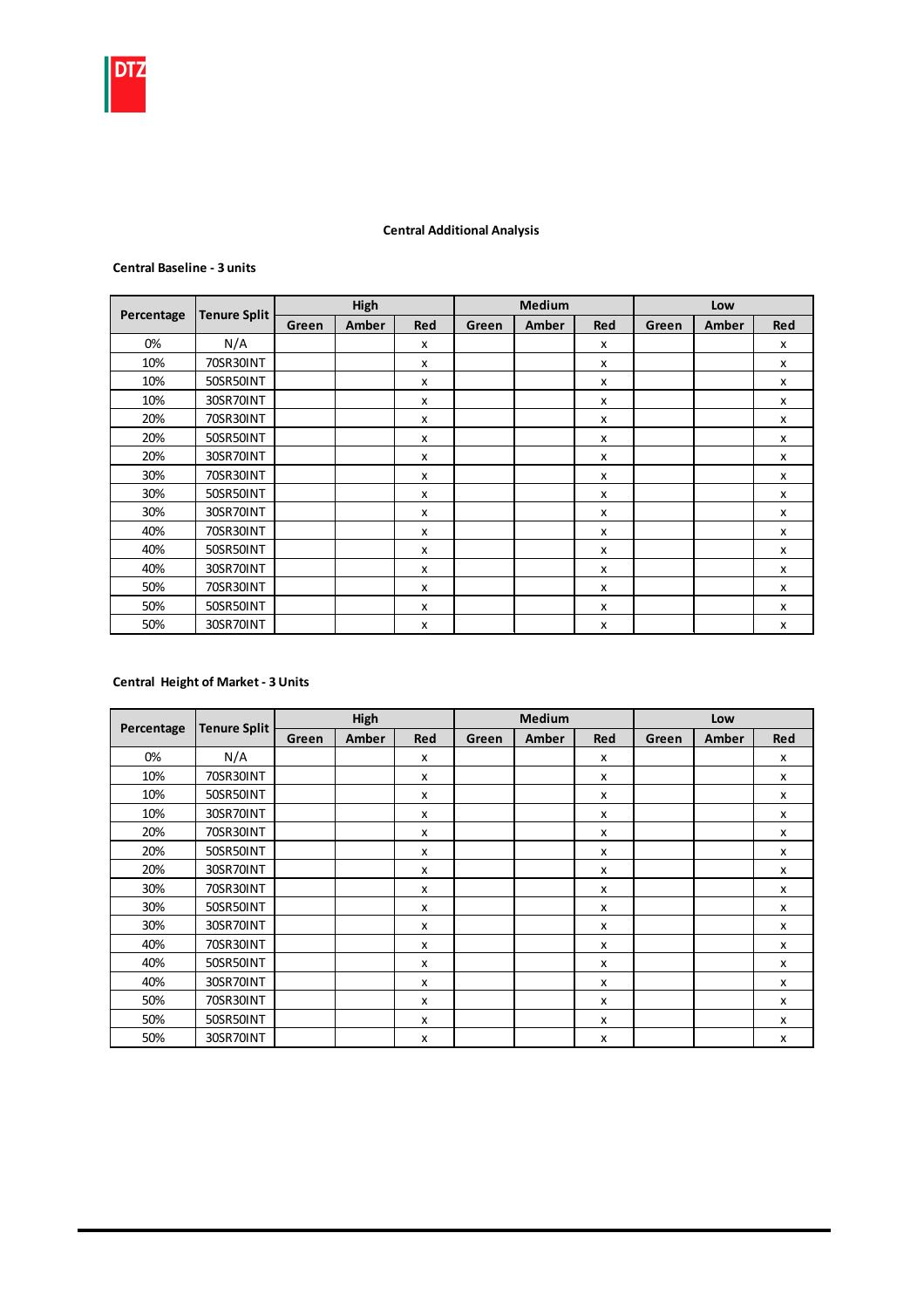#### Central Additional Analysis

#### Central Baseline - 5 units

|            |                     |       | High  |              |       | <b>Medium</b> |              |       | Low   |            |
|------------|---------------------|-------|-------|--------------|-------|---------------|--------------|-------|-------|------------|
| Percentage | <b>Tenure Split</b> | Green | Amber | Red          | Green | Amber         | <b>Red</b>   | Green | Amber | <b>Red</b> |
| 0%         | N/A                 |       |       | X            |       |               | x            |       |       | x          |
| 10%        | 70SR30INT           |       |       | X            |       |               | $\mathsf{x}$ |       |       | X          |
| 10%        | 50SR50INT           |       |       | X            |       |               | X            |       |       | X          |
| 10%        | 30SR70INT           |       |       | X            |       |               | x            |       |       | x          |
| 20%        | 70SR30INT           |       |       | X            |       |               | x            |       |       | x          |
| 20%        | 50SR50INT           |       |       | x            |       |               | x            |       |       | X          |
| 20%        | 30SR70INT           |       |       | x            |       |               | x            |       |       | X          |
| 30%        | 70SR30INT           |       |       | X            |       |               | x            |       |       | X          |
| 30%        | 50SR50INT           |       |       | X            |       |               | X            |       |       | X          |
| 30%        | 30SR70INT           |       |       | $\mathsf{x}$ |       |               | X            |       |       | X          |
| 40%        | 70SR30INT           |       |       | $\mathsf{x}$ |       |               | X            |       |       | X          |
| 40%        | 50SR50INT           |       |       | X            |       |               | x            |       |       | x          |
| 40%        | 30SR70INT           |       |       | X            |       |               | x            |       |       | X          |
| 50%        | 70SR30INT           |       |       | X            |       |               | x            |       |       | x          |
| 50%        | 50SR50INT           |       |       | X            |       |               | x            |       |       | x          |
| 50%        | 30SR70INT           |       |       | X            |       |               | X            |       |       | X          |

## Central Height of Market - 5 Units

|            | <b>Tenure Split</b> |       | High         |              | Medium |       |                           | Low   |       |                           |
|------------|---------------------|-------|--------------|--------------|--------|-------|---------------------------|-------|-------|---------------------------|
| Percentage |                     | Green | <b>Amber</b> | <b>Red</b>   | Green  | Amber | <b>Red</b>                | Green | Amber | <b>Red</b>                |
| 0%         | N/A                 |       |              | X            |        |       | X                         |       |       | x                         |
| 10%        | 70SR30INT           |       |              | X            |        |       | $\boldsymbol{\mathsf{x}}$ |       |       | X                         |
| 10%        | 50SR50INT           |       |              | $\mathsf{x}$ |        |       | x                         |       |       | $\mathsf{x}$              |
| 10%        | 30SR70INT           |       |              | x            |        |       | x                         |       |       | $\mathsf{x}$              |
| 20%        | 70SR30INT           |       |              | $\mathsf{x}$ |        |       | $\boldsymbol{\mathsf{x}}$ |       |       | x                         |
| 20%        | 50SR50INT           |       |              | $\mathsf{x}$ |        |       | X                         |       |       | X                         |
| 20%        | 30SR70INT           |       |              | $\mathsf{x}$ |        |       | $\boldsymbol{\mathsf{x}}$ |       |       | $\boldsymbol{\mathsf{x}}$ |
| 30%        | 70SR30INT           |       |              | $\mathsf{x}$ |        |       | $\boldsymbol{\mathsf{x}}$ |       |       | $\boldsymbol{\mathsf{x}}$ |
| 30%        | 50SR50INT           |       |              | $\mathsf{x}$ |        |       | $\boldsymbol{\mathsf{x}}$ |       |       | $\boldsymbol{\mathsf{x}}$ |
| 30%        | 30SR70INT           |       |              | X            |        |       | X                         |       |       | X                         |
| 40%        | 70SR30INT           |       |              | X            |        |       | $\boldsymbol{\mathsf{x}}$ |       |       | $\mathsf{x}$              |
| 40%        | 50SR50INT           |       |              | $\mathsf{x}$ |        |       | $\mathsf{x}$              |       |       | $\mathsf{x}$              |
| 40%        | 30SR70INT           |       |              | $\mathsf{x}$ |        |       | $\boldsymbol{\mathsf{x}}$ |       |       | $\boldsymbol{\mathsf{x}}$ |
| 50%        | 70SR30INT           |       |              | X            |        |       | $\mathsf{x}$              |       |       | $\mathsf{x}$              |
| 50%        | 50SR50INT           |       |              | $\mathsf{x}$ |        |       | $\boldsymbol{\mathsf{x}}$ |       |       | $\boldsymbol{\mathsf{x}}$ |
| 50%        | 30SR70INT           |       |              | X            |        |       | $\boldsymbol{\mathsf{x}}$ |       |       | X                         |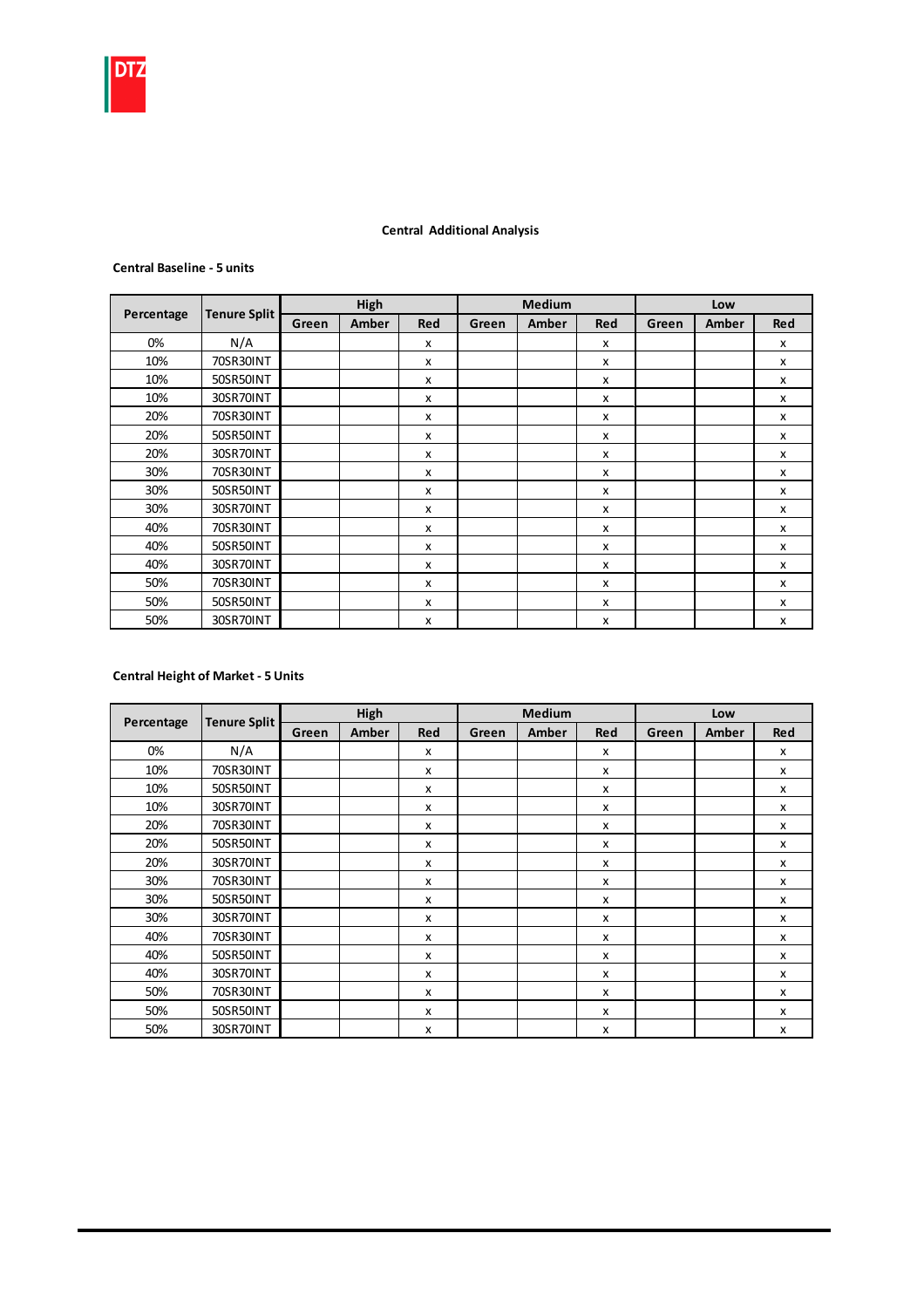#### Central Additional Analysis

#### Central Baseline - 10 units

|            |                     |       | High         |            |       | <b>Medium</b>    |            |       | Low   |                                                                                       |
|------------|---------------------|-------|--------------|------------|-------|------------------|------------|-------|-------|---------------------------------------------------------------------------------------|
| Percentage | <b>Tenure Split</b> | Green | Amber        | <b>Red</b> | Green | Amber            | <b>Red</b> | Green | Amber | <b>Red</b><br>X<br>X<br>X<br>x<br>X<br>X<br>X<br>X<br>x<br>X<br>X<br>X<br>X<br>X<br>x |
| 0%         | N/A                 | x     |              |            |       | $\boldsymbol{x}$ |            |       |       |                                                                                       |
| 10%        | 70SR30INT           |       | $\mathsf{x}$ |            |       |                  | x          |       |       |                                                                                       |
| 10%        | 50SR50INT           |       | X            |            |       |                  | X          |       |       |                                                                                       |
| 10%        | 30SR70INT           |       | X            |            |       |                  | x          |       |       |                                                                                       |
| 20%        | 70SR30INT           |       |              | x          |       |                  | x          |       |       |                                                                                       |
| 20%        | 50SR50INT           |       |              | x          |       |                  | X          |       |       |                                                                                       |
| 20%        | 30SR70INT           |       |              | x          |       |                  | x          |       |       |                                                                                       |
| 30%        | 70SR30INT           |       |              | x          |       |                  | x          |       |       |                                                                                       |
| 30%        | 50SR50INT           |       |              | x          |       |                  | x          |       |       |                                                                                       |
| 30%        | 30SR70INT           |       |              | x          |       |                  | x          |       |       |                                                                                       |
| 40%        | 70SR30INT           |       |              | x          |       |                  | x          |       |       |                                                                                       |
| 40%        | 50SR50INT           |       |              | x          |       |                  | x          |       |       |                                                                                       |
| 40%        | 30SR70INT           |       |              | x          |       |                  | x          |       |       |                                                                                       |
| 50%        | 70SR30INT           |       |              | x          |       |                  | x          |       |       |                                                                                       |
| 50%        | 50SR50INT           |       |              | x          |       |                  | x          |       |       |                                                                                       |
| 50%        | 30SR70INT           |       |              | x          |       |                  | x          |       |       | X                                                                                     |

## Central Height of Market - 10 Units

| Percentage | <b>Tenure Split</b> | High  |              |     | Medium       |       |            | Low   |       |                           |
|------------|---------------------|-------|--------------|-----|--------------|-------|------------|-------|-------|---------------------------|
|            |                     | Green | Amber        | Red | Green        | Amber | <b>Red</b> | Green | Amber | Red                       |
| 0%         | N/A                 | x     |              |     | x            |       |            |       | x     |                           |
| 10%        | 70SR30INT           | x     |              |     | $\mathsf{x}$ |       |            |       |       | $\mathsf{x}$              |
| 10%        | 50SR50INT           | x     |              |     | X            |       |            |       |       | $\boldsymbol{\mathsf{x}}$ |
| 10%        | 30SR70INT           | x     |              |     | X            |       |            |       |       | $\mathsf{x}$              |
| 20%        | 70SR30INT           |       | $\mathsf{x}$ |     |              |       | x          |       |       | х                         |
| 20%        | 50SR50INT           |       | x            |     |              |       | x          |       |       | x                         |
| 20%        | 30SR70INT           |       | x            |     |              |       | x          |       |       | x                         |
| 30%        | 70SR30INT           |       |              | x   |              |       | x          |       |       | X                         |
| 30%        | 50SR50INT           |       |              | x   |              |       | x          |       |       | $\boldsymbol{\mathsf{x}}$ |
| 30%        | 30SR70INT           |       |              | x   |              |       | X          |       |       | $\mathsf{x}$              |
| 40%        | 70SR30INT           |       |              | x   |              |       | X          |       |       | x                         |
| 40%        | 50SR50INT           |       |              | x   |              |       | X          |       |       | x                         |
| 40%        | 30SR70INT           |       |              | x   |              |       | х          |       |       | x                         |
| 50%        | 70SR30INT           |       |              | x   |              |       | X          |       |       | X                         |
| 50%        | 50SR50INT           |       |              | x   |              |       | X          |       |       | X                         |
| 50%        | 30SR70INT           |       |              | x   |              |       | X          |       |       | X                         |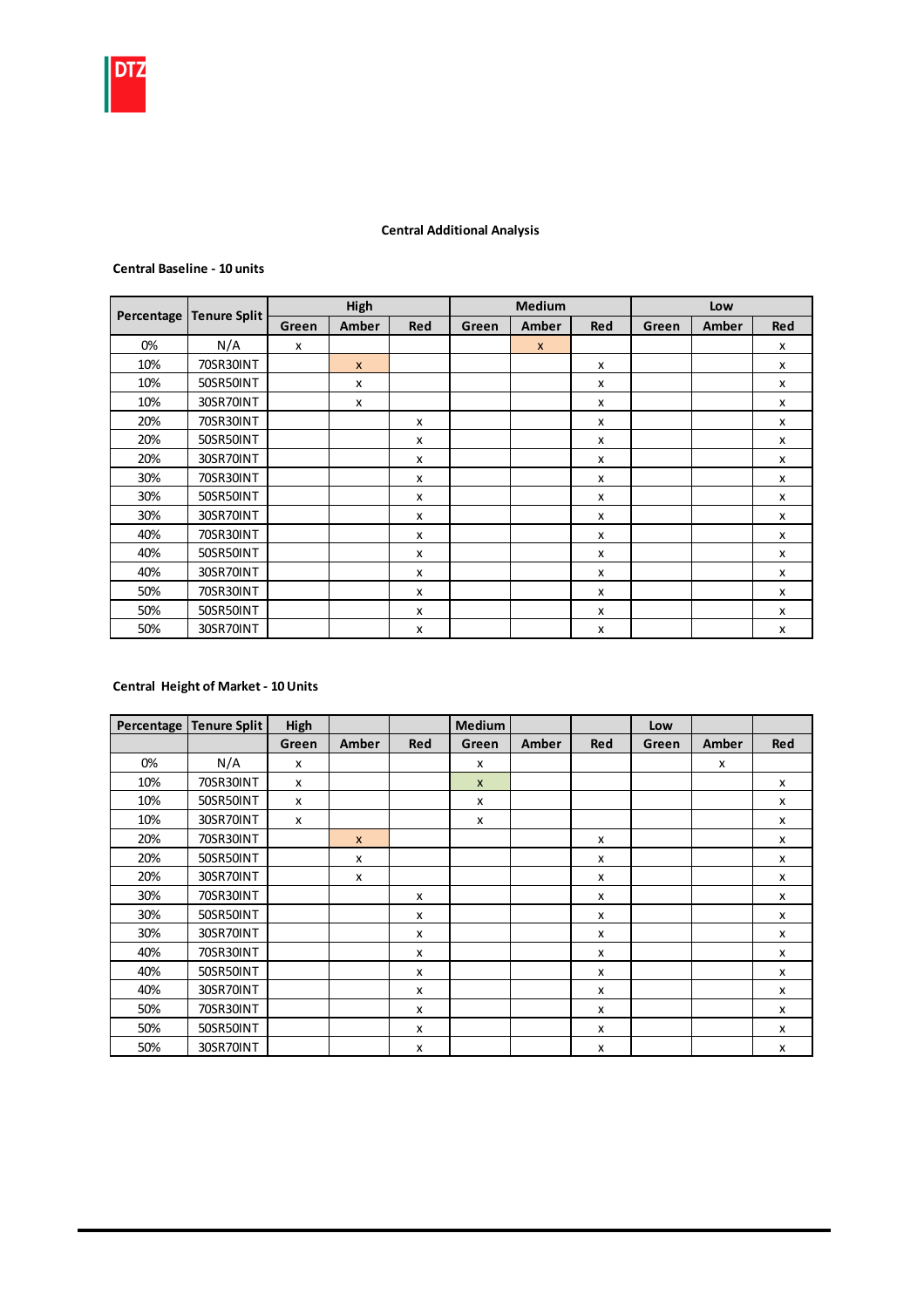

## Southern Additional Analysis

#### Southern Baseline - 3 units

|            |                     |                           | High  |     |       | <b>Medium</b> |     |       | Low   |                           |  |
|------------|---------------------|---------------------------|-------|-----|-------|---------------|-----|-------|-------|---------------------------|--|
| Percentage | <b>Tenure Split</b> | Green                     | Amber | Red | Green | Amber         | Red | Green | Amber | <b>Red</b>                |  |
| 0%         | N/A                 | X                         |       |     |       | x             |     |       |       | X                         |  |
| 10%        | 70SR30INT           | $\boldsymbol{\mathsf{x}}$ |       |     |       | x             |     |       |       | $\boldsymbol{\mathsf{x}}$ |  |
| 10%        | 50SR50INT           | $\boldsymbol{\mathsf{x}}$ |       |     |       | X             |     |       |       | $\boldsymbol{\mathsf{x}}$ |  |
| 10%        | 30SR70INT           | X                         |       |     |       | x             |     |       |       | x                         |  |
| 20%        | 70SR30INT           | $\boldsymbol{\mathsf{x}}$ |       |     |       | x             |     |       |       | x                         |  |
| 20%        | 50SR50INT           | $\boldsymbol{\mathsf{x}}$ |       |     |       | X             |     |       |       | X                         |  |
| 20%        | 30SR70INT           | $\boldsymbol{\mathsf{x}}$ |       |     |       | x             |     |       |       | $\boldsymbol{\mathsf{x}}$ |  |
| 30%        | 70SR30INT           | $\mathsf{x}$              |       |     |       | $\mathsf{x}$  |     |       |       | X                         |  |
| 30%        | 50SR50INT           | X                         |       |     |       | x             |     |       |       | X                         |  |
| 30%        | 30SR70INT           | X                         |       |     |       | x             |     |       |       | X                         |  |
| 40%        | 70SR30INT           |                           |       | X   |       |               | X   |       |       | X                         |  |
| 40%        | 50SR50INT           |                           |       | X   |       |               | x   |       |       | X                         |  |
| 40%        | 30SR70INT           |                           |       | X   |       |               | х   |       |       | X                         |  |
| 50%        | 70SR30INT           |                           |       | X   |       |               | x   |       |       | X                         |  |
| 50%        | 50SR50INT           |                           |       | x   |       |               | x   |       |       | X                         |  |
| 50%        | 30SR70INT           |                           |       | x   |       |               | x   |       |       | X                         |  |

## Southern Height of Market - 3 Units

|            |                     |              | High  |     |       | <b>Medium</b> |     |       | Low   |            |
|------------|---------------------|--------------|-------|-----|-------|---------------|-----|-------|-------|------------|
| Percentage | <b>Tenure Split</b> | Green        | Amber | Red | Green | Amber         | Red | Green | Amber | <b>Red</b> |
| 0%         | N/A                 | x            |       |     |       | x             |     |       |       | X          |
| 10%        | 70SR30INT           | X            |       |     |       | x             |     |       |       | X          |
| 10%        | 50SR50INT           | X            |       |     |       | x             |     |       |       | X          |
| 10%        | 30SR70INT           | X            |       |     |       | x             |     |       |       | X          |
| 20%        | 70SR30INT           | x            |       |     |       | x             |     |       |       | x          |
| 20%        | 50SR50INT           | x            |       |     |       | x             |     |       |       | x          |
| 20%        | 30SR70INT           | X            |       |     |       | $\mathsf{x}$  |     |       |       | X          |
| 30%        | 70SR30INT           | X            |       |     |       | x             |     |       |       | X          |
| 30%        | 50SR50INT           | x            |       |     |       | x             |     |       |       | x          |
| 30%        | 30SR70INT           | x            |       |     |       | x             |     |       |       | X          |
| 40%        | 70SR30INT           |              | X     |     |       |               | X   |       |       | X          |
| 40%        | 50SR50INT           | $\mathsf{x}$ |       |     |       | $\mathsf{x}$  |     |       |       | X          |
| 40%        | 30SR70INT           | X            |       |     |       | x             |     |       |       | x          |
| 50%        | 70SR30INT           |              |       | x   |       |               | X   |       |       | X          |
| 50%        | 50SR50INT           |              |       | x   |       |               | x   |       |       | x          |
| 50%        | 30SR70INT           |              |       | x   |       |               | X   |       |       | x          |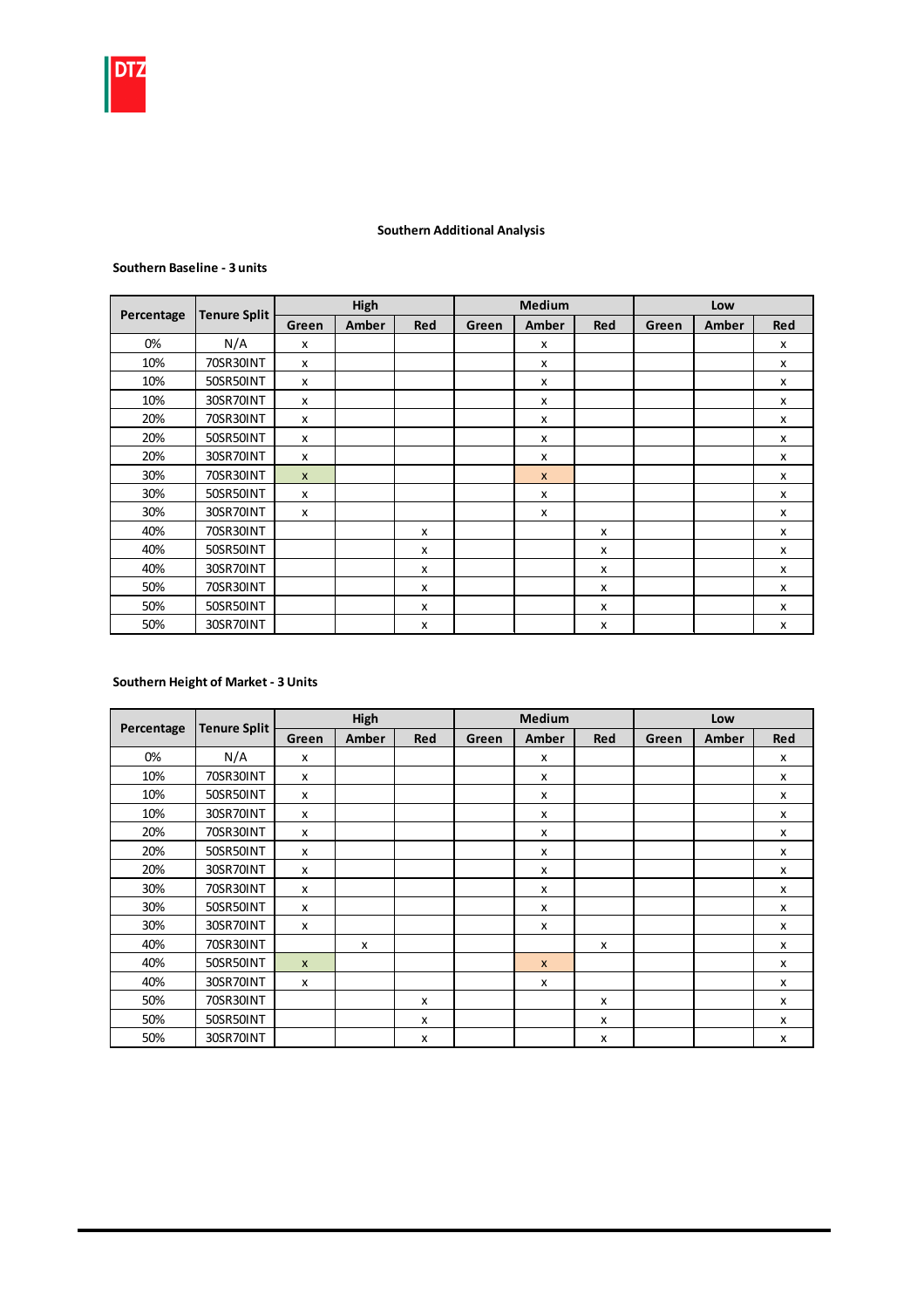#### Southern Additional Analysis

#### Southern Baseline - 5 units

|            |                     |              | High  |              |       | <b>Medium</b> |            |       | Low   |            |
|------------|---------------------|--------------|-------|--------------|-------|---------------|------------|-------|-------|------------|
| Percentage | <b>Tenure Split</b> | Green        | Amber | <b>Red</b>   | Green | Amber         | <b>Red</b> | Green | Amber | <b>Red</b> |
| 0%         | N/A                 | X            |       |              |       | x             |            |       |       | X          |
| 10%        | 70SR30INT           | $\mathsf{x}$ |       |              |       | $\mathsf{x}$  |            |       |       | X          |
| 10%        | 50SR50INT           | X            |       |              |       | x             |            |       |       | X          |
| 10%        | 30SR70INT           | X            |       |              |       | X             |            |       |       | X          |
| 20%        | 70SR30INT           |              |       | X            |       |               | X          |       |       | X          |
| 20%        | 50SR50INT           |              |       | $\mathsf{x}$ |       |               | x          |       |       | x          |
| 20%        | 30SR70INT           |              |       | x            |       |               | x          |       |       | x          |
| 30%        | 70SR30INT           |              |       | X            |       |               | X          |       |       | X          |
| 30%        | 50SR50INT           |              |       | X            |       |               | X          |       |       | X          |
| 30%        | 30SR70INT           |              |       | $\mathsf{x}$ |       |               | x          |       |       | x          |
| 40%        | 70SR30INT           |              |       | X            |       |               | x          |       |       | x          |
| 40%        | 50SR50INT           |              |       | X            |       |               | x          |       |       | x          |
| 40%        | 30SR70INT           |              |       | X            |       |               | X          |       |       | X          |
| 50%        | 70SR30INT           |              |       | X            |       |               | X          |       |       | X          |
| 50%        | 50SR50INT           |              |       | $\mathsf{x}$ |       |               | X          |       |       | x          |
| 50%        | 30SR70INT           |              |       | X            |       |               | X          |       |       | X          |

#### Southern Height of Market - 5 Units

|            | <b>Tenure Split</b> |              | High  |              |       | <b>Medium</b> |              |       | Low   |                           |
|------------|---------------------|--------------|-------|--------------|-------|---------------|--------------|-------|-------|---------------------------|
| Percentage |                     | Green        | Amber | <b>Red</b>   | Green | Amber         | <b>Red</b>   | Green | Amber | <b>Red</b>                |
| 0%         | N/A                 | X            |       |              |       | X             |              |       |       | X                         |
| 10%        | 70SR30INT           | x            |       |              |       | x             |              |       |       | x                         |
| 10%        | 50SR50INT           | X            |       |              |       | x             |              |       |       | X                         |
| 10%        | 30SR70INT           | X            |       |              |       | x             |              |       |       | X                         |
| 20%        | 70SR30INT           | $\mathsf{x}$ |       |              |       | $\mathsf{x}$  |              |       |       | X                         |
| 20%        | 50SR50INT           | x            |       |              |       | x             |              |       |       | X                         |
| 20%        | 30SR70INT           | x            |       |              |       | x             |              |       |       | X                         |
| 30%        | 70SR30INT           |              |       | X            |       |               | X            |       |       | X                         |
| 30%        | 50SR50INT           |              |       | $\mathsf{x}$ |       |               | X            |       |       | $\boldsymbol{\mathsf{x}}$ |
| 30%        | 30SR70INT           |              |       | $\mathsf{x}$ |       |               | $\mathsf{x}$ |       |       | X                         |
| 40%        | 70SR30INT           |              |       | X            |       |               | x            |       |       | X                         |
| 40%        | 50SR50INT           |              |       | x            |       |               | x            |       |       | X                         |
| 40%        | 30SR70INT           |              |       | $\mathsf{x}$ |       |               | X            |       |       | X                         |
| 50%        | 70SR30INT           |              |       | X            |       |               | X            |       |       | X                         |
| 50%        | 50SR50INT           |              |       | x            |       |               | x            |       |       | x                         |
| 50%        | 30SR70INT           |              |       | $\mathsf{x}$ |       |               | X            |       |       | X                         |